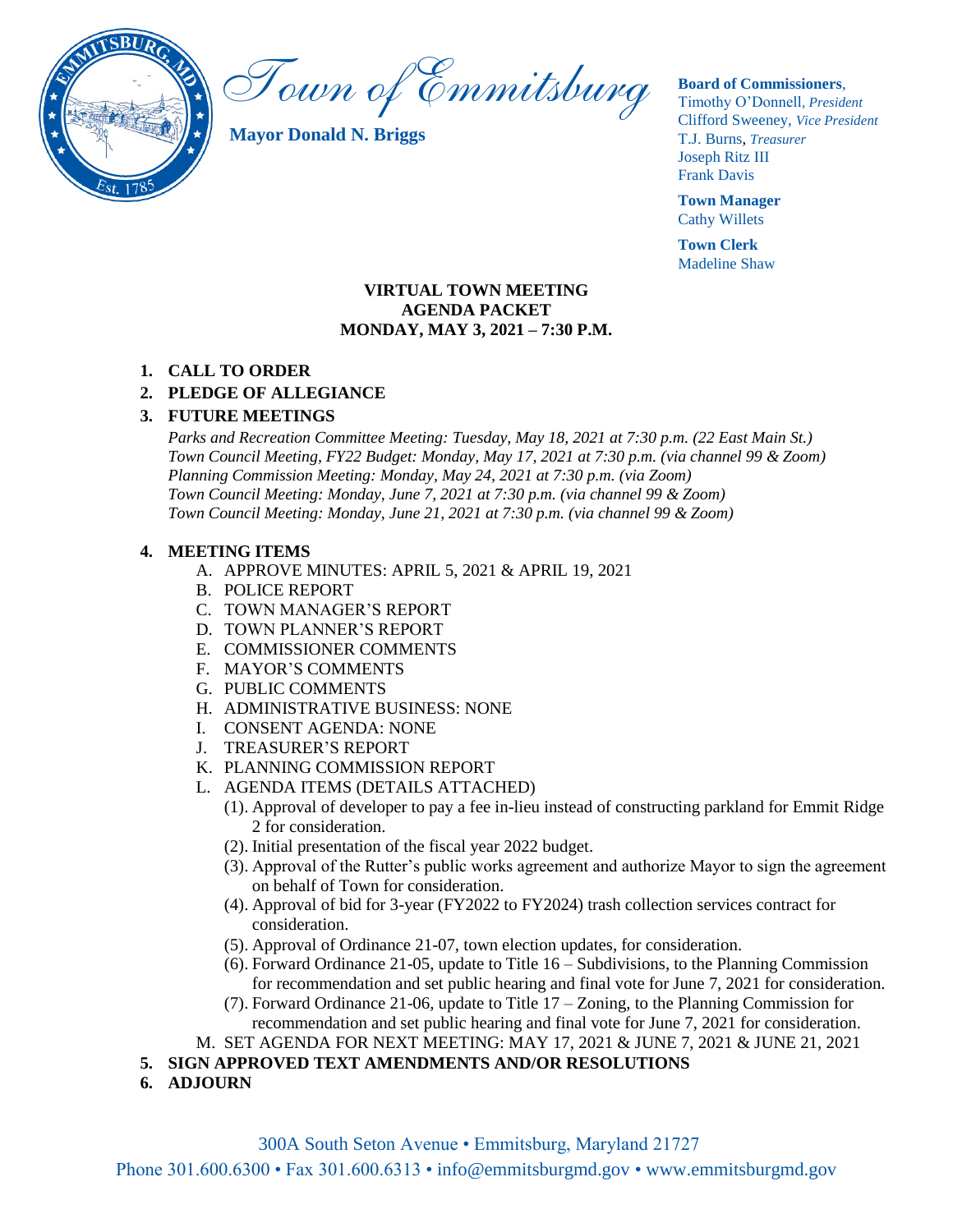# **ZOOM MEETING ACCESS INFORMATION:**

Town of Emmitsburg is inviting you to a scheduled Zoom meeting.

Topic: Town Meeting: May 3, 2021 Time: May 3, 2021 07:30 PM Eastern Time (US and Canada)

## **Join Zoom Meeting:**

<https://us02web.zoom.us/j/85236764849>

Meeting ID: 852 3676 4849 Passcode: 21727 One tap mobile +13126266799,,85236764849#,,,,\*21727# US (Chicago) +16465588656,,85236764849#,,,,\*21727# US (New York)

Dial by your location +1 312 626 6799 US (Chicago) +1 646 558 8656 US (New York) +1 301 715 8592 US (Washington DC) +1 346 248 7799 US (Houston) +1 669 900 9128 US (San Jose) +1 253 215 8782 US (Tacoma) Meeting ID: 852 3676 4849 Passcode: 21727 Find your local number: https://us02web.zoom.us/u/keplW6lxGC

The town meeting will begin at 7:30 p.m. If you would like to speak during public comment or an agenda item, you must sign-up to speak BEFORE 7:25 p.m. Sign-up to speak by emailing your name, address and topic you'd like to speak on to mshaw@emmitsburgmd.gov or calling (301) 600-6300.

You can also watch the town meeting live on cable channel 99. A recording will be posted to YouTube after (@Town of Emmitsburg).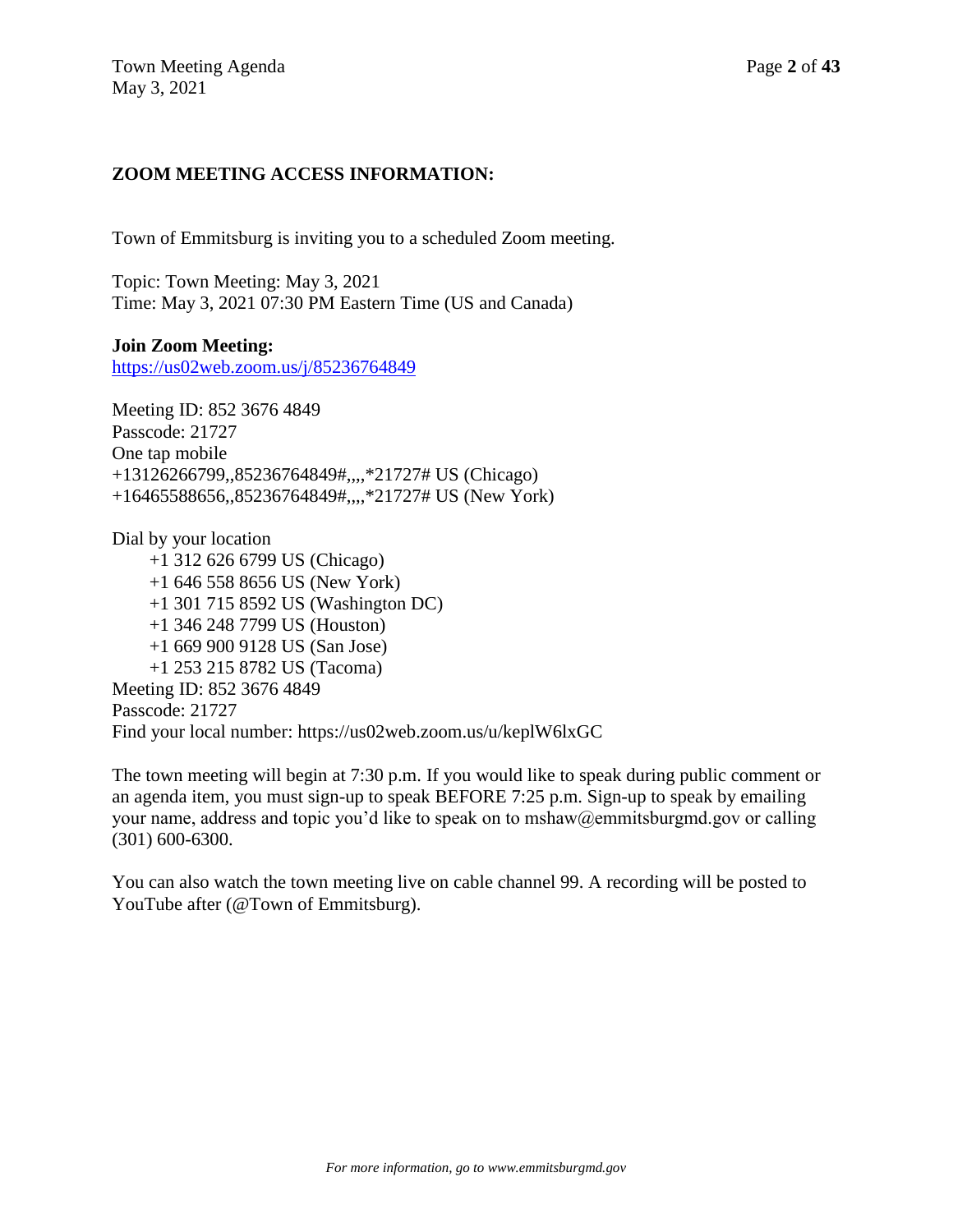ax

# **A. APPROVE MINUTES: APRIL 5, 2021 & APRIL 19, 2021**

# **MEETING MINUTES APRIL 5, 2021 VIRTUAL TOWN MEETING EMMITSBURG TOWN OFFICE**

**Present:** *Elected Officials* - Mayor Donald Briggs; Commissioners: Timothy O'Donnell, President; Clifford Sweeney, Vice President; T.J. Burns, Treasurer, Joseph Ritz III; and Frank Davis. *Staff Present* - Cathy Willets, Town Manager; Madeline Shaw, Town Clerk; Zachary Gulden, Town Planner; and Amy Naill, Code Enforcement Officer. *Others Present* – Deputy Ben Whitehouse.

### **I. Call to Order**

Commissioners O'Donnell, Sweeney, Burns, Ritz III, Davis, and Town Planner Gulden joined the meeting via the Zoom teleconferencing platform. A quorum being present, Commissioner Timothy O'Donnell, President of the Board of Commissioners, called the April 5, 2021 town meeting to order at 7:51 p.m. The meeting start time was delayed due to video problems. Pledge of Allegiance was recited. Upcoming meetings were announced.

### **Approval of Minutes**

*Motion*: Commissioner Ritz III motioned to accept the March 1, 2021 town meeting minutes as modified; second by Commissioner Burns. Yeas – 5; Nays – 0. The president declared the motion passed.

#### **Police Report:**

Deputy Ben Whitehouse presented the police report from March 2021 (exhibit attached). Residents should be careful of fraud scams that request a person to purchase gift cards or pay bail for a family member.

### **Town Managers Report:**

Cathy Willets, Town Manager, presented the Town Manager's Report from February 2021 (exhibit in agenda packet). Staff repaired several waters leaks on Timbermill Run, Annandale Road and North Seton Avenue. Town staff is aware of the street lights out on the south side of Creamery Road and is working on their repair. The park playground equipment continues to be disinfected due to the COVID-19 virus.

#### **Town Planners Report:**

Zachary Gulden, Town Planner, presented the Planner's Report from February 2021 (exhibit in agenda packet).

### **Commissioner Comments:**

- Commissioner Burns: He recommended the Board review the Town's water and sewer fees with the infrastructure improvement projects occurring.
- Commissioner Davis: He requested anyone with ideas on park improvement projects contact him.
- Commissioner Ritz III: He suggested the Town consider distributing town trash cans in the future.
- Commissioner Sweeney: No comments.
- Commissioner O'Donnell: He encouraged the public to volunteer for a Town or County committee. He would like pedestrian connectivity between the Town, Mount St. Mary's and the future regional park.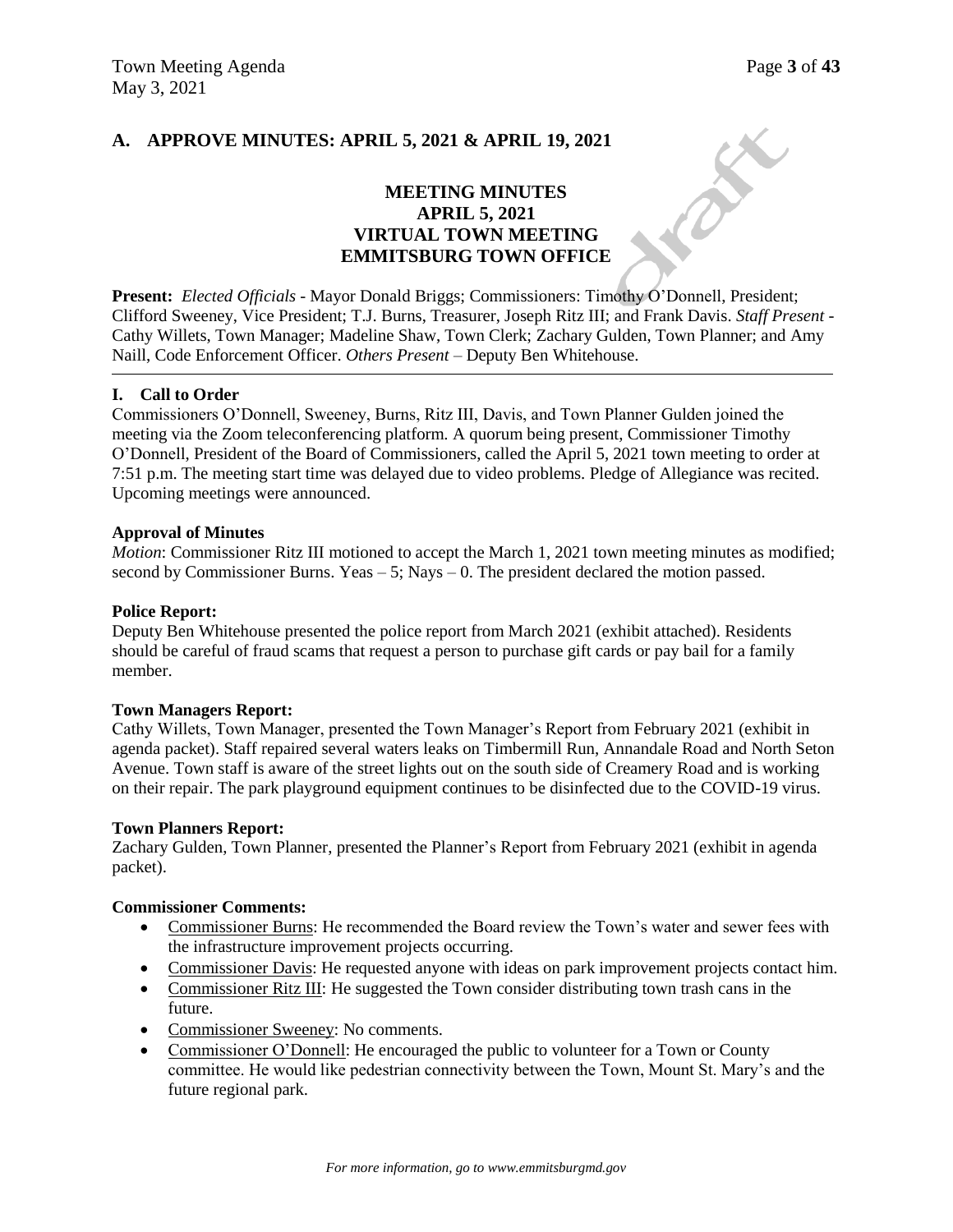### **Mayor's Comments:**

Mayor Briggs attended numerous meetings in March 2021 (meetings listed in agenda packet). Mayor Briggs hosted Shannon Moore, Frederick County Office of Sustainability, and Mark Lancaster, former chairmen of the County Sustainability Commission, on his weekly COVID-19 update. Mayor Briggs mentioned Mr. Gulden obtained a \$685,000 grant from the Community Development Block Grant for the ADA curb ramp project. The Town has also been approved for \$1-million for the water clarifier project thanks to Senator Hough. The Mayor is working on a letter to the Board of Education requesting more funding for Emmitsburg Elementary School.

### **Public Comments:**

*Liz Buckman, 116 South Seton Avenue* – Ms. Buckman requested an apology from Ms. Willets for a negative comment made to the Sheriff's Office about Ms. Buckman. She also requested Deputy Ahalt be brought back as the contractual deputy assigned to the Town. Commissioner O'Donnell stated any future personnel issues regarding staff should be directed to the Mayor. *Brittany Fritz, 216 DePaul Street* – Ms. Fritz is moving her daycare to Thurmont but encouraged the Town to continue working with businesses interested in the 502 East Main Street commercial property.

### **Administrative Business:**

- **(A). Proclamation declaring April 2021 as child abuse prevention month:** Mayor Briggs read the proclamation aloud. Robin Grove, Director of the Child Advocacy Center (CAC), introduced herself and explained the services the CAC provides to children and caregivers. There will be blue pinwheels "planted" in Emmitsburg during the month of April. *Motion*: Commissioner Burns motioned to accept the proclamation as presented; second by Commissioner Ritz III. Yeas  $-5$ ; Nays  $-0$ . The motion passed.
- **(B). Proclamation declaring April 22, 2021 earth day in Emmitsburg:** Mayor Briggs read the proclamation aloud. *Motion*: Commissioner Ritz III motioned to accept the proclamation as presented; second by Commissioner Burns. Yeas – 5; Nays – 0. The motion passed.

### **Consent Agenda:**

None.

# **Treasurer's Report:**

Commissioner Burns presented the Treasurer's Report for March 2021 (exhibit in agenda packet). The operating balance forward is \$5,491,680. The report should read "cash activity report as of March 31, 2021," not March 1.

### **Planning Commission Report:**

Commissioner Ritz III stated the last meeting was March 29, 2021 where the Commission recommended keeping the collector road requirement for the development of the Frailey Road farm, approval of ordinance 21-03, and forwarding a proposed amendment to chapter 3 of the 2015 Comprehensive Plan to the County and State for a 60-day review period. A public hearing will be held in the future for the Comprehensive Plan amendment.

### **II. Agenda Items**

Agenda #1 - Approval of the North Seton Green St. Conceptual Plan for consideration: Mr. Gulden and Fox and Associates, Inc. presented the agenda item. The Town received a \$17,538 grant from the Chesapeake Bay Trust to design the North Seton Avenue Conceptual Plan. If approved, the Town will work on creating construction and bid plans to hire a contractor to begin work. The proposed work will reduce the risk of flooding, beautify the Town, generate five MS-4 credits and allow for the replacement of the North Seton Avenue and DePaul Street waterlines simultaneously. The flood management portion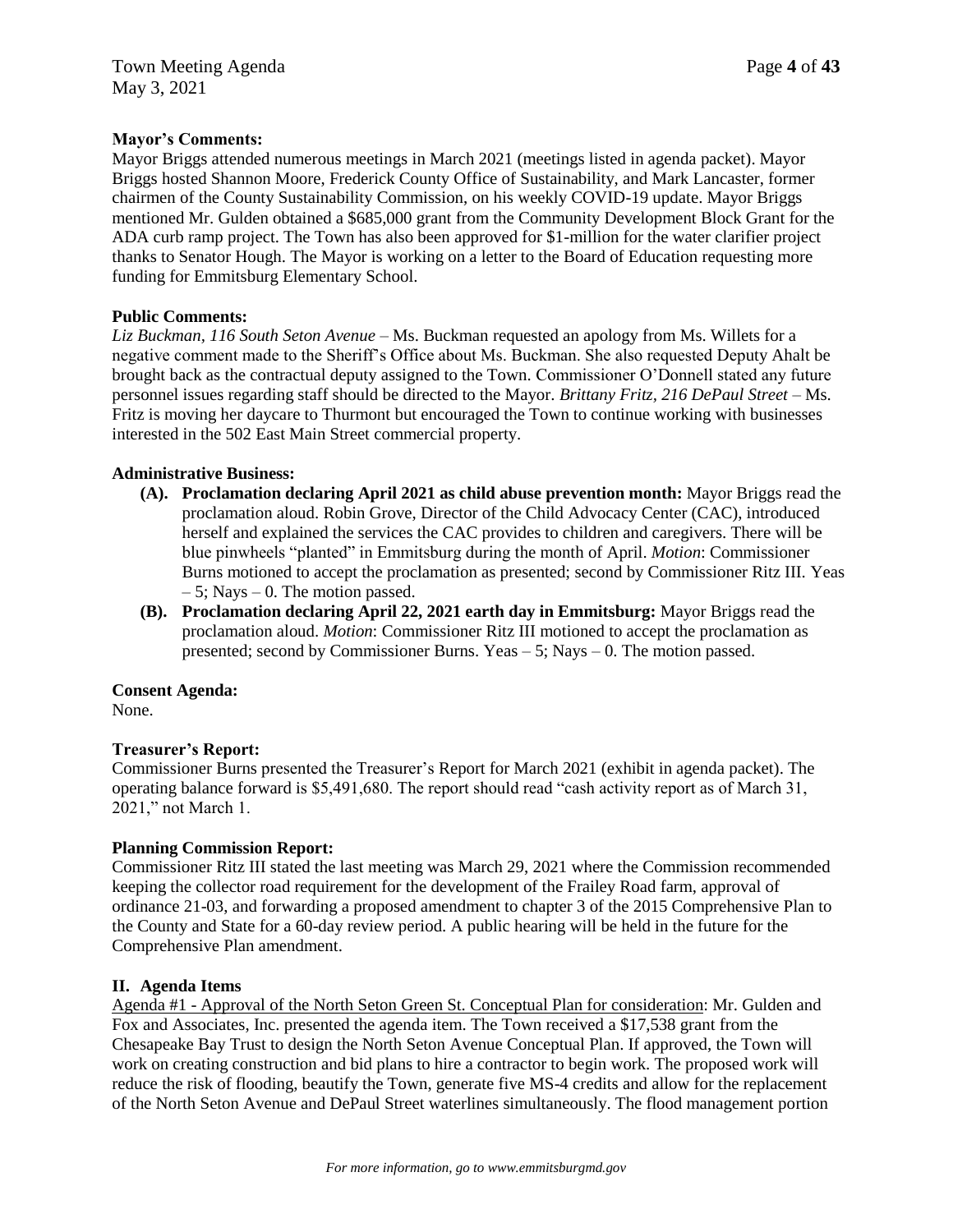of the project is estimated at \$290,840. The Total cost of the project, including waterline replacement, is estimated at \$1,555,434. Joe Ceci, Engineer, and Mary Patton, Landscape Architect, explained the sustainable design to include permeable sidewalks, native plants, bio retention planters, a portion of flat run stream restoration at the North Gate entrance, pedestrian crosswalks and more. The Board requested as many parking spaces as possible. Construction is estimated to begin in 2023 or 2024. *Motion*: Commissioner Sweeney motioned to accept the North Seton Avenue Green Street Conceptual Plan as presented; second by Commissioner Burns. Yeas – 4; Nays – 1 (Ritz III). The motion passed 4 - 1.

Agenda #2 - Hold public hearing and approval of Ordinance 21-03 (zoning classification change for WWTP parcels) for consideration: *Motion*: Commissioner Ritz III motioned to open the public hearing at 9:35 p.m.; second by Commissioner Burns. Yeas – 5; Nays – 0. The motion passed. Mr. Gulden explained the hearing was advertised on March 5, 2021 in the Frederick News Post. The zoning classification change is being pursued to align the wastewater treatment plant (WWTP) property at 16707 Creamery Road with the 2015 comprehensive plan which recommends making the WWTP institutionally zoned. The Frederick County Council approved the classification change on February 2, 2021. The Planning Commission recommended the approval of the zoning classification on March 29, 2021. The last step is for the Board to approve the ordinance before the zoning classification change can be made. The Board invited public comment. There was no public comment. *Motion*: Commissioner Sweeney motioned to close the public hearing at 9:40 p.m.; second by Commissioner Burns. Yeas  $-5$ ; Nays  $-0$ . The motion passed. *Motion*: Commissioner Burns motioned to accept ordinance 21-03; second by Commissioner Sweeney. Yeas  $-5$ ; Nays  $-0$ . The motion passed.

Agenda #3 - Approval of Ordinance 21-02 vendor license updates for consideration: Ms. Shaw presented the agenda item. The ordinance is being pursued to formalize the current process for vendor licensing for door-to-door sales or the temporary sale of goods and services upon Town streets. The ordinance clarifies the information applicants need to supply, gives staff up to 10 business days before responding to a request and gives the Town the ability to deny the license if the good or services for sale could pose a harm to public health and safety or the person or business has falsified information or had criminal courts cases for fraud. The fee for the license would remain the same. The licensing does not apply to established places of businesses in Town or to persons under the age of 18 involved in a fundraising event. A complete list of who is required to obtain licensing is listed under section 5.04.010 in the Town Code. *Motion*: Commissioner Ritz III motioned to accept the ordinance as modified; second by Commissioner Burns. Yeas  $-5$ ; Nays  $-0$ . The president declared the motion passed.

Agenda #4 - For consideration, approval of RK&K engineering contract for water clarifier: Ms. Willets presented the agenda item. The contract is for the hire of RK&K engineering to provide planning, preliminary engineering, design, permitting, bidding support and construction support for the design and construction of a water clarifier located near the Crystal Fountain Road water treatment plant. The total cost of engineering for the project is \$243,114. The contract uses USDA required language. The town attorney has reviewed the contract and deemed it sufficient. *Motion*: Commissioner Ritz III motioned to accept the contract as presented; second by Commissioner Burns. Yeas – 5; Nays – 0. The motion passed.

Agenda #5 - Approval of Ordinance 21-04, update to Town Code Chapters 12.08 and 12.10 for consideration: Mr. Gulden presented the agenda item. The ordinance ensures all town sidewalks and streets are in compliance with current standards regarding American with Disabilities Act compliance and design. There were no questions from the Board. *Motion*: Commissioner Sweeney motioned to approve ordinance 21-04 as modified; second by Commissioner Ritz III. Yeas – 5; Nays – 0. The motion passed.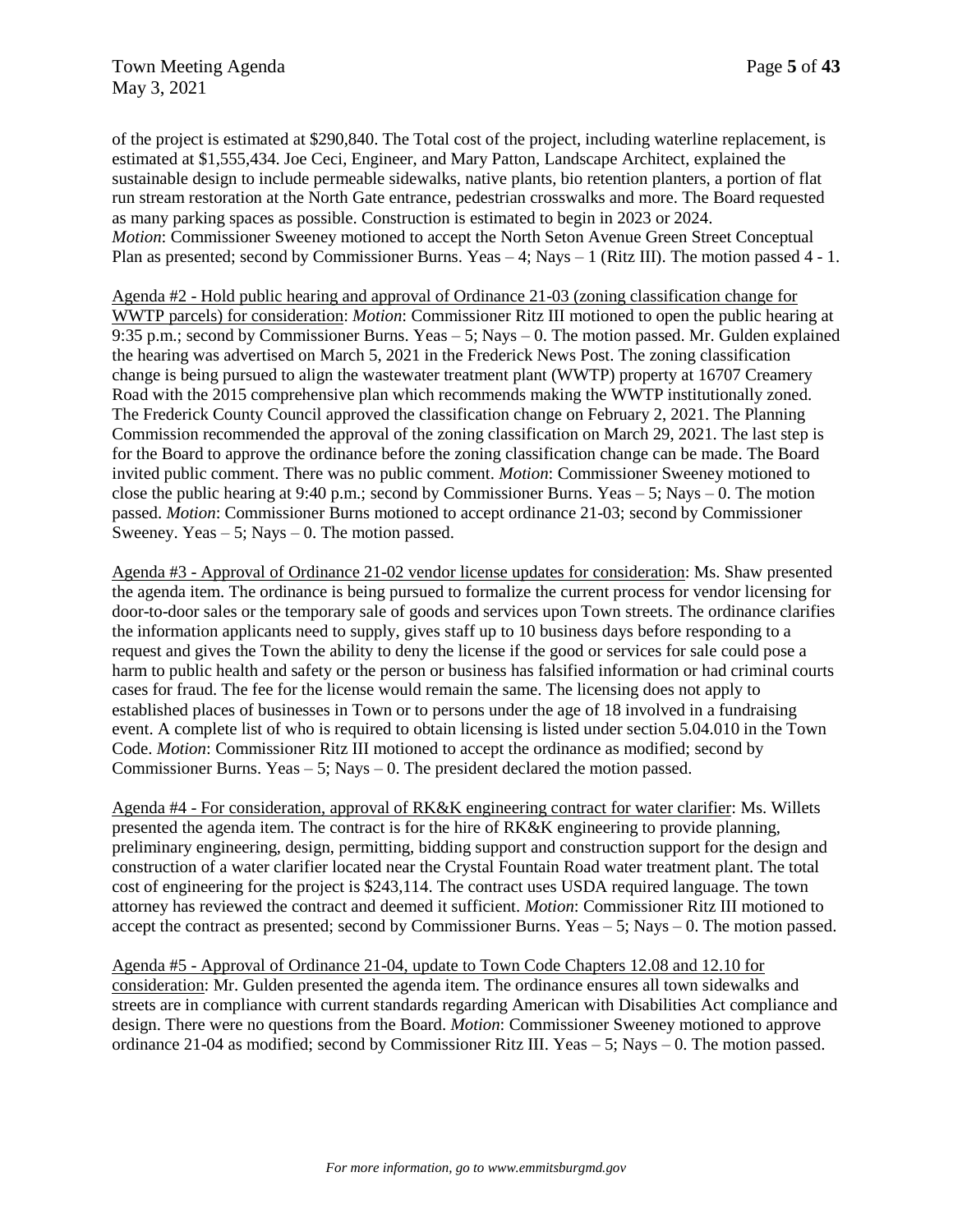Agenda #6 - Approval of policy 21-01, hunting and recreational use at Rainbow Lake/Emmitsburg Watershed for consideration: Ms. Willets presented the agenda item. The town does not currently have a policy for staff to reference if there are any questions regarding the hunting, fishing and recreational use allowed at Rainbow Lake and the surrounding watershed. The policy was written with input from seasoned hunters and the Department of Natural Resource and includes clarification on activities permitted and not permitted, rules on pedal assist bicycles, clarification on hunting season timing, species that can be hunted, registration requirements and more. The Board requested language be added that allow emergency personal vehicles to access the trails during emergency situations and to remove the language requiring tree stands to be registered with the Town with reevaluation occurring at a later date. *Motion*: Commissioner Sweeney motioned to accept the policy as modified; second by Commissioner Davis. Yeas  $-5$ ; Nays  $-0$ . The motion passed.

Agenda #7 - Any developer who, after January 11, 2021, seeks to develop land for residential purposes within the Town of Emmitsburg shall be required to provide parkland or pay a fee in-lieu. The Board shall determine if public or private parkland is to be provided or the developer pay a fee in-lieu for the following property: Emmit Ridge 2 along Irishtown Road. The developer is requesting to pay the fee inlieu of parkland improvements for 49 single-family dwellings, which totals \$58,800: Mr. Gulden presented the agenda item. On January 11, 2021 the Board approved ordinance 21-01 that established open space requirements for new developments in Town or pay a fee in-lieu of with Board approval. D.R. Horton, a developer, is requesting approval to pay a few in-lieu of parkland improvements in Emmit Ridge 2. Mayor Briggs and town staff recommend approving the fee in-lieu of for approximately \$58,800 because the developer has committed to improving Irishtown Road and culvert bridge bordering the property on Irishtown Road. In addition, the fee money can be used however the Town desires to include improving the Northgate park, which is the closest park to Emmit Ridge 2. Tom Farr, Division Vice-President with D.R. Horton, explained there are 48 lots instead of 49. The developer is requesting a fee inlieu of because two lots would need to be contributed towards the park due to new the parkland requirements. *Dianne Walbrecker, 535 West Main Street* – Ms. Walkbrecker asked if there were any restrictions that would prevent D.R. Horton from using a rent-to-own model for the proposed development. The Town cannot prevent a developer from renting the homes out but the Planning Commission has the authority to deny the development. *Ronald Lind, 2 Irishtown Court* – Mr. Lind lives in Emmit Ridge 2 and asked about the development of a Home Owner Association (HOA) in Emmit Ridge 2 and stated his concern that if Northgate gets the fee money it will not be used to benefit the Emmit Ridge 2 residents or they will not be allowed to use the park. Town staff will research the HOA options and reach out to the Northgate HOA. *Motion*: Commissioner Davis motioned to approve the fee in-lieu of parkland for Emmit Ridge 2 along Irishtown Road; second by Commissioner Sweeney. Yeas – 2 (Sweeney, Davis); Nays – 3 (O'Donnell, Burns, Ritz III). The motion did not pass. The Board would like to table the agenda item until May 3, 2021 once more information is collected about the HOAs. *Motion*: Commissioner Burns motioned to table the motion on the public or private parkland decision for Emmit Ridge 2; second by Commissioner Ritz III. Yeas – 5; Nays – 0. The motion passed.

Mayor Briggs recommended moving the July 6, 2021 town meeting to July 12, 2021 due to the July 4 holiday. The Board gave unanimous consent.

### **Set Agenda Items for April 19, 2021 Town Meeting**

1. For discussion, the location of pump station for Emmitsburg East Industrial Park on the Town of Emmitsburg WWTP property and discussion of additional requirements of such pump.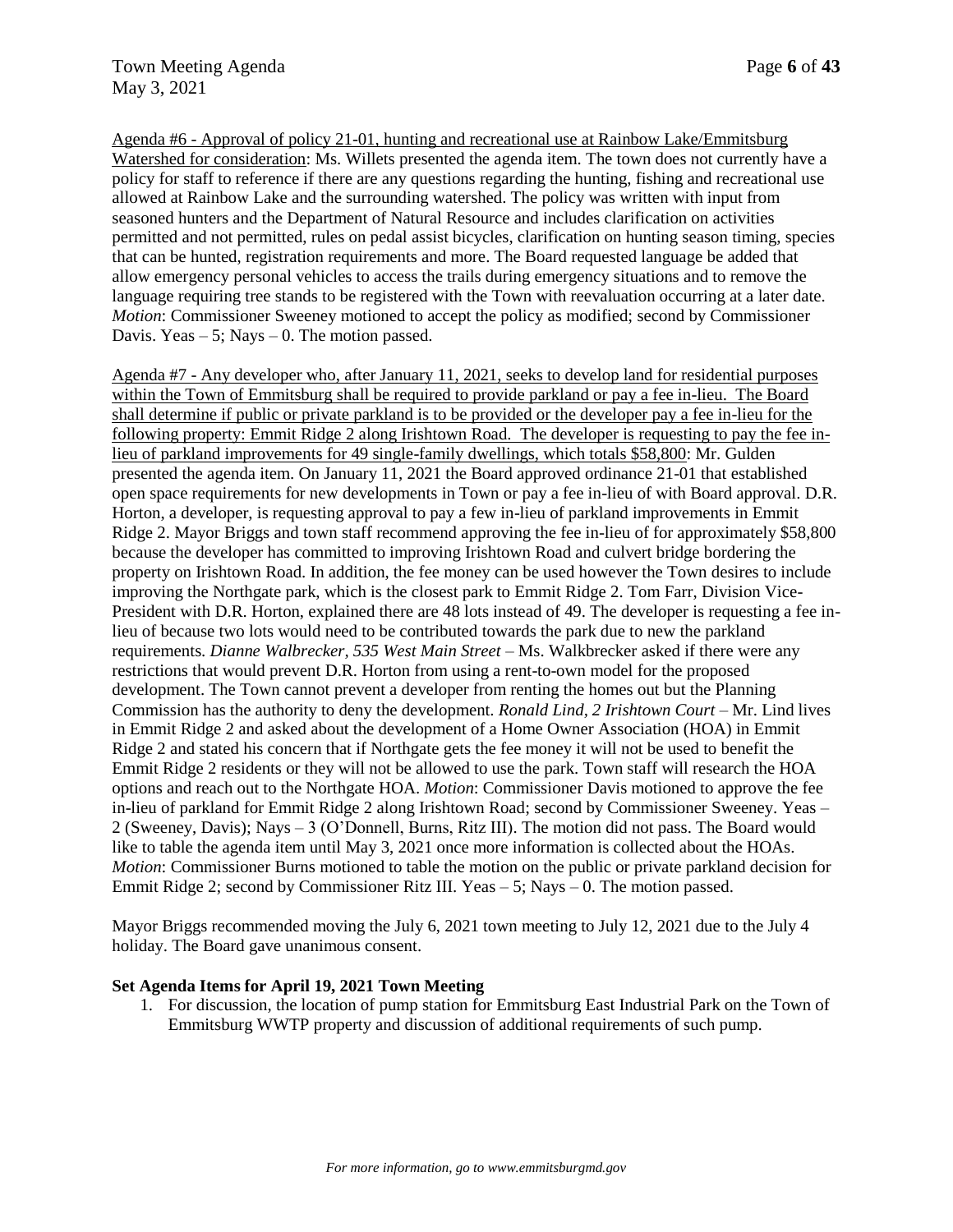# **Set Agenda Items for May 3, 2021 Town Meeting**

- 1. The Board shall determine if public or private parkland is to be provided or the developer pay a fee in-lieu for the following property: Emmit Ridge 2 along Irishtown Road.
- 2. Initial presentation of the fiscal year 2022 budget.
- 3. Approval of bid for 3-year (FY2022 to FY2024) trash collection services contract for consideration.
- 4. Approval of bid to construct two small pavilions in E. Eugene Myers Community near the band stand for consideration.
- 5. Approval of Ordinance 21-07, town election updates, for consideration.
- 6. Forward Ordinance 21-05, update to Title 16 Subdivisions, to the Planning Commission for recommendation and set public hearing and final vote for June 7, 2021 for consideration.
- 7. Forward Ordinance 21-06, update to Title 17 Zoning, to the Planning Commission for recommendation and set public hearing and final vote for June 7, 2021 for consideration.
- 8. *Tentative*: Zoning text amendment application to amend Town Code Section 17.08.190. The Board shall either: (1) Deny the application; or (2) Forward to the Planning Commission for recommendation & set public hearing for June 7, 2021.

*Motion*: Commissioner Sweeney motioned to accept the agenda for the May 3, 2021 meeting as presented; second by Commissioner Burns. Yeas – 5; Nays – 0. The president declared the motion passed.

## **III. Sign Approved Text Amendments and/or Resolutions**

### **IV. Adjournment**

With no further business, Commissioner Burns motioned to adjourn the April 5, 2021 town meeting; second by Commissioner Ritz III. Yeas  $-5$ ; Nays  $-0$ . The meeting adjourned at 11:40 p.m.

Respectfully submitted,

Madeline Shaw, Town Clerk Minutes Approved On: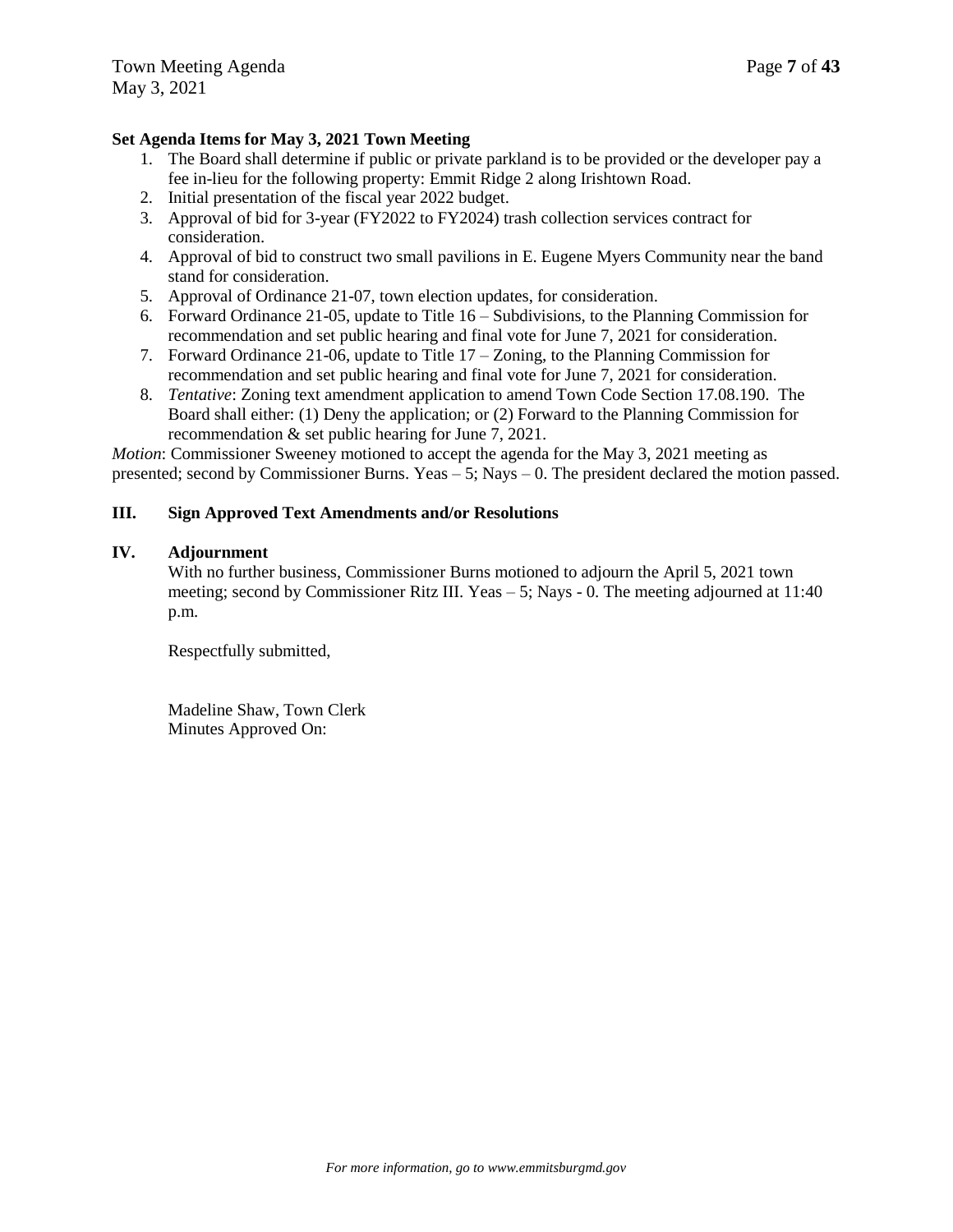# **MEETING MINUTES APRIL 19, 2021 VIRTUAL TOWN MEETING EMMITSBURG TOWN OFFICE**

**Present:** *Elected Officials* - Mayor Donald Briggs; Commissioners: Timothy O'Donnell, President; Clifford Sweeney, Vice President; T.J. Burns, Treasurer, Joseph Ritz III; and Frank Davis. *Staff* - Cathy Willets, Town Manager; Madeline Shaw, Town Clerk; Zachary Gulden, Town Planner; and Amy Naill, Code Enforcement Officer. *Others Present* - Leslie Powell, Town Attorney.

### **II. Call to Order**

Commissioners O'Donnell, Sweeney, Burns, Ritz III, Davis, and Town Manager Willets joined the meeting via the Zoom teleconferencing platform. A quorum being present, Commissioner Timothy O'Donnell, President of the Board of Commissioners, called the April 19, 2021 town meeting to order at 7:30 p.m. Pledge of Allegiance was recited. Upcoming meetings were announced.

### **Public Comments:**

*Rebecca Corbell, Seton Shrine –* Ms. Corbell explained on the week of May 23, 2021 members from the community will be putting inspirational message cards under every door as part of the Shrine's Look Up Program.

### **Administrative Business:**

None.

### **II. Agenda Items**

Agenda #1 - For discussion, the location of pump station for Emmitsburg East Industrial Park on the Town of Emmitsburg WWTP property and discussion of additional requirements of such pump: Ms. Powell presented the agenda item. Mr. Bruce Dean, Attorney representing the Emmitsburg II East Industrial Park, has requested the meeting seeking approval on three items in connection to the development of the property: (1) the Town agree to the developer constructing a pump station on the Town's wastewater treatment plant (WWTP) property on Creamery Road, (2) the Town supply the electricity to the pump station, (3) the Town take over the operation and maintenance of the pump station upon construction completion. Mr. Dean and Mr. Dan Reaver gave a background on the project stating it was their understanding the WWTP on Creamery Road was being constructed to allow gravity flow sewage from the industrial park property based on a Preliminary Plat Approval in 2008 that expired in 2015 and was renewed in 2018. The new WWTP was designed and constructed between 2012 and 2015 and when completed did not allow for gravity flow from the industrial park property, which is why the pump station is now required. Ms. Powell explained no improvement plans were submitted for the lots and the preliminary plat approval expired and thus the Town was not aware of the desired development and the WWTP was not designed as such. If other concessions or arrangements are requested in the future by the developer, they will be brought to the Board. *Motion*: Commissioner Davis motioned to approve the three items; second by Commissioner Burns.

Yeas  $-5$ ; Nays  $-0$ . The motion passed.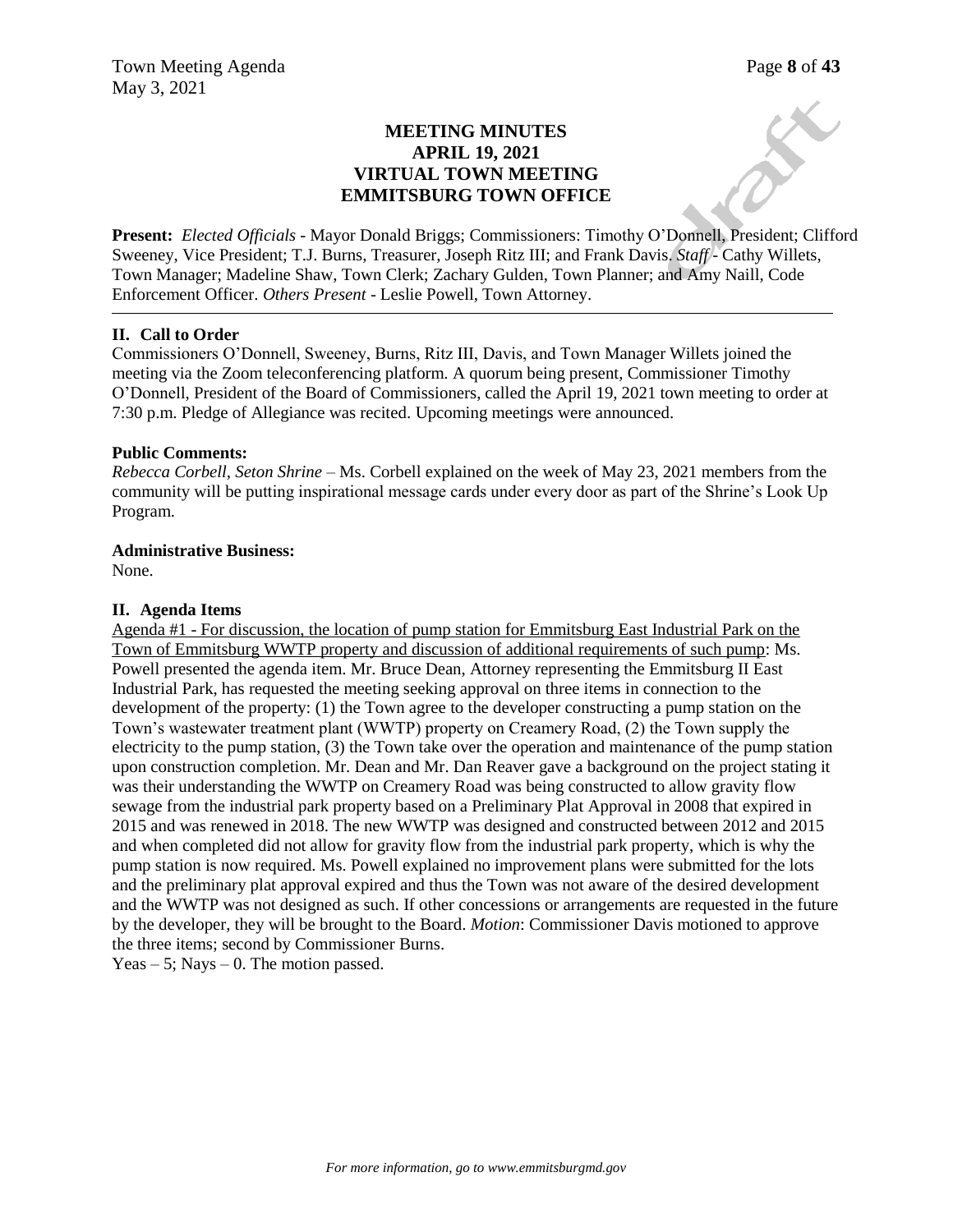### **Set Agenda Items for May 3, 2021 Town Meeting**

- 2. Approval of developer to pay a fee in-lieu instead of constructing parkland for Emmit Ridge 2 for consideration.
- 3. Initial presentation of the fiscal year 2022 budget.
- 4. Approval of the Rutter's public works agreement and authorize Mayor to sign the agreement on behalf of Town for consideration.
- 5. Approval of bid for 3-year (FY2022 to FY2024) trash collection services contract for consideration.
- 6. Approval of Ordinance 21-07, town election updates, for consideration.
- 7. Forward Ordinance 21-05, update to Title 16 Subdivisions, to the Planning Commission for recommendation and set public hearing and final vote for June 7, 2021 for consideration.
- 8. Forward Ordinance 21-06, update to Title 17 Zoning, to the Planning Commission for recommendation and set public hearing and final vote for June 7, 2021 for consideration.

*Motion*: Commissioner Burns motioned to accept the modified agenda as presented; second by Commissioner Sweeney. Yeas  $-5$ ; Nays  $-0$ . The motion passed. There will be a meeting on May 17, 2021 for the FY2022 budget presentation.

### **III. Sign Approved Text Amendments and/or Resolutions**

### **IV. Adjournment**

With no further business, Commissioner Burns motioned to adjourn the April 19, 2021 town meeting; second by Commissioner Sweeney. Yeas – 5; Nays - 0. The meeting adjourned at 8:12 p.m.

Respectfully submitted,

Madeline Shaw, Town Clerk Minutes Approved On: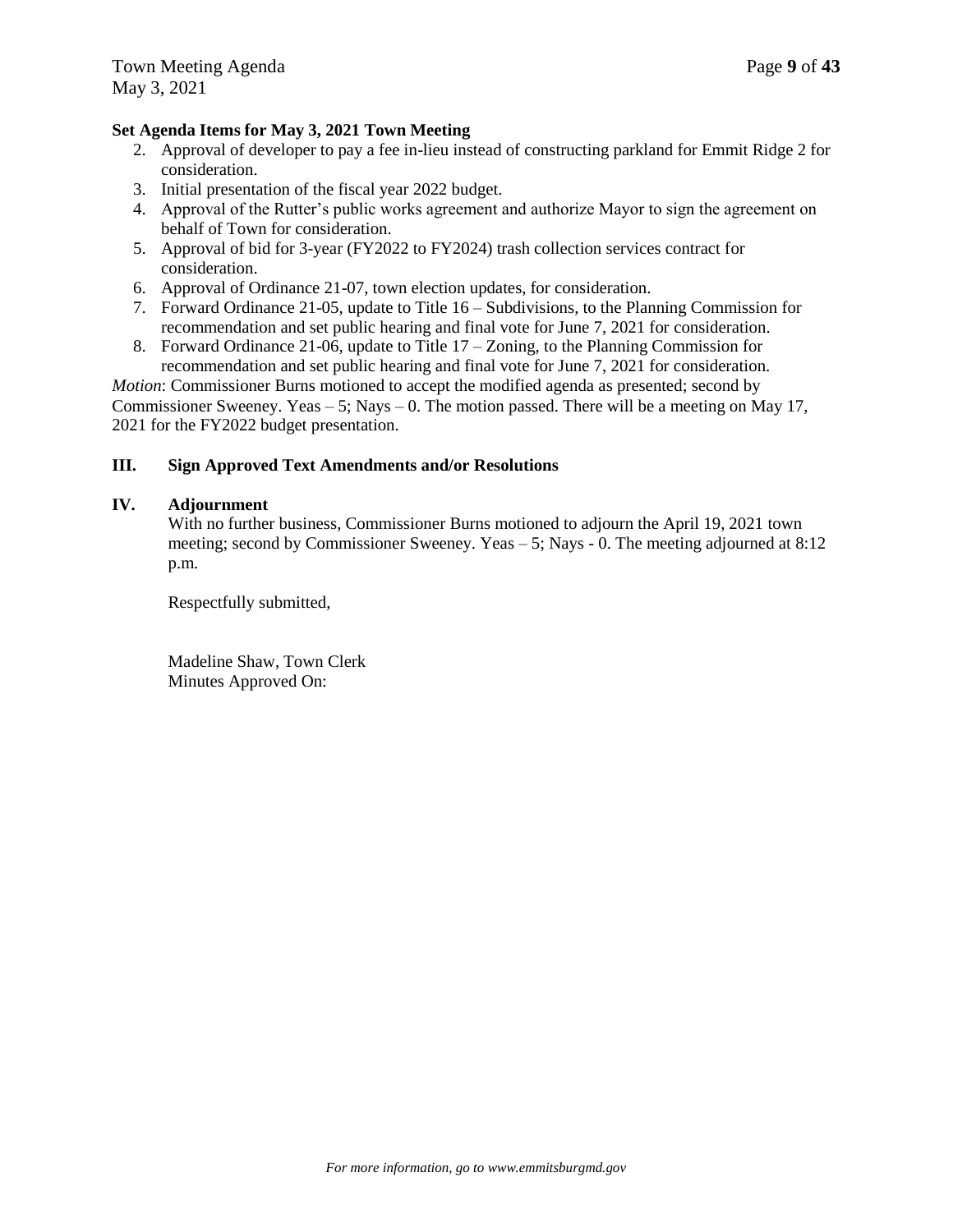**B. POLICE REPORT:** Presentation by deputies at the meeting.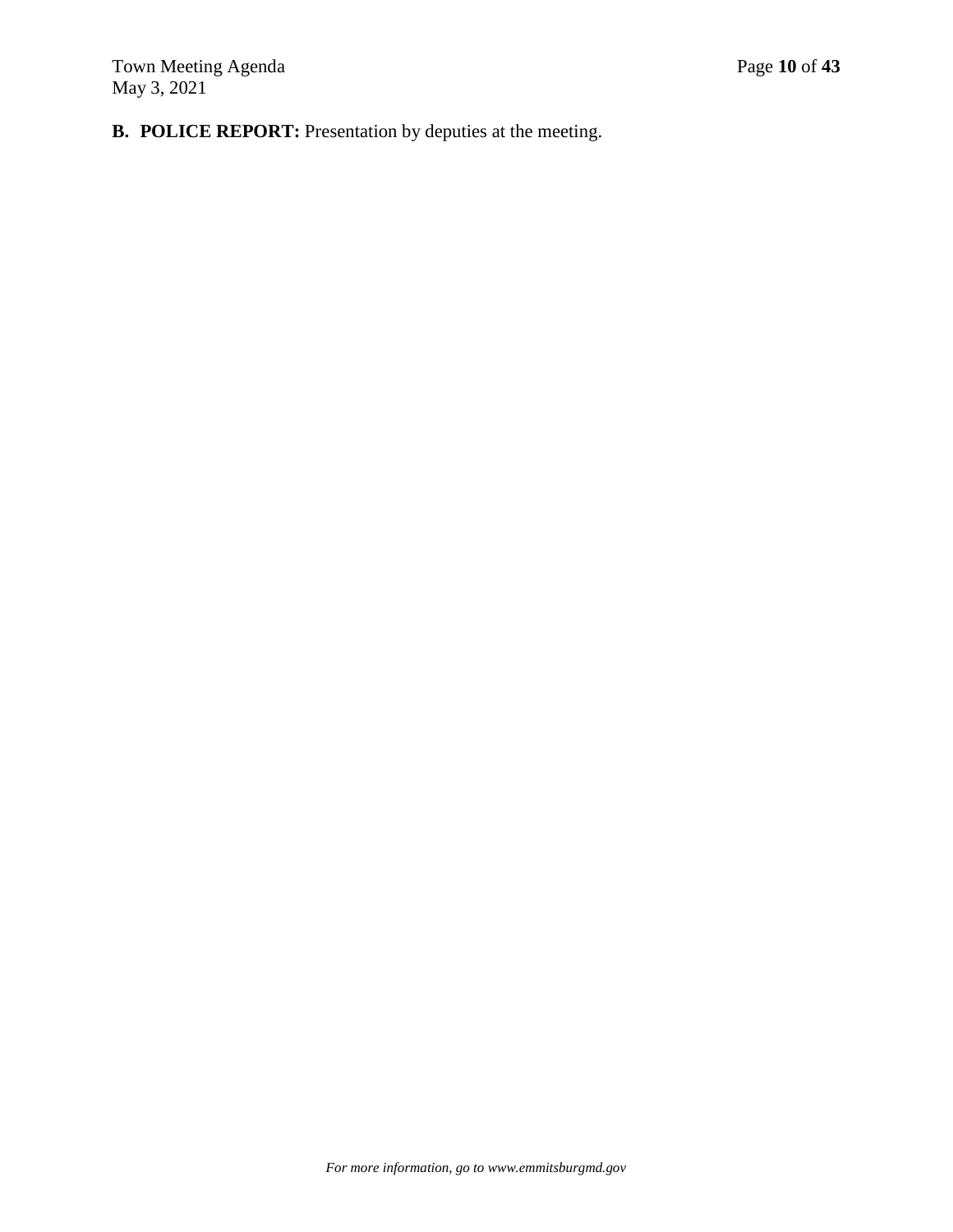# **C. TOWN MANAGER'S REPORT**

### **Town Manager's Report March 2021 Prepared by Cathy Willets**

#### Streets:

- Staff replaced and repaired some street signs around town.
- Staff conducted monthly street sweeping.
- Staff repaired and replaced some street lights.
- Staff took down Christmas decorations.
- Staff cold patched some pot holes.
- Contractor completed the new sidewalk on W. Lincoln Ave.
- Staff sealed cracks on Ramblewood Ct.
- Contractor blacktopped five water leak patches.
- Staff conducted monthly storm drain inlet cleaning.

#### Parks:

- Staff conducted daily park checks trash cans, cameras, dog waste stations, restrooms.
- $\bullet$  Staff conducted monthly park maintenance playground equipment, roads, fences, pavilions, etc.
- Staff sanitized playground equipment twice a week.
- Contractor installed combination locks on all storage room dugout doors in Memorial Park.
- Staff cleaned and opened all park restroom buildings and concession stands for the season.
- Staff removed old wooden bleachers at ballfield #7 in Memorial Park (new bleachers purchased from a (FY20 POS grant).
- Staff dug out and installed new community garden plots (FY20 POS grant).

### Water:

- Rainbow Lake is at the spillway level (16.6 feet).
- The roughing filters are being backwashed three times a day and the DE filters are being done once every other week.
- Well levels (optimum level was determined to be May 2011). Wells  $\#1\&2$  have low usage this month as the demand has been reduced from the leak repairs last month.

|         |             | May 2011 | March | Change |
|---------|-------------|----------|-------|--------|
| $\circ$ | Well $#1$ : | 35'      | 32'   | $+3$   |
| $\circ$ | Well $#2$ : | 8'       | 8'    |        |
| $\circ$ | Well $#3:$  | 12       | OFF   | N/A    |
| $\circ$ | Well $#4$ : | 108'     | 129   | $-18'$ |
|         | Well $#5:$  | 10'      | OFF   | N/A    |

- Water production and consumption. We produced an average of 209,561 GPD. We consumed an average of 195,162 GPD. The difference is "Backwash Water" ... (8.8%).
	- 17.6% of this water came from wells.
	- 6.4% of this water came from Mt. St. Mary's.
	- 76.0% of this water came from Rainbow Lake.

We purchased  $446,350$  gallons of water from MSM this month.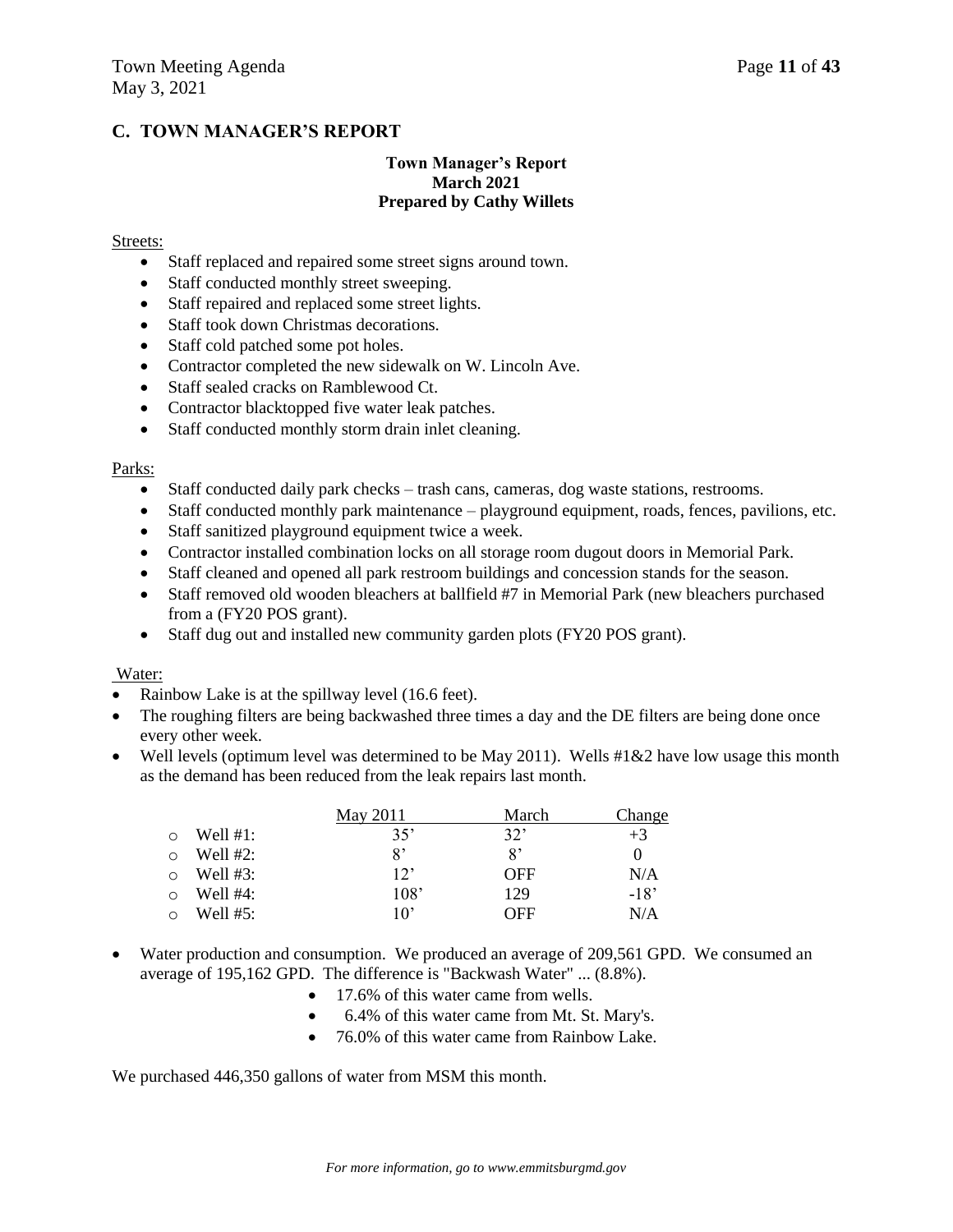### Wastewater:

- We treated an average of 677,000 gpd (consumed 195,162 GPD) which means that 71.1% of the wastewater treated this month was "wild water".
- We had no spills of untreated sewage in the month of March. We did exceed the plant's design capacity two times in the month of March.
	- $\degree$  03/01 1,259,000 gpd 03/18 962,000 gpd
- We received about 2.6" of precipitation this month (the average is 4.05"). We have a precipitation **SURPLUS of 4.15"** over the last six months. The average precipitation for the period from October 1 through March 31 is 20.25". We have received 24.4" for that period.

**Trash:** Trash pickup will remain Mondays in the month of May except for Memorial Day. Trash will be collected on Tuesday, June 1<sup>st</sup> instead.

## **Meetings Attended:**

- 03/01 Conference call with Town Attorney
- 03/01 Attended Town Meeting
- 03/02 Conference call with RK&K regarding clarifier project
- 03/02 Met with staff re: community garden plot project
- 03/03 Attended virtual Planning Commission training.
- 03/03 Conference call re: Emmit Ridge II
- 03/04 Met with staff re: FY2022 budget planning
- 03/08 Met with staff re: FY2022 budget planning
- 03/08 Met with staff re: water and sewer rate study RFP
- 03/16 Conference call with USDA, contractor and staff re: waterline projects
- 03/17 Met with staff re: FY2022 budget presentation
- 03/17 Conference call re: Waybright easement request
- 03/18 Met with Sgt. Linehan
- 03/18 Conference call re: water/sewer rate study
- 03/18 Met with staff re: hunting/fishing/recreational policy
- 03/23 Attended webinar with LGIT re: COVID and the workplace
- 03/24 Conference call re: McNair property
- 03/25 Conference call with County Executive re: COVID, vaccines, etc.
- 03/25 Attended site visit for grant prep re: bathroom/concession stand Community Park
- 03/30 Conference call re: CDBG ADA sidewalk grant
- 03/31 Met with Dan Fissel and Frederick News Post reps for site visits at current and upcoming infrastructure projects

# **Noteworthy:**

- Staff pumps holding tank every 10 days at 8533 Hampton Valley Rd.
- Staff worked the yard waste dumpster twice in March.
- Staff conducted monthly equipment and fire extinguisher maintenance.
- Staff dug up and repaired some water curb boxes.
- Staff repaired water leak on North Seton Ave.
- Staff did quarterly water meter readings.
- SC1000 installed at water plant maintains a steady PH level leaving the plant. Dramatic reduction of the soda ash usage so far (stops the guessing).
- Lagoons at WWTP were lowered due to the amount of rainfall in February.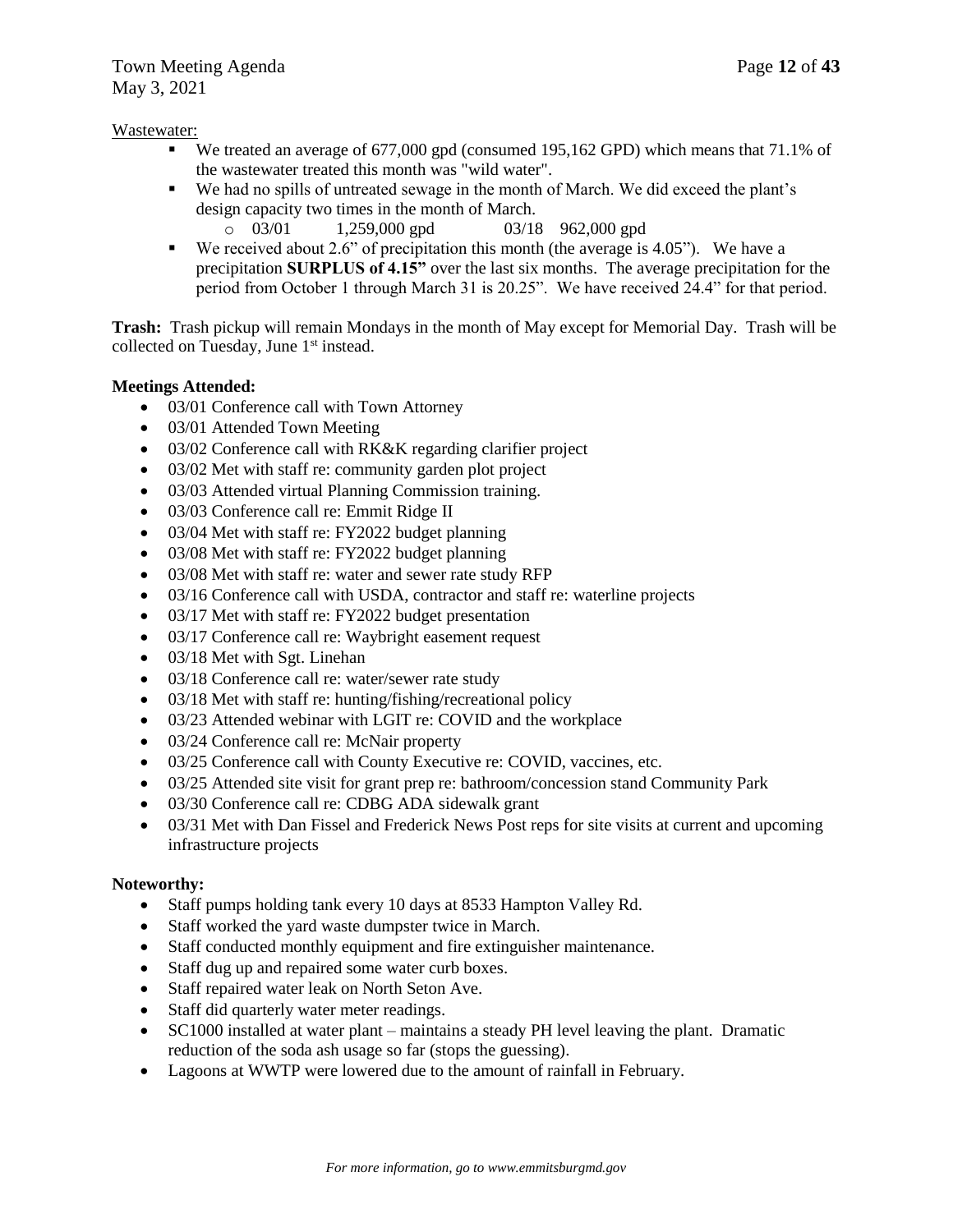| PARKING ENFORCEMENT REPORT |
|----------------------------|
| <b>March 2021</b>          |

| Total:                         | \$1,520.48               |
|--------------------------------|--------------------------|
|                                |                          |
|                                |                          |
| <b>Parking Ticket Money</b>    | \$440.00                 |
| Meter Bag Rental               |                          |
| <b>Parking Permits</b>         | \$175.00                 |
| <b>Meter Money</b>             | \$905.48                 |
| <b>48 Consecutive Hours</b>    |                          |
| Left Side Parking              | 1                        |
| Failure to Park between Lines  |                          |
| <b>Parked Blocking Street</b>  |                          |
| Parked by Fire Hydrant         |                          |
| Parked on Sidewalk/Curb        |                          |
| Parked in Crosswalk            |                          |
| <b>Street Sweeping</b>         |                          |
| <b>Restricted Parking Zone</b> | $\overline{\mathcal{A}}$ |
| <b>Overtime Parking</b>        | 48                       |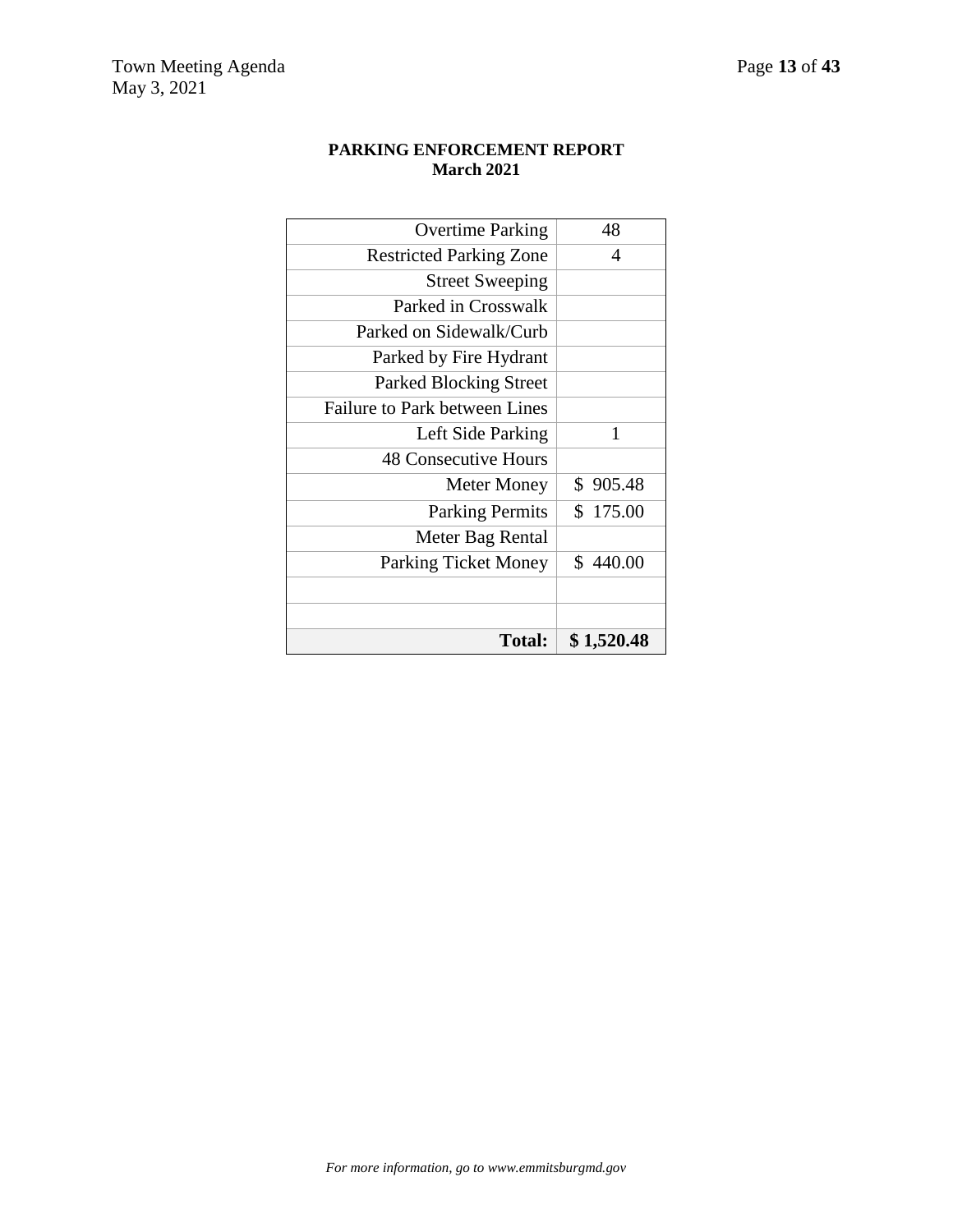# **D. TOWN PLANNER'S REPORT**

# **Town Planner's Report March 2021 Prepared by Zachary R. Gulden, MPA**

### **1. Board of Commissioners (BOC)**

- Attended the 3/1 BOC meeting and processed pre/post meeting materials.
- Updated proposed Ordinance 21-05.
- Created Policy 21-02 Park, Recreation, and Open Space Fee In-Lieu.
- Created Policy 21-03 Review Fee's Policy.
- Created Resolution 2021-01R Comprehensive Plan amendment to Chapter 3.

### **2. Grants**

- Community Legacy grant management:
	- o FY20 façade & restoration.
		- Submitted a reimbursement request for 137 South Seton Avenue.
		- **Submitted a quarterly report.**
	- o FY21 façade & restoration.
		- **Worked with the Maryland Historical Trust**  $\&$  **property owners on** gaining approval of FY21 projects.
		- Processed approvals by mailing award letters  $\&$  grant contracts.
- Chesapeake Bay Trust grant management:
	- o North Seton Avenue green street conceptual plan; and
	- o Rain barrel program.
- Community Development Block Grant management:
	- o Attended a conference call with Town Manager on 3/26 regarding CDBG award (\$685,893.00.)
	- o Created and mailed environmental assessment letters.
	- o Created the notice to public of intent to request release of funds advertisement & letters.
- Process 1x COVID-19 micro-grant.
- Created a press release on a \$3,000 grant award from Keep Maryland Beautiful.

### **3. Municipal Separate Storm Sewer System (MS4)**

- Silo Hill SWM basin retrofit & tree planting project management.
- Updated Illicit Discharge Detection & Elimination Plan (SOP) due to new development Insurance Brokers of MD.
- Reviewed 2020/2021 MDE MS4 permit progress report.

### **4. Permits & Zoning**

- Processed 8x zoning permit applications:
	- o 2x new homes (Brookfield).
	- o 2x fences.
	- o 1x roof.
	- $\circ$  1 application 2x park pavilions (Town Project).
	- o 1 application 13 signs (Rutter's).
	- o 1x patio.
- Processed 6x backflow preventer applications.
- Assisted Town Clerk with permitting on mini-picnic pavilion & bandstand project.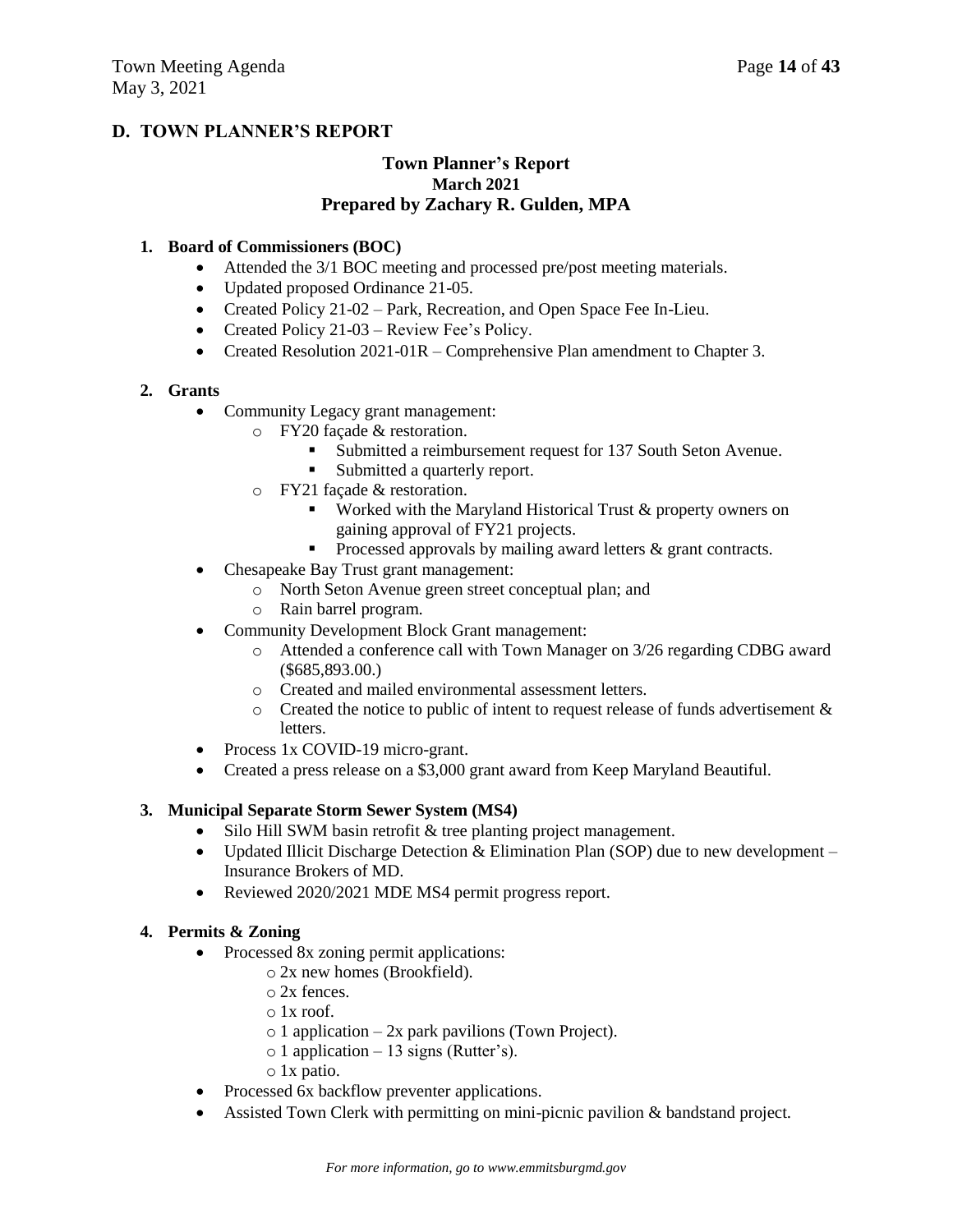• Responded to incident reports.

### **5. Planning Commission (PC)**

- Rutter's, Insurance Brokers of MD, Miss. B's Child Care, Irishtown Road Improvements, Town-Wide ADA Ramps, Federal Stone, & Emmitsburg East Industrial Park II project management.
- Answered questions from potential developers of Emmit Ridge 2, Frailey Farm, & McNair property.
- Answered questions from potential developers of 502 East Main Street.
- Attended a virtual Planning Commission training course on 3/3.
- Continued processing 2015 Comprehensive Plan amendment Chapter 3, Growth Areas & Zoning.
- Prepared 3/29 meeting materials.
- Attended a conference call on 3/3 with Town Mayor & Manager and potential developer of Emmit Ridge II & McNair property.
- Attended a conference call on 3/12 with Town Mayor and potential developer of the Frailey propety.
- Exercise News Meta Miss. B's Childcare site, landscaping,  $\&$  lighting plan for corrections in order to finalize PC Chair & Mayor signatures.
- Reviewed Rutter's forest conservation, water, and sewer easement plats for recording.
- Met with Mayor, Manager, Water/Sewer Superintendent, & Public Works Director on 3/24 to discuss potential developments.
- Attended the 3/29 virtual PC meeting and process pre/post meeting materials.

### **6. Miscellaneous**

- Forestry stand 6, 7,  $& 10$  project management.
- Attended a conference call on 3/2 with Town Manager, Water/Sewer Superintendent, & RK&K regarding water clarifier project.
- Prepared the FY22 Planning Department budget.
- Attended a budget meeting on 3/4.
- $\bullet$  Met with Town Manager & Code Enforcement Officer on 3/4 to open and review street tree landscaping plan & 2002 Ford Escort bids.
- Processed 2002 Ford Escort bids & acceptance/rejection letters.
- Processed street tree landscaping plan bids.
- Completed 2021 performance evaluation form for Code Enforcement Officer.
- Updated PC & BOA membership with Maryland Department of Planning.
- Attended conference call on 3/17 with Manager, Public Works Director, Water/Sewer Superintendent, & Frederick County regarding ROW access for tree plantings on Waybright property near WWTP.
- Attended a conference call on  $3/23$ ,  $3/26$ ,  $\&$   $3/31$  with contractor regarding GIS for water/sewer project.
- Attended a kick-off project conference call on 3/23 with TischlerBise regarding park feein lieu & impact fee study.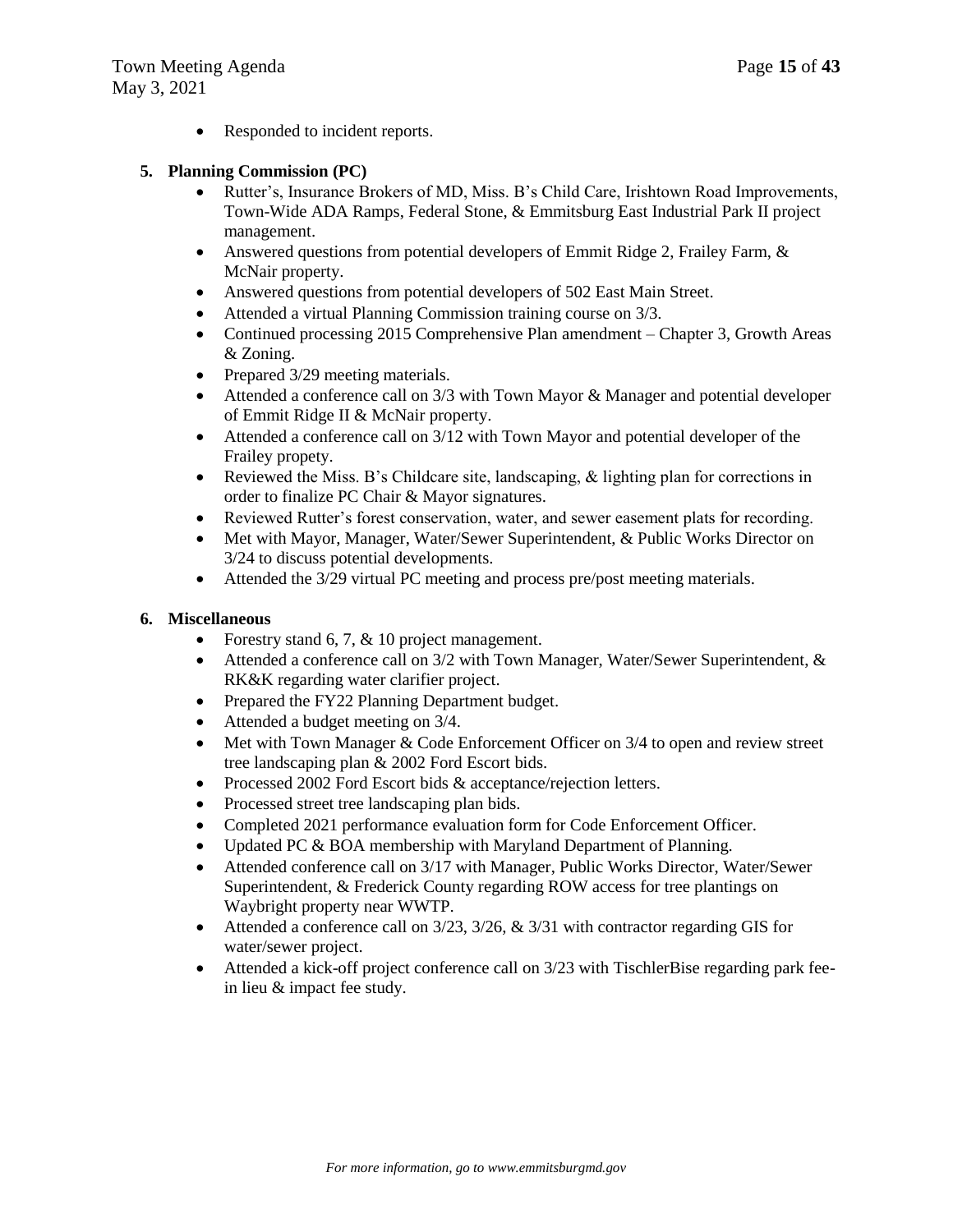# **E. COMMISSIONER COMMENTS**

To be given at town meeting.

## **F. MAYOR'S COMMENTS**

Meetings attended since April 1, 2021**:**

- April  $1<sup>st</sup>$ , (Thurs.), meeting with town planner Gulden, Frailey property broker.
- April 5<sup>th</sup>, (Mon.), 7:30 pm regularly scheduled virtual town meeting.
- April 15<sup>th</sup>, (Thurs.), with town manager Willets, town planner Gulden, and town attorney Powell and engineer re: Emmitsburg East.
- April 19<sup>th</sup>, (Mon.), 7:30 pm second town meeting-Emmitsburg East. (virtual).
- April 21<sup>st</sup>, (Wed.), 10:00 am Green Team meeting (virtual).
- April 21<sup>st</sup>, (Wed.), 2:00 pm, Sustainable MD- Smart Energy Communities Program webinar.
- April 22<sup>nd</sup>, (Thurs.), 6:00 pm, Frederick County MML chapter meeting
- April  $27<sup>th</sup>$ , (Tues.), 4:30 pm, meeting with town planner Gulden and Frailey Family and broker property discussion (virtual).
- April 28th, (Wed.), Sustainable MD Electric Vehicle/Charging Stations webinar
- April 29<sup>th</sup>, (Thurs.) 9:15 am visit with 4<sup>th</sup> graders at Mother Seton School for Banner Town Mayor presentation with Terri Ray.
- April 29<sup>th</sup>, (Thurs.) 1-3 pm Dept of Commerce committee MD Statewide Comparative Energy Siting, MML committee rep (virtual).
- May 3<sup>rd</sup>, (Mon.), 7:30 pm regularly scheduled monthly town meeting (virtual).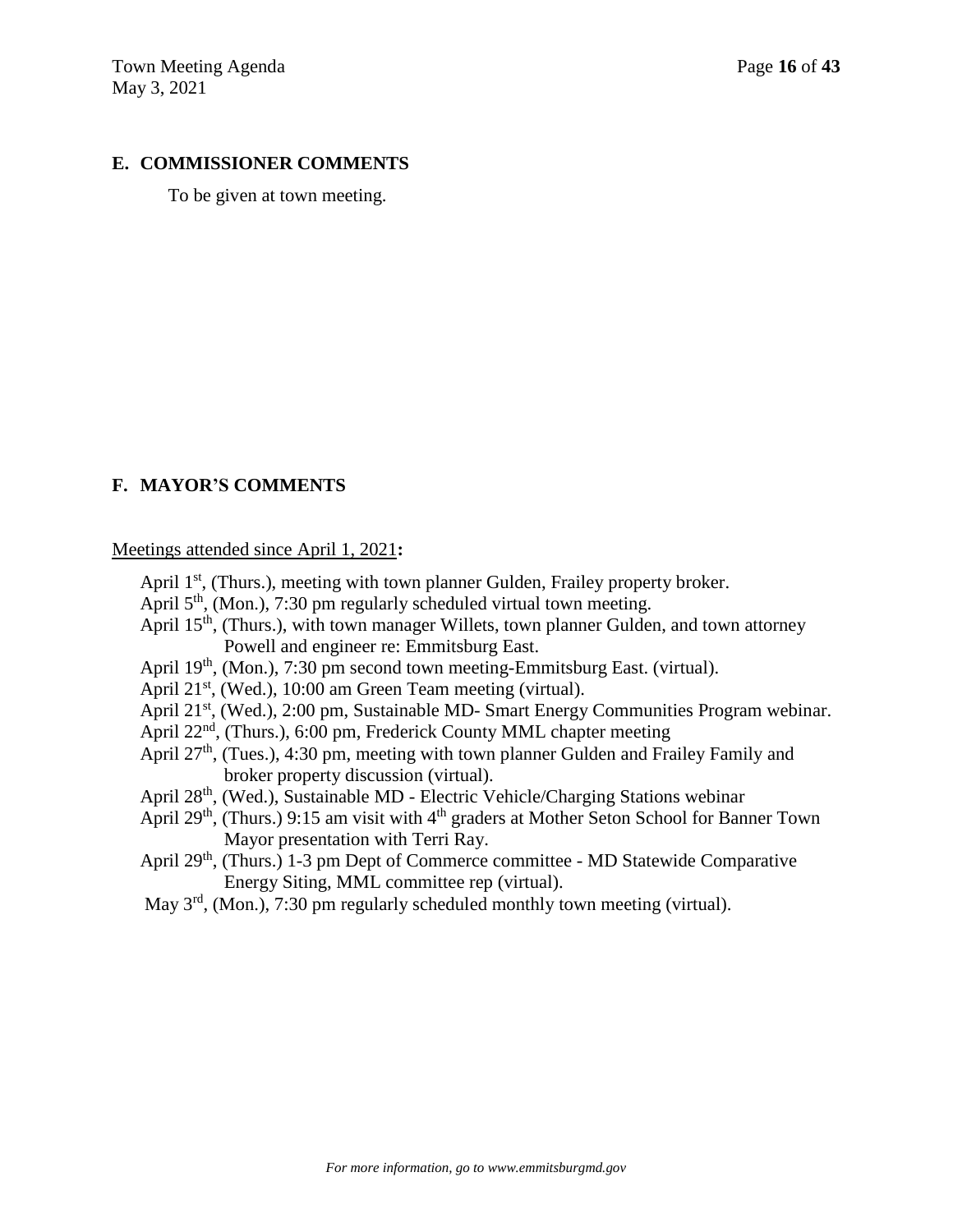# **G. PUBLIC COMMENTS**

# **H. ADMINISTRATIVE BUSINESS**

NONE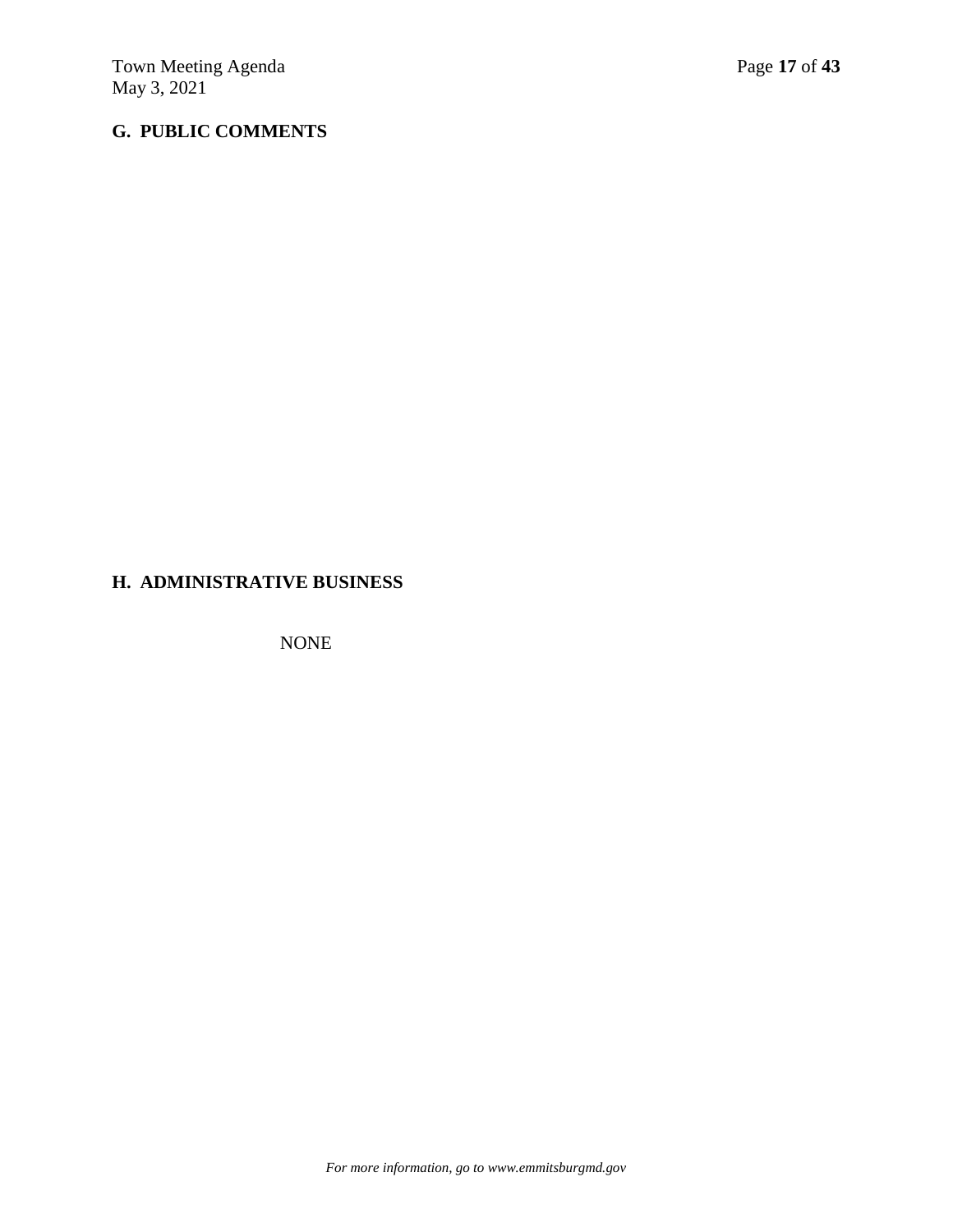# **I. CONSENT AGENDA**

NONE

# **J. TREASURER REPORT**

# **Town of Emmitsburg CASH ACTIVITY as of April 29, 2021**

| \$5,492,578           | Cash Balance April 29, 2021      |
|-----------------------|----------------------------------|
| 362,422<br>$-305,394$ | Deposits<br>Withdrawals          |
| \$5,549,606           | <b>Operating Balance Forward</b> |

# **Top 10 Check Amounts:**

| <b>Amount</b> | <b>Vendor Name</b>                      | <b>Description</b>               | <b>Check Date</b> | <b>Check No.</b> |
|---------------|-----------------------------------------|----------------------------------|-------------------|------------------|
| \$68,969      | <b>Treasurer of Frederick</b><br>County | 3Q FY21 Law Enforcement Services | 04.07.21          | 42151            |
| \$24,005      | Comptroller of Maryland                 | 3Q FY21 Bay Restoration Fee      | 04.07.21          | 42166            |
| \$19,106      | MD Dept of Budget &<br>Mgmt             | Mar 21 Health Insurance          | 04.21.21          | 42205            |
| \$12,477      | <b>RK&amp;K</b>                         | <b>Pump Station Replacement</b>  | 04.07.21          | 42172            |
| \$8,933       | <b>Pine Hill Electronics</b>            | Memorial Park Camera             | 04.21.21          | 42207            |
| \$6,811       | <b>Republic Services</b>                | Apr 21 Refuse Services           | 04.07.21          | 42171            |
| \$6,551       | Powell LLC                              | Legal Services                   | 04.14.21          | 42190            |
| \$6,474       | Barbara Downin                          | Overpayment of Water Bill        | 04.14.21          | 42193            |
| \$5,765       | <b>Frederick County</b><br><b>DUSWM</b> | Mar 21 Tipping Fees              | 04.07.21          | 42149            |
| \$5,712       | <b>UGI Energy Services</b>              | Feb 21 Solar Field #1            | 04.07.21          | 42175            |

*Check dates 04.01.21 to 04.29.21*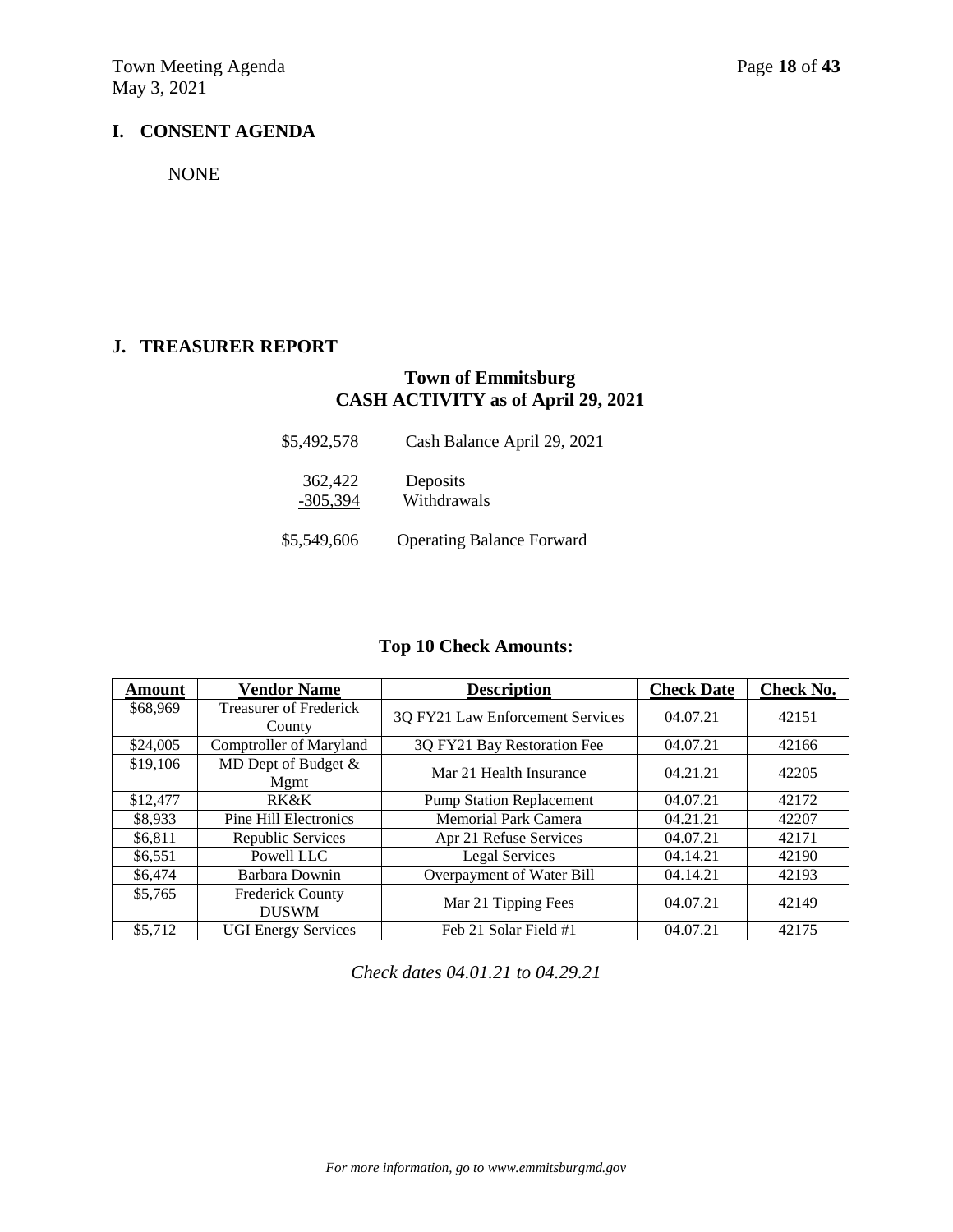# **K. PLANNING COMMISSION REPORT:** Presentation at the meeting.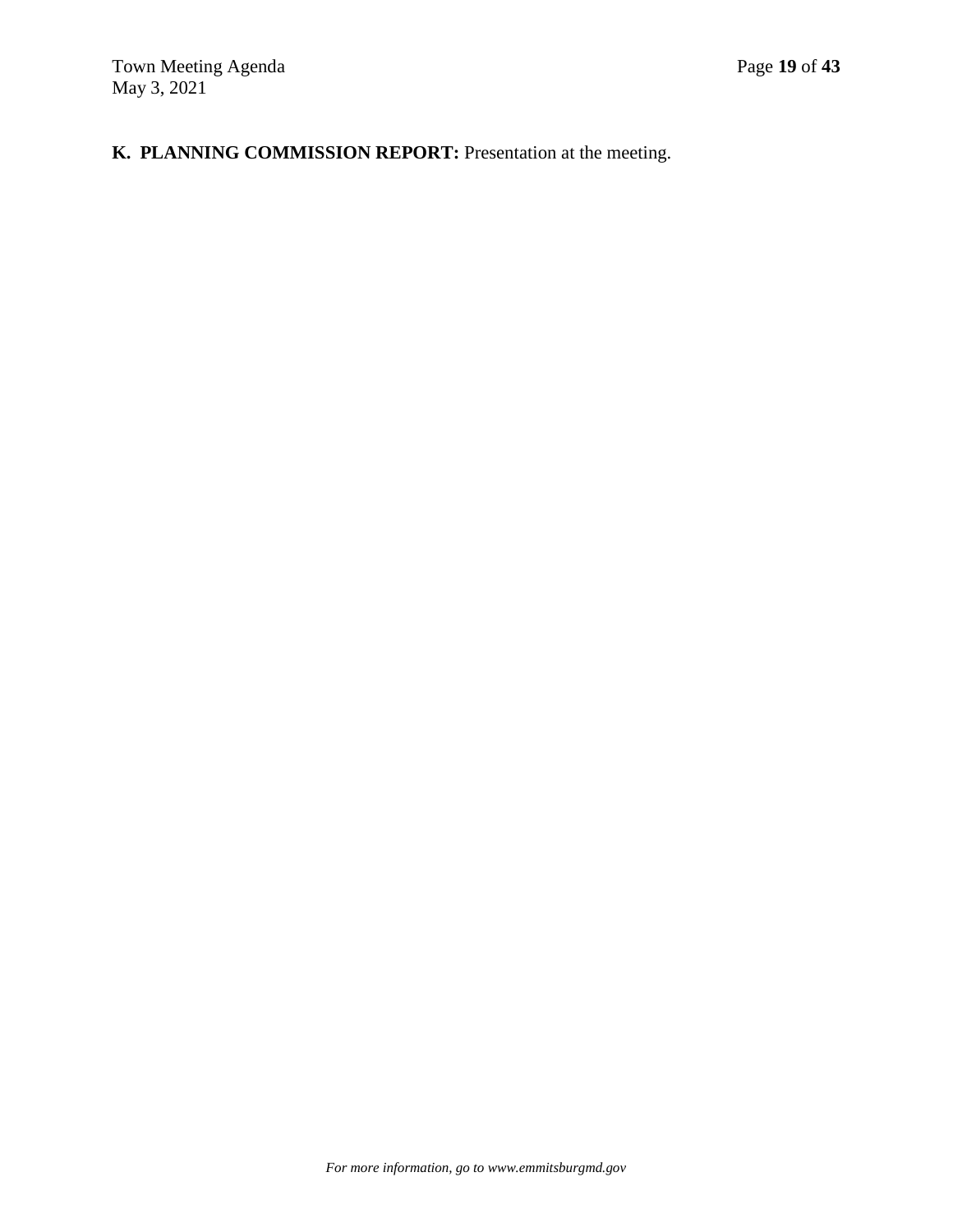# **L. AGENDA ITEMS:**

# **AGENDA ITEM# 1. Approval of developer to pay a fee in-lieu instead of constructing parkland for Emmit Ridge 2 for consideration**: Presentation at meeting by town staff.

**"Request to Reconsider action taken at April 5th meeting on the developer request to pay the fee in-lieu parkland improvements for 49 single-family dwellings."**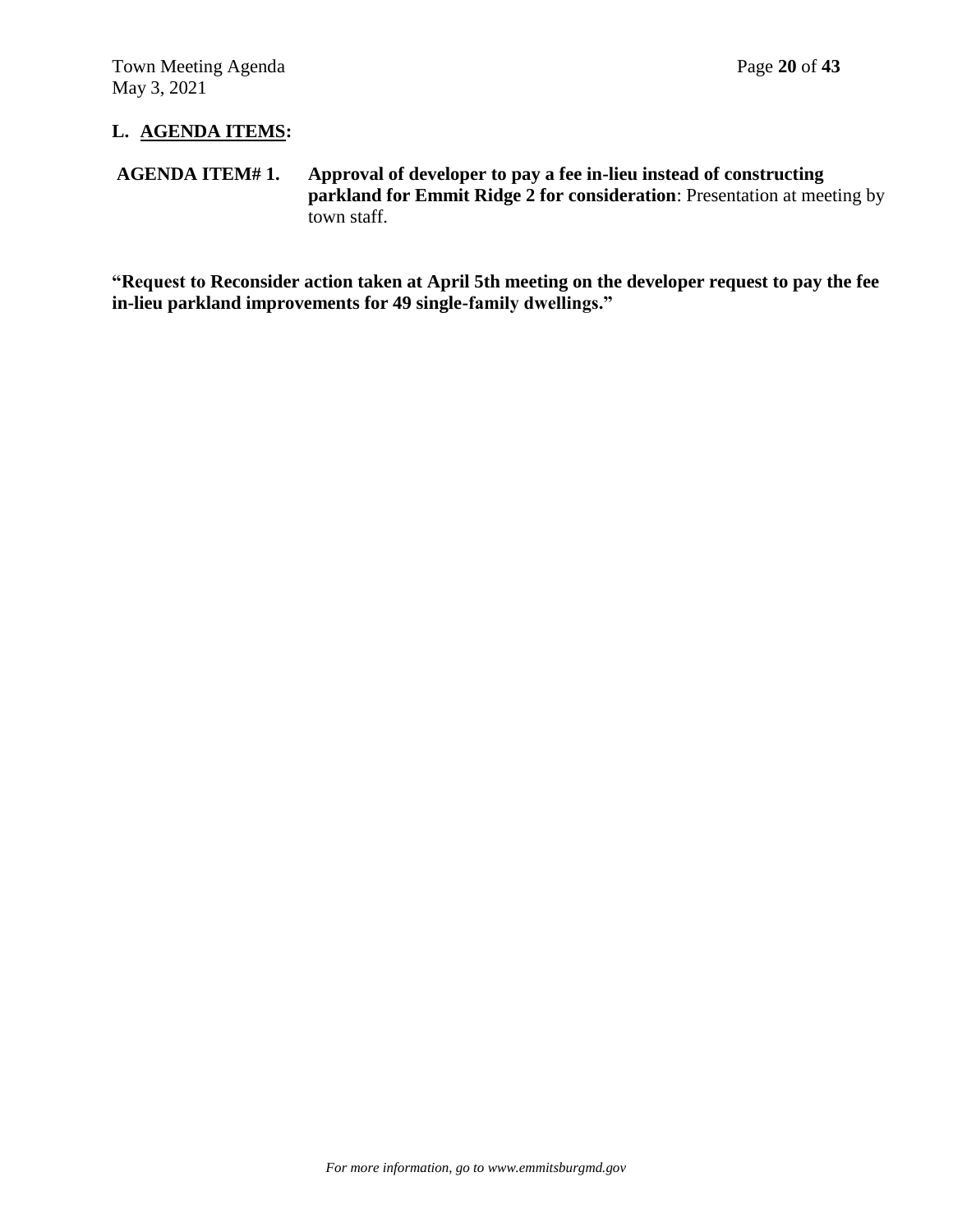**AGENDA ITEM# 2. Initial presentation of the fiscal year 2022 budget**: Presentation at meeting by Mayor Briggs and town staff.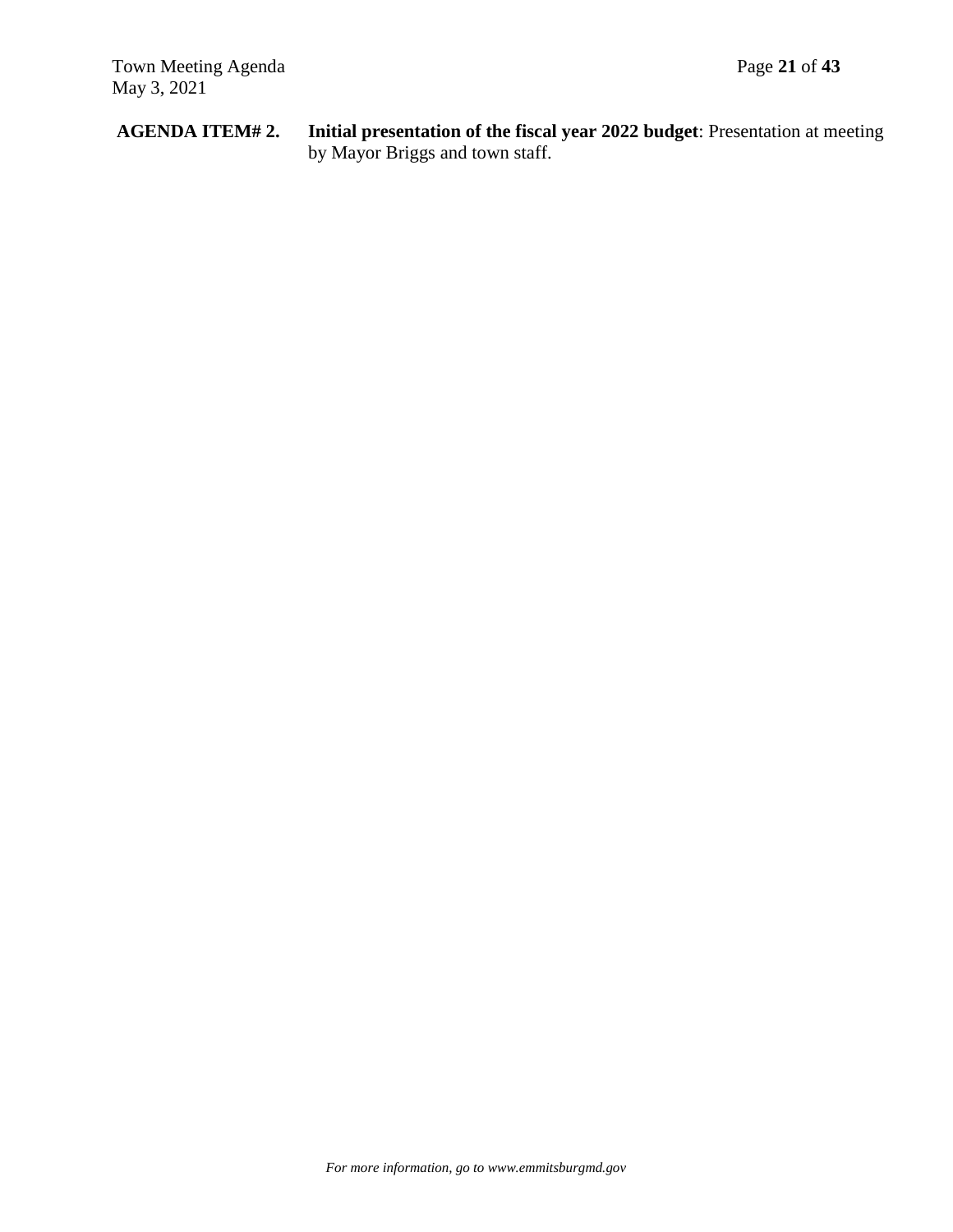# **AGENDA ITEM# 3. Approval of the Rutter's public works agreement and authorize Mayor to sign the agreement on behalf of Town for consideration:** Presentation at meeting by staff.

The sewer public works agreement (PWA) outlines the developer's (M & G Realty, Inc. & SPT Land, LLC.) responsibilities before the Town will accept dedication of the sewage pump station and associated sewer infrastructure. The PWA has been reviewed by the Town Attorney for legal sufficiency.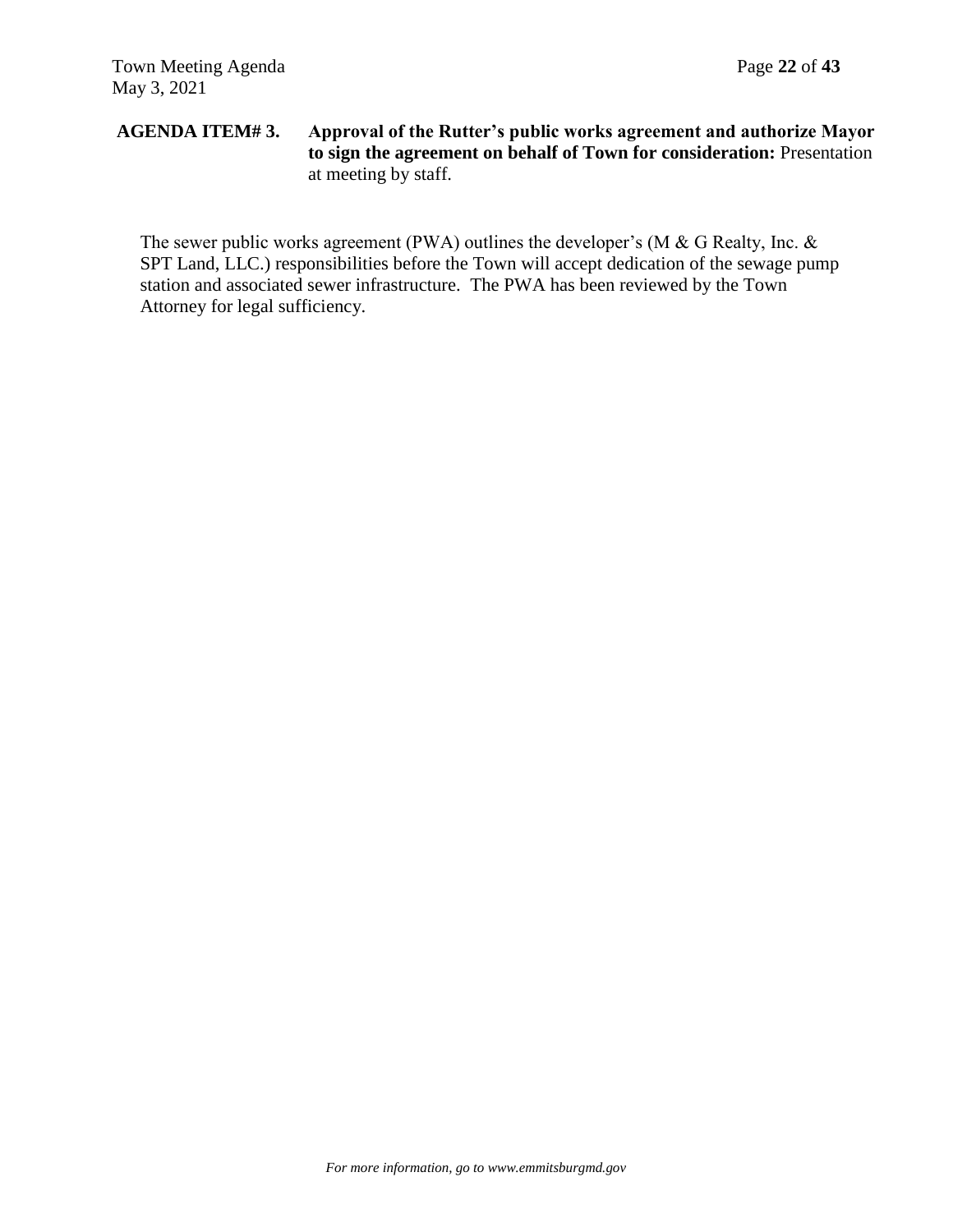# PUBLIC WORKS AGREEMENT

# SEWER FACILITIES

It is hereby agreed this \_\_\_\_\_\_\_\_\_\_\_\_\_day of \_\_\_\_\_\_\_\_\_\_\_\_\_, 2021, by and between THE TOWN OF EMMITSBURG, MARYLAND, a body politic and corporate, hereinafter referred to as the "TOWN," and SPT LAND, LLC (a Maryland Limited Liability Company), and M & G Realty, Inc. (a Foreign Corporation registered to do business in Maryland), hereinafter collectively referred to as the "DEVELOPER," as follows:

1. M&G Realty, Inc. is the contract purchaser of approximately 13.79 acres +/-, of property located on the south side of Route 140, and SPT Land, LLC is the legal owner of certain lands in Frederick County, State of Maryland, described as: 10201 Taneytown Pike, Emmitsburg, Maryland 21727 at the intersection of U.S. Route 15 and Maryland Route 140 consisting of 200.812 acres +/- of which the M&G Realty, Inc. property is a part (the "Property"), more specifically described at Liber 9995, Folio 443 in the Land Records for Frederick County, Maryland.

2. That easements to the Town for all areas where public sewer, transport and treatment facilities (hereinafter referred to as "Systems"), and any deeds to the Town for sewer facilities for treatment plants, pumping stations and the like or other sites needed for the Systems must be recorded among the Land Records of Frederick County, Maryland at the expense of the Developer prior to the construction of Systems.

3. The Developer has applied to the Town for the construction of the necessary Systems as generally described in Exhibit A attached hereto, to be located on Parcel Two of the Property and to serve the Property, specifically, the "Rutter's Project" and the remainder of the property located on the North side of Route 140 owned by SPT Land, LLC. The Developer shall construct the Systems to serve the property at the sole expense of the Developer. Following completion of the Systems and testing, subject to the approval by the Town, the Developer shall convey the System and all equipment, manufacturer's or other warranties, to the Town and it shall thereafter own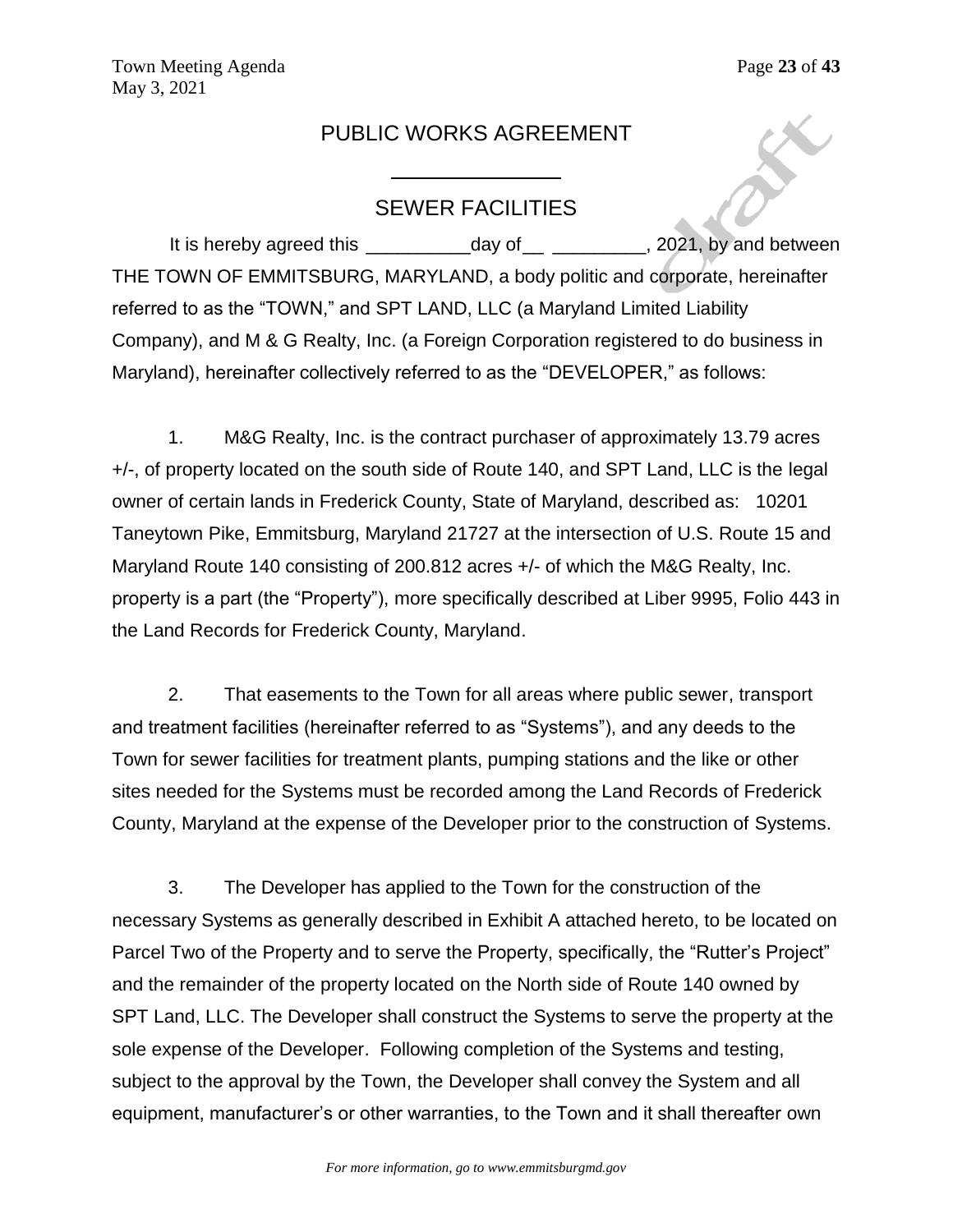and operate the Systems. The Developer agrees to convey or sign any future agreements needed to fulfill the terms of this Agreement.

4. The design of the Systems has been undertaken by the Developer, and once approved by the Town, all construction of the Systems shall be in accordance with the standard specifications and details of the Town.

5. The Developer agrees that all fees, costs and expenses incurred by the Town in connection with review, approval and design of engineering, construction, inspection, and any other costs incurred in relation to this project shall be borne by the Developer, payable as follows:

> a. M&G Realty, Inc. shall arrange for a letter of credit or other financial arrangement approved by the Town to assure the completion of the project and the payment of all costs by the Developer in the amount of 115 % of the total cost of the Systems. Any such financial assurances of completion must be with a financial institution with an office in the State of Maryland and the assurance shall not expire sooner than one (1) year after the acceptance by the Town of the Systems. The arrangement with the financial institution shall provide that the Town shall be authorized to withdraw part or all of the funds to pay the contractor. If cash payment in advance is given, these funds will be put in an interest-bearing escrow account, with the interest paid to the Developer by the Town within a reasonable time after interest is credited to the account by the financial institution. The Town will withdraw the gross amount of the periodic payment estimates from the escrow account, pay the contractor, and notify the Developer of this transaction. Any unused portion of the construction advance will be refunded to the Developer after the construction has been completed and the Systems accepted by the Town. If the cost of the construction exceeds the advance, the Developer shall pay the additional monies necessary as billed by the Town and prior to acceptance or operation of the Systems by the Town.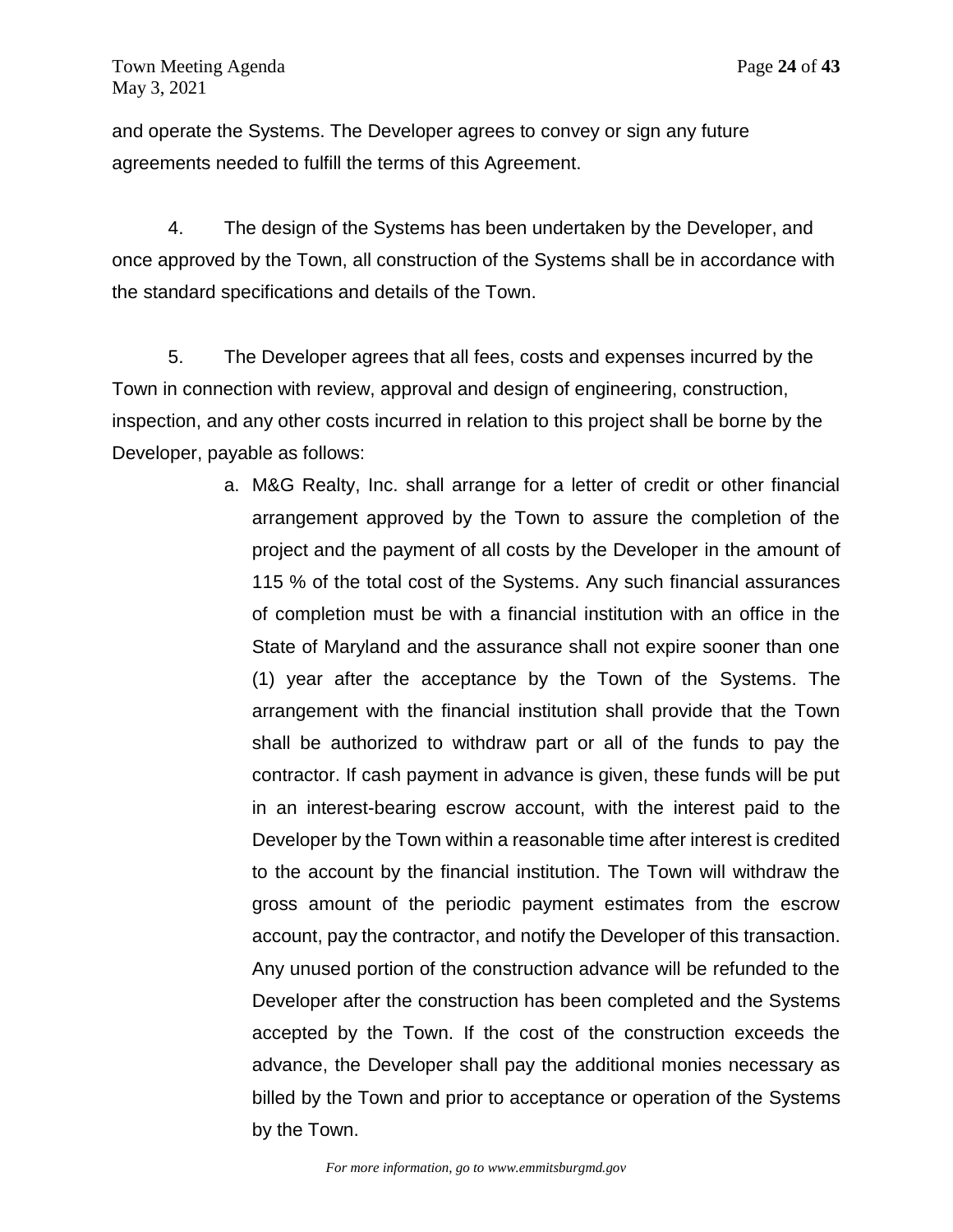- b. The Developer will pay a design review fee for the review of the design plans for the Systems, in advance, in accordance with the fee schedule attached hereto as Exhibit B and made a part of this contract.
- c. The Developer will pay inspection fees prior to the execution of the contract in accordance with the fee schedule of the Town attached hereto as Exhibit C and made part of this contract.

6. A construction permit shall be issued by the Town before construction begins.

7. It is understood and agreed that the Developer may wish to install Systems in excess of those required to serve the Rutter's project to be located on Parcel Two of the Property. The Developer shall pay the cost of the Systems (oversizing) in excess of that needed to construct the Systems necessary to serve the Developer's Rutter's project.

8. The Developer shall pay the prevailing connection fees for water and/or sewer service for each equivalent unit, as calculated by the Town, to be connected to any system prior to the approval of plumbing or building permits.

9. If the Developer complies with the above applicable conditions, the Town shall approve the Developer's Contract with the Developer's contractor. If for any reason the contract is not made, all unspent and uncommitted funds of the Developer remaining in the hands of the Town will be returned to the Developer.

10. In the construction of the Systems:

- a. The Town shall have the sole right to approve change orders relating to the construction of the Systems. A copy of such change orders shall be transmitted by the Developer to the Town. However, approval of change orders requested by the Developer will not unreasonably be withheld by the Town.
- b. The Town shall not be liable to the Developer for any delay or default or for any other reason in the construction of the Systems regardless of the cause of delay or default.

11. The Developer shall not have the right to assign this Agreement without written approval of the Town.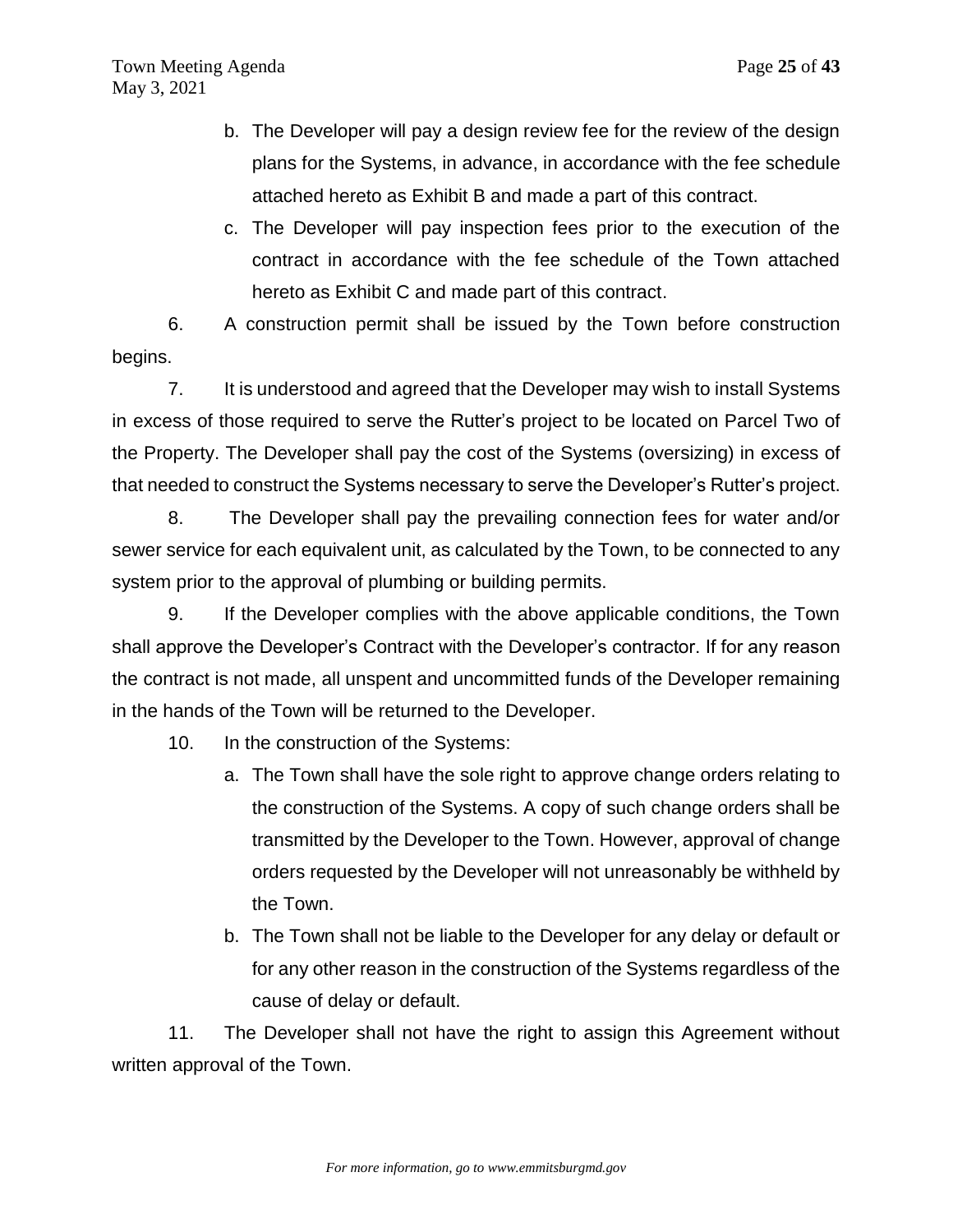Town Meeting Agenda **Page 26** of 43 May 3, 2021

12. Every notice, approval, consent or other communication authorized or required by this Agreement shall be effective if the same is in writing and sent, postage prepaid, by United States priority mail, directed to the other party at their addresses hereinafter mentioned, or such other address as either of the parties may designate by notice given from time to time in accordance with this paragraph. Notices necessary and provided in this Agreement shall be mailed to:

For the Town:

The Town of Emmitsburg, Maryland Attention: Town Manager 300A S. Seton Avenue Emmitsburg, Maryland 21727

With a copy to:

Leslie A. Powell, Esq. Powell, LLC 19 North Court Street, Suite 201 Frederick, Maryland 21701

For the Developer:

SPT Land, LLC c/o Steven P. Trout, Resident Agent 12051 Old National Pike New Market, Maryland 21774

With a copy to:

Clay Martz, esquire Walter C. Martz, LLC 117 West Patrick Street, Suite 300 Frederick, Maryland 21701

And

M & G Realty, Inc. 2295 Susquehanna Trail, Suite C York, Pennsylvania 17404 Attn.: Christopher Reed

13. This Agreement may be executed in several counterparts, each of which shall be original, but all of which shall constitute one and the same instrument.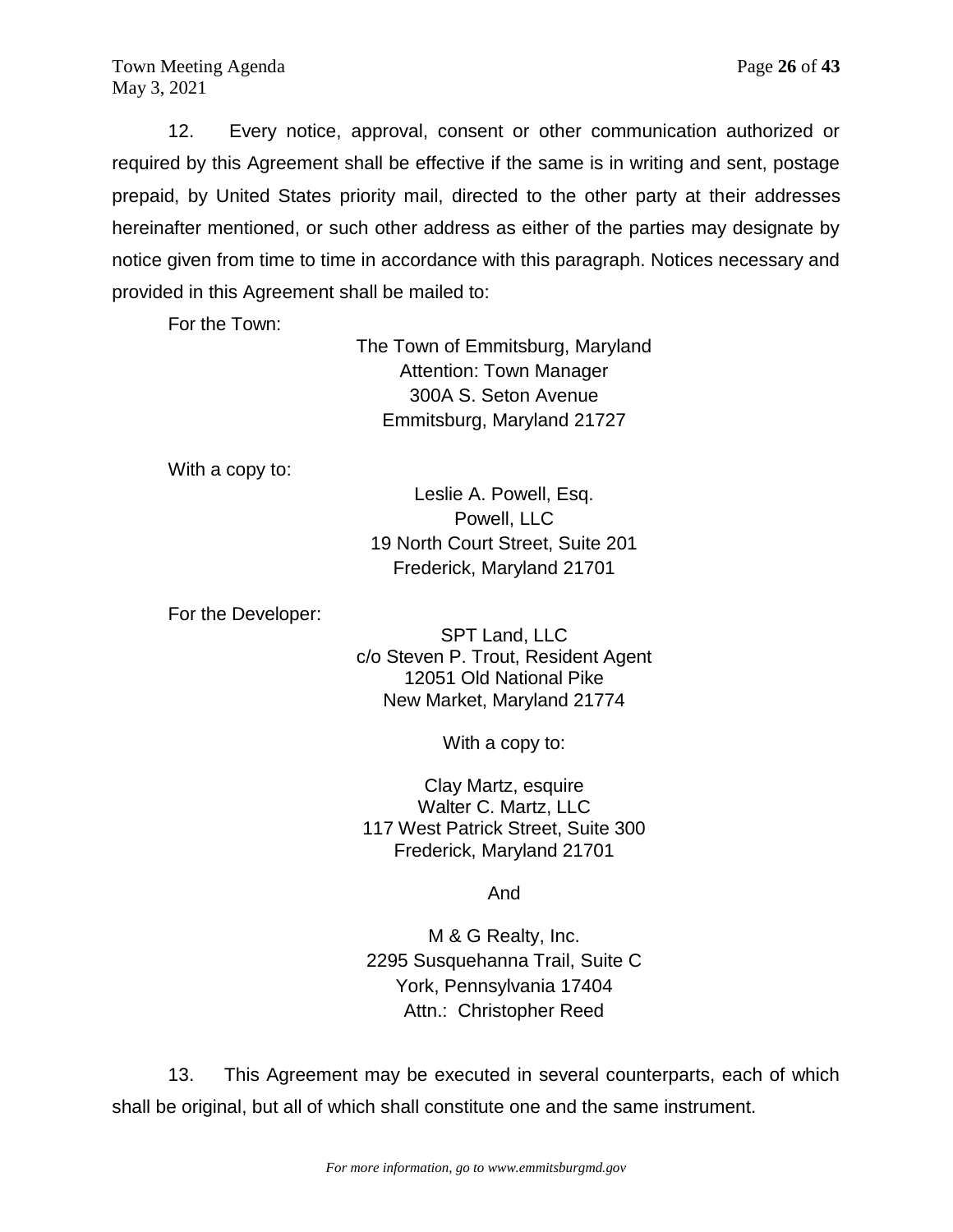14. This Agreement sets forth all of the promises, agreements, conditions and understandings between the Town and the Developer relative to the subject matter hereof, and there are no promises, agreements, conditions, or understandings, either written or oral, expressed or implied, between them or other than as herein set forth. Except as herein otherwise specifically provided, no subsequent alterations, amendments, changes or additions to this Agreement shall be binding upon the Town or Developer unless reduced to writing and signed by each party.

IN WITNESS THEREOF, the parties hereto have hereunto set their hands and seals, or caused these presents to be signed by their proper corporate officials and their proper corporate seals to be hereto affixed, on the date and year first above written.

| <b>WITNESS/ATTEST:</b> | EMMITSBURG, MARYLAND, a<br>body corporate and politic |        |  |
|------------------------|-------------------------------------------------------|--------|--|
|                        |                                                       |        |  |
| <b>WITNESS/ATTEST:</b> | M & G REALTY, INC.<br>Name and Title                  | (SEAL) |  |
| <b>WITNESS/ATTEST:</b> | <b>SPT LAND, LLC</b>                                  |        |  |
|                        | Name and Title                                        | (SEAL) |  |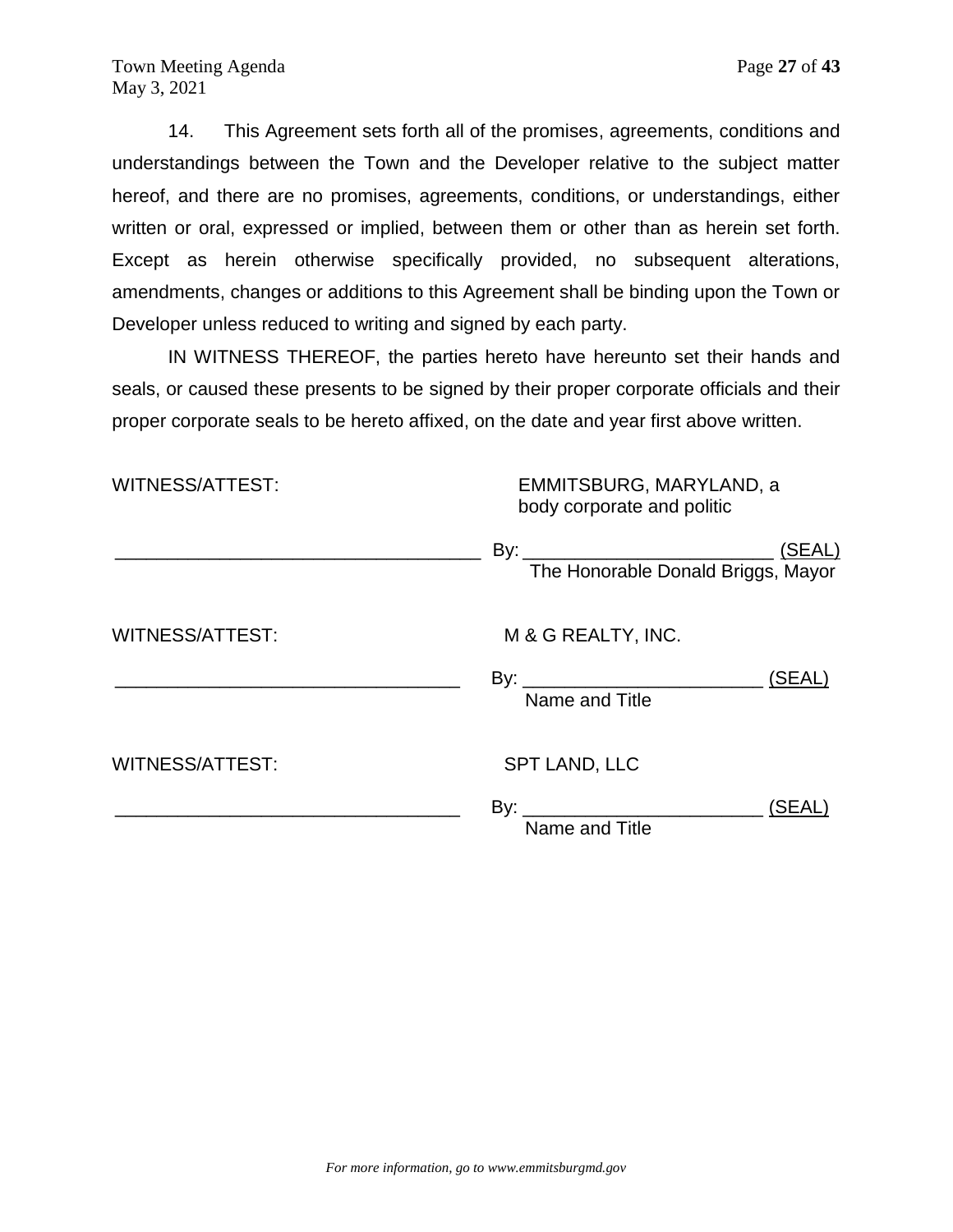# **AGENDA ITEM# 4. Approval of bid for 3-year (FY2022 to FY2024) trash collection services contract for consideration:** Presentation at meeting by

Curbside trash collection services for the Town from FY2022 to FY2024 (07/01/2021 – 06/30/2023).

# **TIMELINE – TRASH SERVICES RFP:**

| Thursday, March 11, 2021 | RFP available on the Town of Emmitsburg's website.                  |
|--------------------------|---------------------------------------------------------------------|
| Thursday, April 8, 2021  | <b>DEADLINE: Bids due by 2:30 p.m.</b>                              |
| Monday, May $3, 2021$    | <i>Tentative:</i> Bid review/approval by the Board of Commissioners |
| Wednesday, May 5, 2021   | Announcement of winning bidder made.                                |

## **RFP ADVERTISEMENT:**

- Public Notice Under RFP Tab on Town's Website: 03/11/2021 04/08/2021
- Notice on MML Classifieds  $-03/11/2021 04/08/2021$
- Frederick News Post Publication: 03/11/2021 & 03/12/2021
- Email sent to contractors (bid on 2018 trash bid, 4 total companies)  $03/11/2021$

# **TOWN STAFF RECOMMENDATIONS:**

Town staff recommends Republic Services, LLC for the trash services.

| <b>Bids Received (Alphabetical Order)</b> |                  |                               |                        |  |
|-------------------------------------------|------------------|-------------------------------|------------------------|--|
| <b>Company:</b>                           | <b>Location:</b> | <b>Bid Amount:</b>            | Notes:                 |  |
| <b>Republic Services</b>                  | Frederick,       | $$5.74$ /unit/month $\bullet$ | 2 bulk trash           |  |
| <b>LLC</b>                                | MD               | \$145/dumpster                | \$1.10/unit/occurrence |  |
|                                           |                  | collection                    | 3 bulk trash           |  |
|                                           |                  | \$0.55/unit/occurrence        | \$1.65/unit/occurrence |  |

# **Leslie Powell, Town Attorney, email 04/13/2021 at 9:58 a.m.**

Hi Madeline,

If you had only one responsive bid and it looks reasonable to you, I say yes [you can accept the bid].

Best,

Leslie Powell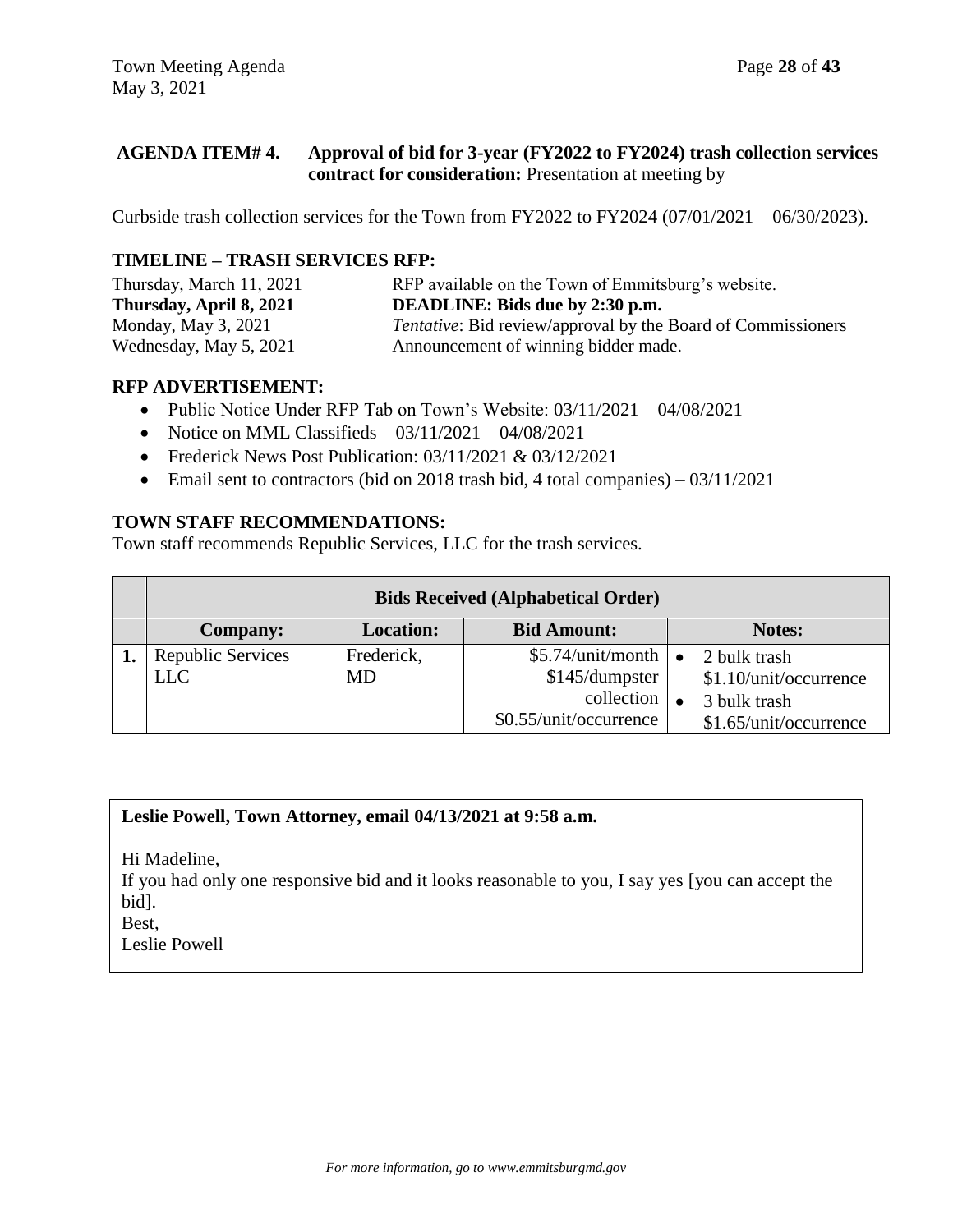# **AGENDA ITEM# 5. Approval of Ordinance 21-07, town election updates, for consideration**: Presentation at meeting by staff.

ORDINANCE SERIES: 2021 Page 1 of 8 ORD. NO: 21 – 07

# AN ORDINANCE TO AMEND TITLE 2 OF THE CODE OF EMMITSBURG ENTITLED ADMINISTRATIONAND PERSONNEL

\*\*\*\*\*\*\*\*\*\*\*\*\*\*\*\*\*\*\*\*\*\*\*\*\*\*\*\*\*\*\*\*\*\*\*\*\*\*\*\*\*\*\*\*\*\*\*\*\*\*\*\*\*\*\*\*\*\*\*\*\*\*\*\*\*\*\*\*\*\*\*\*\*\*\*\*\*\*

### **BE IT RESOLVED, ENACTED AND ORDAINED** by the Mayor and Board of

Commissioners of the Town of Emmitsburg, Maryland, pursuant to the authority granted to them by the laws of Maryland and the Charter of the Town of Emmitsburg, that Title 2, Administration and Personnel, of the Emmitsburg Municipal Code, be amended as follows:

New language is indicated by being in **BOLD, CAPITAL LETTERS,** and deleted language is designated by being in <del>[brackets and strike out]</del>.

# Chapter 2.28 – **MUNICIPAL** ELECTIONS

2.28.010 - Elections—Registration.

- A. Registration with the Frederick County board of elections, by a voter who has been a resident of the [t]**T**own of Emmitsburg for thirty (30) days or more prior to the election in which he/she seeks to vote shall be deemed registered to vote in the Town of Emmitsburg. An individual who wishes to vote shall register with the Frederick County board of elections in accordance with the regulations established for registration from time to time by the Frederick County board of elections.
- B. Elections will be held on the Tuesday preceding the first Monday in October **FROM 7:00 AM to 8:00 PM.**
- C. Upon the close of county voter registration, the town clerk shall obtain from the Frederick County Board of Elections a certified list of registered voters who reside in the [t]**T**own of Emmitsburg. Only persons who reside in the [t]**T**own of Emmitsburg and whose name appears on the certified list of registered voters may vote in a [t]**T**own election.
- D. An individual whose name does not appear on the certified list of registered voters, but who claims to be entitled to vote, shall be issued and be permitted to vote with a provisional ballot. Thereafter, the election judges shall determine whether the omission of that individual's name from the certified list was the result of an inadvertent mistake made in the registration process. That individual's vote shall be counted only if it is determined by the election judges that such an inadvertent mistake was made in the registration process and that, absent that mistake, the individual would have been authorized to vote. Otherwise, the vote will not be counted. Any person aggrieved by this determination may request judicial review of that determination pursuant to Title 7, Chapter 200 of the Maryland Rules of Procedure.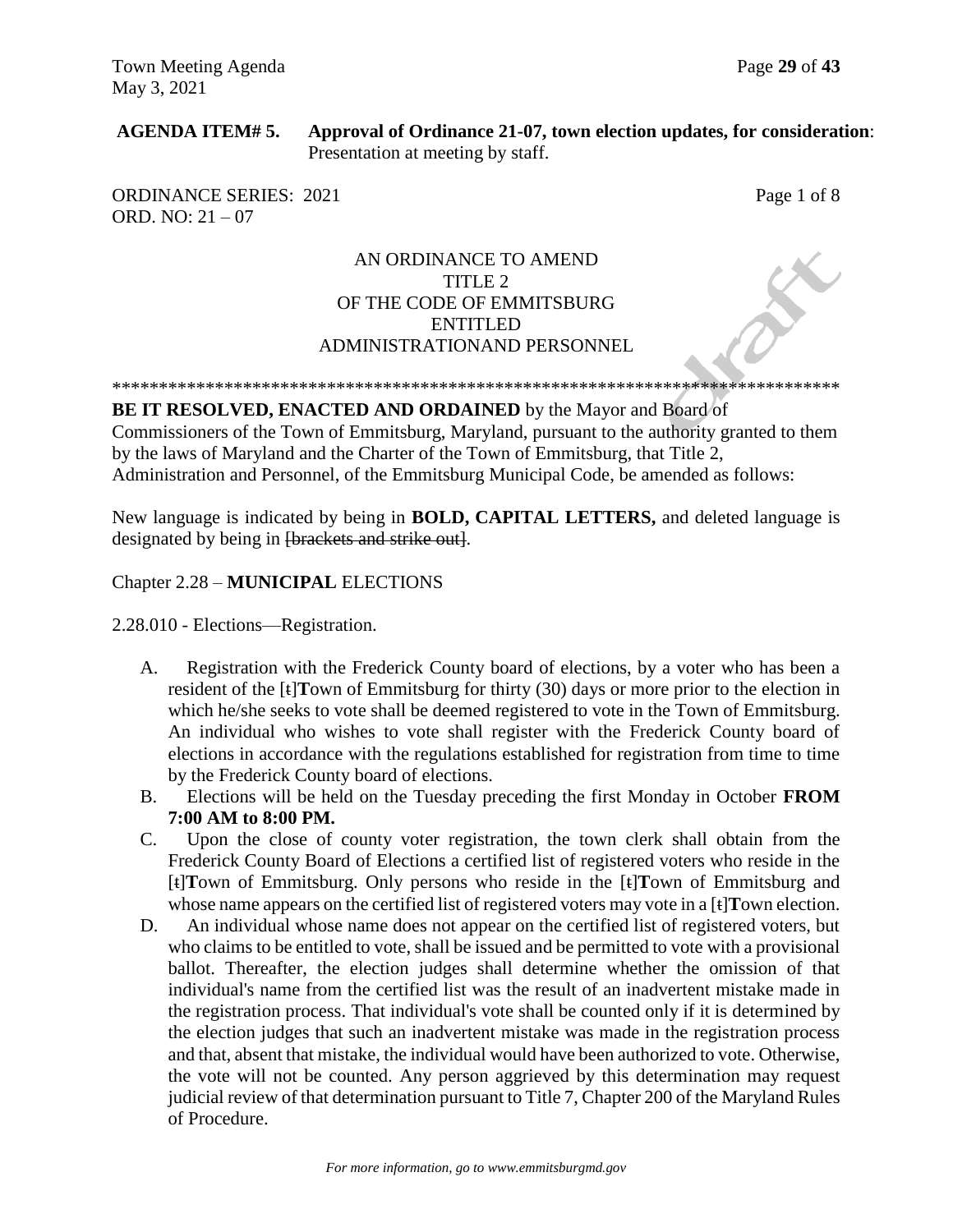2.28.020 - Elections—Judges of elections.

- A. The town clerk shall advertise for three election judges and one alternate election judge not less than [sixty (60)] **NINETY (90)** calendar days prior to a [t]**T**own election. Such advertisement shall be in a newspaper of general circulation in the [t]**T**own and in an announcement posted on the [t]**T**own bulletin board(s). [At the] **NO LATER THAN** the first meeting of the mayor and board of commissioners in September, the mayor, with the consent and approval of the commissioners, shall appoint three persons who are registered and qualified voters in Emmitsburg, Maryland, to act as judges of elections, and one person who is a registered and qualified voter in Emmitsburg, Maryland, to act as an alternate election judge. The town clerk shall notify, in writing, the persons appointed as election judges and alternate election judge of their appointment. The town clerk shall post the names of the three appointed election judges and the one appointed alternate election judge on the [t]**T**own bulletin board(s) prior to an election. Election judges shall serve only for the election for which they were appointed. Election judges shall be appointed for each election. During the time of acting as a judge, these persons must not hold or be a candidate for any other Emmitsburg public office. Any vacancy in the list of judges occurring between their appointment and the election shall be filled by the mayor.
- B. The judges of elections shall conduct and supervise the election for which they have been appointed and shall receive such compensation as set by the mayor and commissioners.
- C. The appointed alternate shall undertake the duties of an election judge only when an election judge is absent or unable to perform the duties as an election judge. **THE APPOINTED ALTERNATE SHALL ONLY RECEIVE COMPENSATION PURSUANT TO PARAGRAPH (B) IF THEY UNDERTAKE THE DUTIES OF AN ELECTION JUDGE.**

### 2.28.030 - Elections—Filing of candidates.

All candidates (excluding write-in candidates) for mayor and commissioners shall file written application for candidacy with the town clerk no later than **CLOSE OF BUSINESS OF THE LAST BUSINESS DAY** thirty (30) calendar days prior to the date of the election. A writein candidate must file a certificate of candidacy with the town clerk. Said write-in certificate shall not be filed after twelve noon on the seventh day preceding the day of the election for which it is filed. Upon receipt of any certificates (regardless of the type of candidacy) by the town clerk, the name of the candidates thereof will be posted on the [t]**T**own bulletin board **AND TOWN WEBSITE IN ALPHABETICAL ORDER** the way in which it appears on the certificate as soon as possible after it is filed. All certificates shall be kept on file in the [t]**T**own office for a period of three months after the election. Each candidate filing shall receive a receipt for his/her application signed by the town clerk. [All] Candidates must meet qualifications as set forth in the Charter.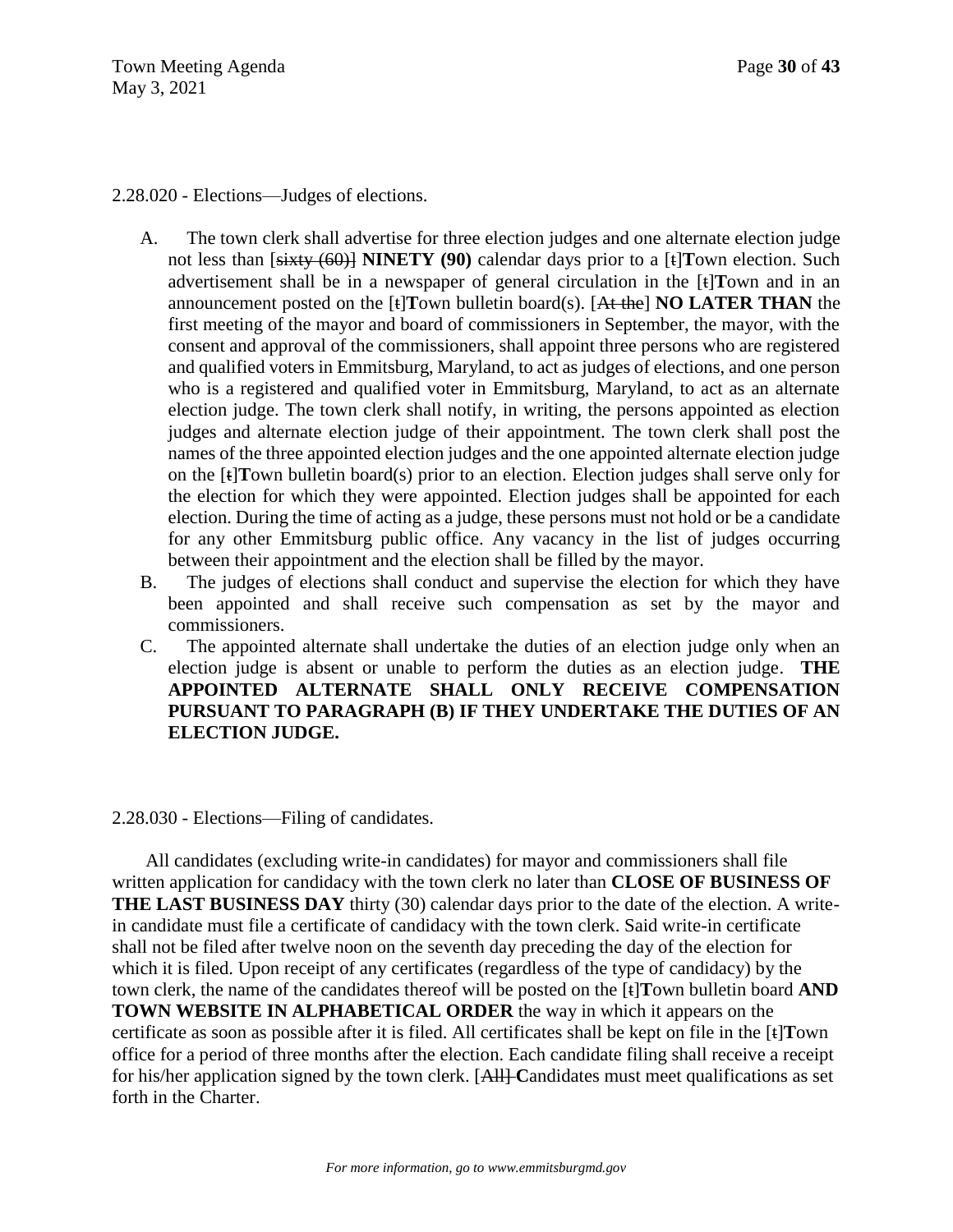Town Meeting Agenda Page 31 of 43 May 3, 2021

2.28.040 - Elections—Write-in ballots.

For all elections, there shall be one blank space on each ballot for every position to be filled by that election reserved for a write-in candidate. The voter who desires to cast his/her vote for a write-in candidate must print on his/her ballot the name of that write-in candidate who has filed a certificate of candidacy with the [t]**T**own in the proper place provided. Such votes shall then be counted the same as if the name of such person had been printed upon the ballot and marked by the voter. A voter may only write in one candidate for each vacancy.

# 2.28.050 - Elections—Public notice and facilities.

- A. The town clerk shall give public notice of the day, time and place of all elections. Such notice shall be given in a newspaper of general circulation in the [t]**T**own of Emmitsburg and in an announcement posted on the [t]**T**own bulletin board(s) not less than forty-five (45) days prior to any election.
- B. The town clerk shall arrange facilities to conduct any election, and facilities shall be located as near to the voting population as practicable. Whenever possible, it shall be the duty of the town clerk to use public buildings for polling places.

# 2.28.060 - Electioneering boundary.

At each polling place, the election judges shall post a sign or signs delineating a line around the entrance and exit of the building that are closest to that part of the building in which voting occurs. The line shall be as near as practicable to one hundred (100) feet from the entrance and exit and shall be established after consideration of the configuration of the entrance and exit and the effect of placement on public safety and the flow of pedestrian and vehicular traffic. The signs shall contain the words "No electioneering beyond this point." At no time may any person canvass, electioneer, campaign or post any campaign material in the polling place or within the boundary line established by the posted signs.

### 2.28.070 - Absentee ballots.

**A.** The mayor and board of commissioners shall arrange for voting by absentee ballot for any qualified voter who is unable to cast a ballot during regularly scheduled hours on election day **DUE TO (1) VACATION AND/OR BUSINESS TRAVEL OUTSIDE THE TOWN; (2) A PHYSICAL CONDITION, ILLNESS, INJURY, DISABILITY, OR OTHER MEDICAL CONDITION OR HEALTH RELATED CIRCUMSTANCE THAT CREATES A RISK OF SUBSTANTIAL HARM; (3) MILITARY SERVICE; (4) ATTENDENCE OF SCHOOL OUTSIDE OF**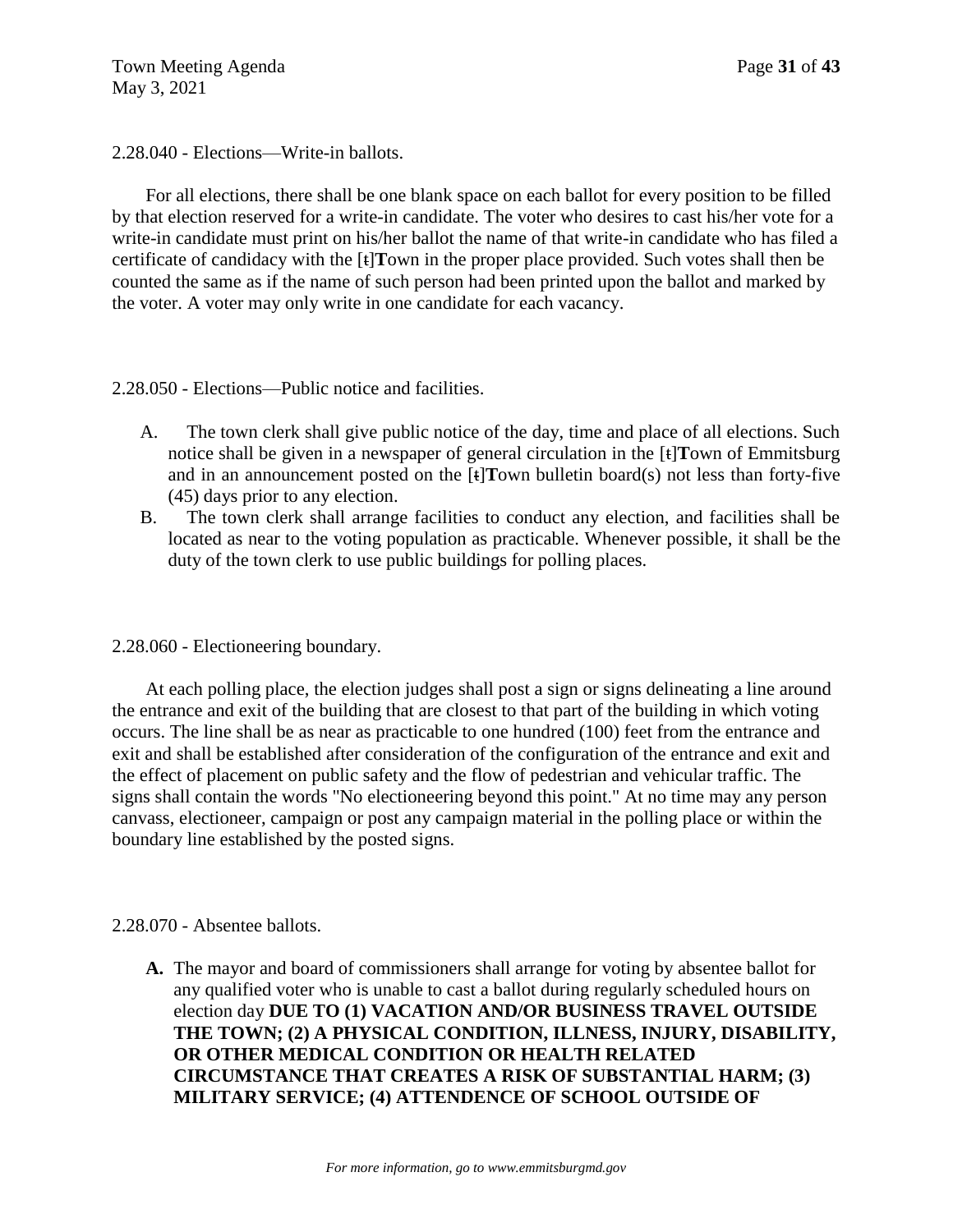**FREDERICK COUNTY; OR (5) EMPLOYMENT AND/OR COMMUTE DURING POLLING HOURS.**

- **B. ANY QUALFIED VOTER WHO WISHES TO VOTE BY ABSENTEE BALLOT MUST FILL OUT AND SUBMIT AN ABSENTEE BALLOT APPLICATION TO THE TOWN OFFICE NO LATER THAN CLOSE OF BUSINESS FOURTEEN (14) DAYS PRIOR TO THE ELECTION. THE APPLICATION SHALL BE MADE UNDER PENALTY OF PERJURY AND SET FORTH: (1) THE NAME AND RESIDENCE, INCLUDING STREET AND NUMBER OF THE APPLICANT; (2) AN AFFIRMATION THAT THE APPLICANT IS A QUALIFIED VOTER AT THE RESIDENCE GIVEN; (3) THE APPLICANT'S VOTING RESIDENCE IN THE PRECEDING ELECTION; (4) AN AFFIRMATION THAT THE APPLICANT EXPECTS IN GOOD FAITH TO BE ABSENT OR UNABLE TO VOTE IN PERSON ON THE DAY OF THE ELECTION.**
- **C. UPON RECEIPT OF AN ABSENTEE BALLOT APPLICATION, THE TOWN CLERK SHALL DETERMINE UPON SUCH INQUIRY AS THEY DEEM NECESSARY WHETHER THE APPLICANT IS A VOTER LEGALLY QUALIFIED TO VOTE AT SUCH ELECTION. IF THE TOWN CLERK FINDS THE APPLICANT IS NOT SO QUALIFIED, THEY SHALL REJECT THE APPLICATION.**
- **D. IF THE TOWN CLERK FINDS THE APPLICANT IS A QUALIFIED VOTER IN THE ELECTION, THEY SHALL DELIVER TO THE APPLICANT AN ABSENTEE BALLOT, THE THREE KINDS OF ENVELOPES HEREAFTER DESCRIBED AND INSTRUCTIONS. [Such] THE ballots shall be printed [and** sequentially prenumbered] and **THE WORDS** "ABSENTEE BALLOT" SHALL BE **PRINTED AT THE TOP OF EACH BALLOT. ONE ENVELOPE KNOWN AS THE "BALLOT ENVELOPE"** shall be provided to the **APPLICANT** [voter with an envelope] bearing the words "Absentee ballot—Election date \_\_\_\_\_\_\_\_, **BALLOT NUMBER .**" **ONE ENVELOPE SHALL BE KNOWN AS THE RETURN ENVELOPE AND SHALL BE SUFFICIENTLY LARGE ENOUGH TO ALLOW THE BALLOT ENVELOPE TO BE ENCLOSED WITHIN. PRINTED ON THE RETURN ENVELOPE SHALL BE THE RETURN ADDRESS FOR THE TOWN OFFICE AS WELL AS THE WORDS "RETURN ENVELOPE FOR THE ELECTION OF \_\_\_\_\_\_\_\_\_\_" THE BLANK SPACE BEING FILLED WITH THE DATE OF THE ELECTION. THE THIRD ENVELOPE SHALL BE A COVERING ENVELOPE IN WHICH THE BALLOT, BALLOT ENVELOPE, RETURN ENVELOPE, AND INSTRUCTIONS SHALL BE SENT TO THE APPLICANT. PRINTED ON THE COVER ENVELOPE SHALL BE THE RETURN ADDRESS FOR THE TOWN OFFICE AND THE WORDS "OFFICIAL ABSENTEE BALLOT, TOWN OF EMMITSBURG".** [capable of holding the ballot and being sealed by the voter.
- **E.** An absentee ballot may not be photocopied or duplicated in any way. **THE BALLOT AND ENVELOPES SHALL BE DELIVERED TO THE APPLICANT AS SOON**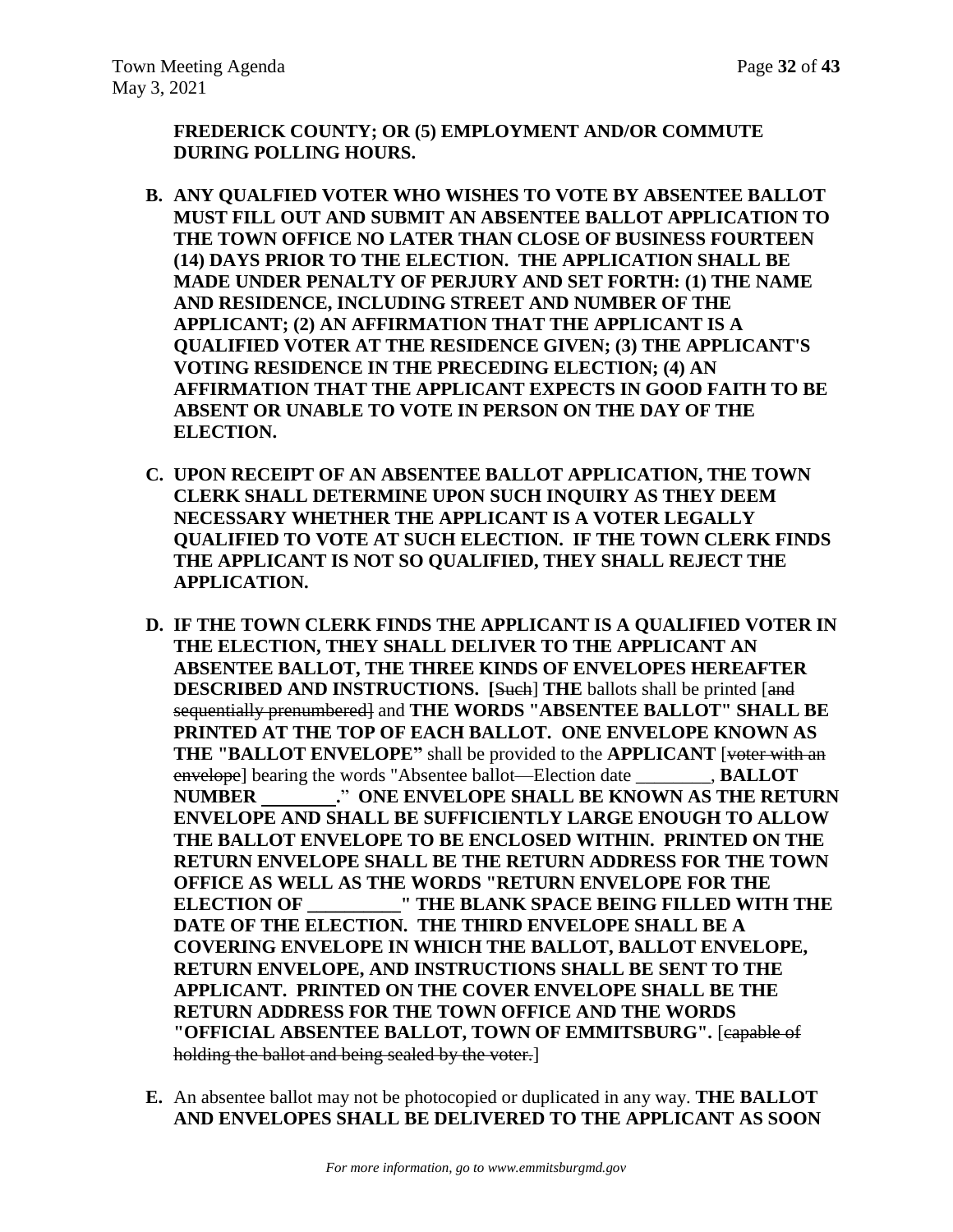**AS PRACTICABLE AT THE TOWN OFFICE OR THE APPLICANT'S RESIDENCE. POSTAGE FOR TRANSMITTING BALLOT MATERIAL TO THE VOTERS SHALL BE PAID BY THE TOWN, AND POSTAGE FOR THE RETURN OF A BALLOT SHALL BE PAID BY THE APPLICANT** [Ballots shall be tallied prior to distribution]

- **F. THE TOWN CLERK SHALL KEEP A LOG OF ALL ABSENTEE BALLOTS DISTRIBUTED TO INCLUDE THE VOTER'S NAME, BALLOT NUMBER FROM THE BALLOT ENVELOPE, AND THE ADDRESS WHERE IT WAS DELIVERED.**
- **G.** The ballot shall be placed in an envelope which shall be sealed by the voter after voting and before returning the ballot. **IN ORDER FOR THE ABSENTEE BALLOT TO BE COUNTED, THE BALLOT MUST BE RECEIVED BY THE TOWN OFFICE EITHER BY MAIL, DROP BOX, OR IN-PERSON BY CLOSE OF BUSINESS THE DAY BEFORE THE ELECTION.** Upon the return and receipt of the ballot, the sealed envelope containing the absentee ballot shall be date-stamped and remain sealed until all regular ballots have been counted.
- **H. ON ELECTION DAY, THE TOWN CLERK SHALL DELIVER A LIST OF ALL PERSONS FOR WHICH AN ABSENTEE BALLOT HAVE BEEN RECEIVED TO THE POLLING PLACE. SUCH PERSONS SHALL NOT BE PERMITTED TO A VOTE AT THE POLLING PLACE ON THE DAY OF THE ELECTION. THE TOWN CLERK SHALL ALSO PROVIDE THE ELECTION JUDGES A LIST OF BALLOT NUMBERS OF THE ABSENTEE BALLOTS ALLOWED TO BE COUNTED IN THE ELECTION.** Once the regular ballots have been counted, the absentee ballots shall be opened and counted by the election judges.
- 2.28.080 Vote count
	- A. Immediately following the closing of the polls, the judges of the election shall canvass the ballot boxes, voting machines or other voting system, and count any paper ballots, regular and absentee, to determine the vote cast for each candidate or any question(s) on the ballot.
	- B. The judges of the election shall declare which persons have been elected or which ballot questions have been approved or rejected, and shall certify the results of the election to the public in public view on the exterior of the polling place in a manner and method to be determined by the judges of election.
	- C. If the election for the offices of either mayor or commissioner results in a tie vote, a special runoff election shall be held on the fourteenth calendar day after the election. Only those registered voters eligible to vote in the regular election shall be permitted to vote in the runoff election.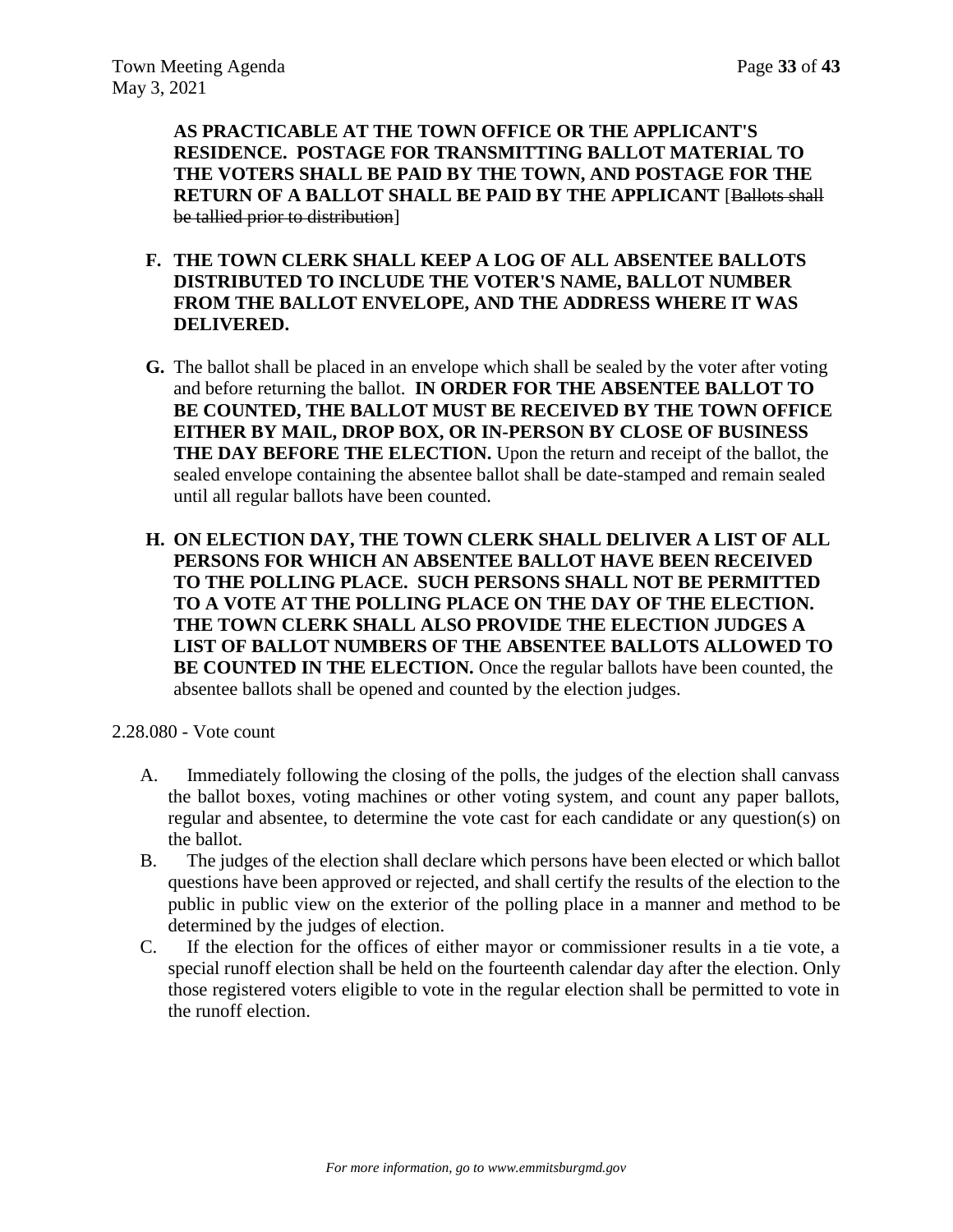# 2.28.090 - Regulation and control by [commission] **BOARD OF COMMISSIONERS**.

The [commission] **BOARD OF COMMISSIONERS** has the power to provide by ordinance, in every respect not covered by the provisions of this chapter, for the conduct of registration, nomination, and [t]**T**own elections and for the prevention of fraud in connection therewith, and for a recount of ballots in case of doubt or fraud. The [commission] **BOARD OF COMMISSIONERS** further has the power to create and appoint an election board and to specify the functions and duties of an election board. The election board's functions may include enforcing the [t]**T**own's elections laws and resolving complaints, disputes, and challenges on election matters. Ordinances heretofore adopted by the [commission] **BOARD OF COMMISSIONERS** pertaining to election matters shall remain in force and effect until repealed or amended by the [commission] **BOARD OF COMMISSIONERS**, but only as such provisions are not inconsistent with the provisions of this chapter.

### 2.28.110 - Required disclosures.

Candidates for public office shall disclose all contributions, gifts, services, in-kind contributions or other tangible or intangible items of value which are received by them or by some other person or entity on their behalf and which are provided for the purpose of assisting in the campaign of such candidate. Such disclosure shall include an identification of each such item received, the value of each such item, and the source of each such item. Candidates for public office shall also disclose the nature and amount of all expenses incurred by him/her in the conduct of his/her campaign for public office. All disclosures required by this section shall be submitted in writing to the town clerk and shall be signed by the candidate under oath. The information required by this section shall be submitted thirty (30) calendar days prior to the election for which the disclosure is being made, and a final disclosure of such information shall be submitted no later than fifteen (15) calendar days after the election for which the disclosure is being made. All disclosure statements shall be immediately made available for review by the public. Failure to comply with any of the requirements of this section shall be considered and enforced as a municipal infraction punishable by a fine of **FIVE HUNDRED DOLLARS (\$500.00)** not more than one thousand dollars (\$1,000.00).

# 2.28.120 - Penalties.

The offenses and penalties established by Title 16, Election Law Article of the Annotated Code of Maryland (as such code may from time to time be hereafter amended), shall be applicable in and to the [t]**T**own of Emmitsburg **CONSISTENT WITH ANY LIMITATIONS IMPOSED ON MUNICIPALITIES BY STATE LAW**. In addition, any such offense may be considered and enforced as a municipal infraction punishable by a fine of **FIVE HUNDRED DOLLARS (\$500.00)** not more than one thousand dollars (\$1,000.00).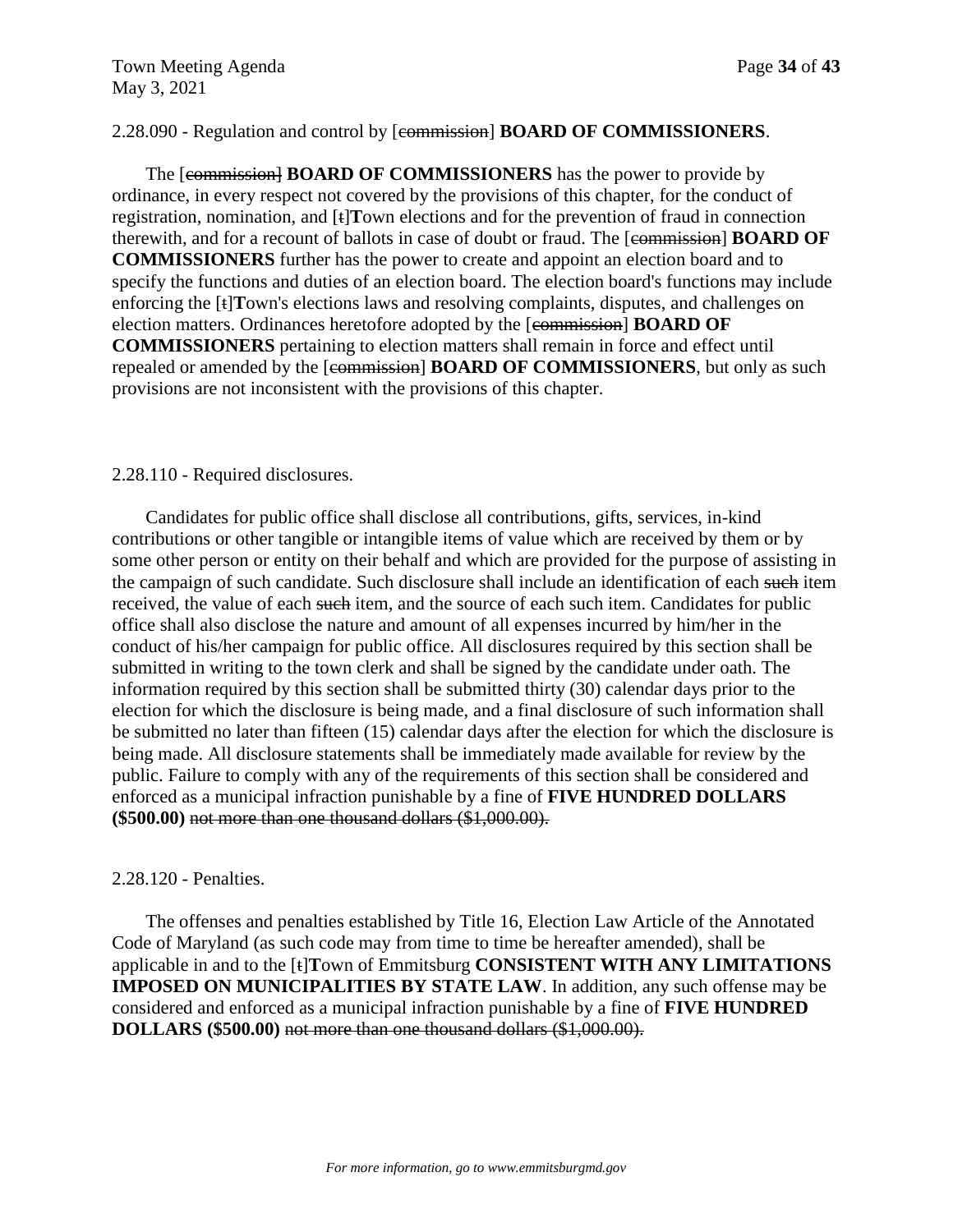**BE IT FURTHER RESOLVED, ENACTED AND ORDAINED** that this Ordinance shall take effect on the date on which the Mayor approves the Ordinance after passing by the Board of Commissioners or on the date on which the Board of Commissioners passes the Ordinance over the veto of the Mayor.

PASSED this 3<sup>rd</sup> day of May, 2021 by a vote of \_\_\_\_\_\_\_for, \_\_\_\_\_\_\_against, \_\_\_\_\_\_\_ absent, and \_\_\_\_\_\_ abstain.

ATTEST: EMMITSBURG BOARD OF COMMISSIONERS:

\_\_\_\_\_\_\_\_\_\_\_\_\_\_\_\_\_\_\_\_\_\_\_\_\_\_\_\_\_\_\_\_ \_\_\_\_\_\_\_\_\_\_\_\_\_\_\_\_\_\_\_\_\_\_\_\_\_\_\_\_\_\_\_\_\_\_\_ Madeline Shaw, Town Clerk Timothy O'Donnell, President

**MAYOR**

\_\_\_\_\_\_\_APPROVED \_\_\_\_\_\_\_VETOED

this  $3<sup>rd</sup>$  day of May, 2021

\_\_\_\_\_\_\_\_\_\_\_\_\_\_\_\_\_\_\_\_\_\_\_\_ Donald N. Briggs, Mayor

| I hereby certify that the foregoing<br>Ordinance has been posted as<br>required by Chapter 2.04 of the<br>Emmitsburg Municipal Code. |
|--------------------------------------------------------------------------------------------------------------------------------------|
| Madeline Shaw, Town Clerk<br>Date:                                                                                                   |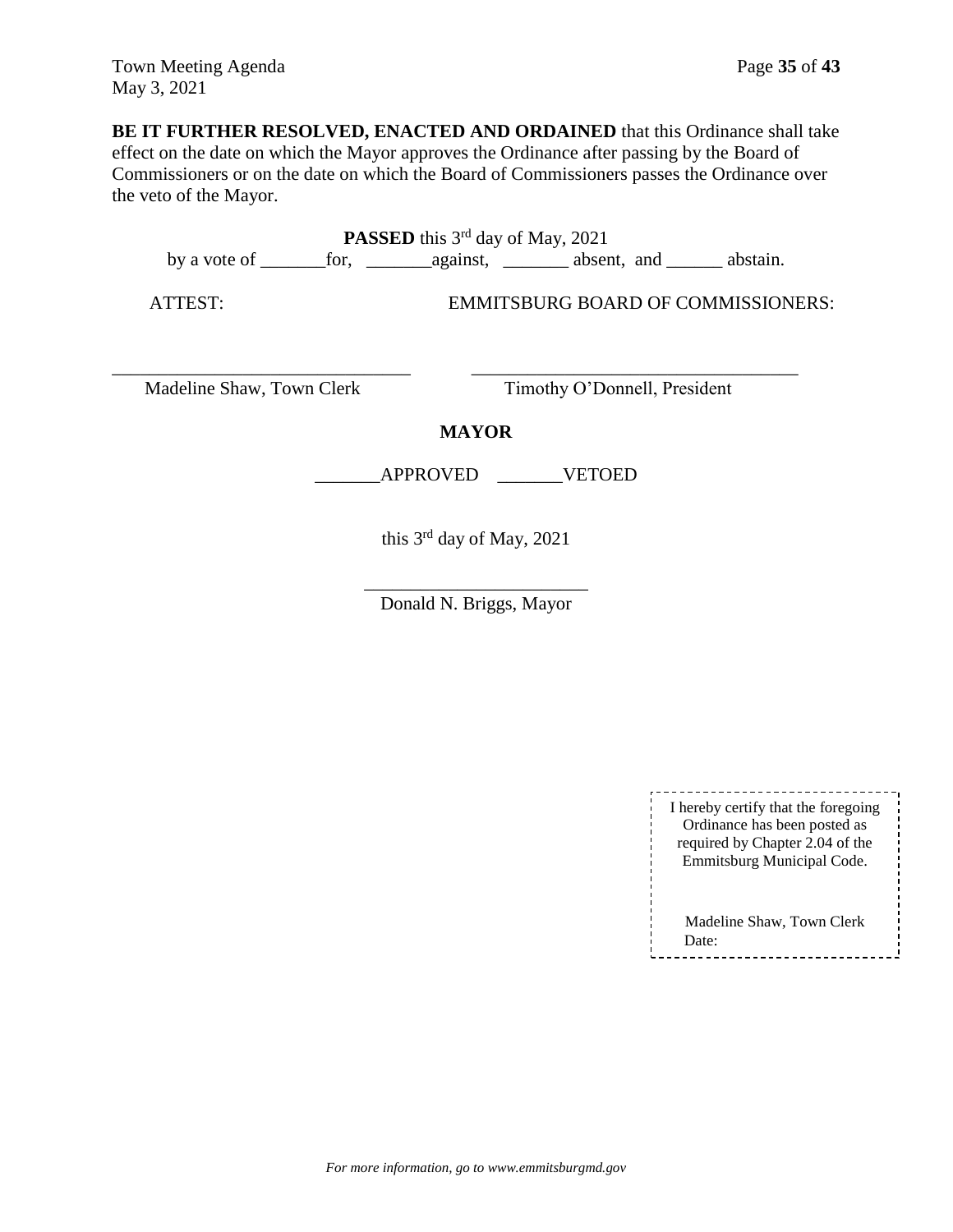**AGENDA ITEM# 6. Forward Ordinance 21-05, update to Title 16 – Subdivisions, to the Planning Commission for recommendation and set public hearing and final vote for June 21, 2021 for consideration**: Presentation at meeting by staff.

ORDINANCE SERIES: 2021 Page 1 of 4 ORD. NO: 21 – 05

### AN ORDINANCE TO AMEND TITLE 16 OF THE CODE OF EMMITSBURG ENTITLED **SUBDIVISIONS**

\*\*\*\*\*\*\*\*\*\*\*\*\*\*\*\*\*\*\*\*\*\*\*\*\*\*\*\*\*\*\*\*\*\*\*\*\*\*\*\*\*\*\*\*\*\*\*\*\*\*\*\*\*\*\*\*\*\*\*\*\*\*\*\*\*\*\*\*\*\*\*\*\*\*\*\*\*\*\*\*\*\*\*\*\*

**BE IT RESOLVED, ENACTED AND ORDAINED** by the Mayor and Board of Commissioners of the Town of Emmitsburg, Maryland, pursuant to the authority granted to them by the laws of Maryland and the Charter of the Town of Emmitsburg, that Title 16, Subdivisions, Sections 16.12.020, 16.12.030, 16.12.040, 16.16.030, 16.16.060, 16.16.100, & 16.20.020 of the Emmitsburg Municipal Code, be amended as follows:

New language is indicated by being in **BOLD, CAPITAL LETTERS,** and deleted language is designated by being in [brackets and strike out].

Chapter 16.12 – Procedures Generally.

§16.12.020 – Submission of Preliminary Plat of Subdivision for Approval.

*{A-C unchanged}*

D. Preliminary plats, once approved, shall remain valid for a period of three **(3)** years. The preliminary plat approval shall become void at the end of three **(3)** years**.** [unless an extension of the approval is requested by the applicant and granted by the planning commission. Extensions will be granted for one year increments.]

§16.12.030 – Improvement Plats.

*{A & B unchanged}*

### **C. IMPROVEMENT PLAT EXPIRATION.**

- **1. ALL IMPROVEMENT PLAT APPROVALS SHALL AUTOMATICALLY EXPIRE THREE (3) YEARS AFTER THE DATE ON WHICH THE PLANNING COMMISSION APPROVES THE IMPROVEMENT PLAT, UNLESS CONSTRUCTION HAS BEGUN AS DEFINED BY "START OF CONSTRUCTION" AS SET FORTH IN PARAGRAPH 3 OF THIS SUBSECTION.**
- **2. IN THE EVENT AN IMPROVEMENT PLAT APPROVAL WAS OBTAINED FROM THE PLANNING COMMISSION PRIOR TO THE ENACTMENT OF THIS ORDINANCE, SUCH IMPROVEMENT PLAT SHALL EXPIRE THREE (3) YEARS AFTER THE DATE ON WHICH THIS ORDINANCE WAS ENACTED, UNLESS**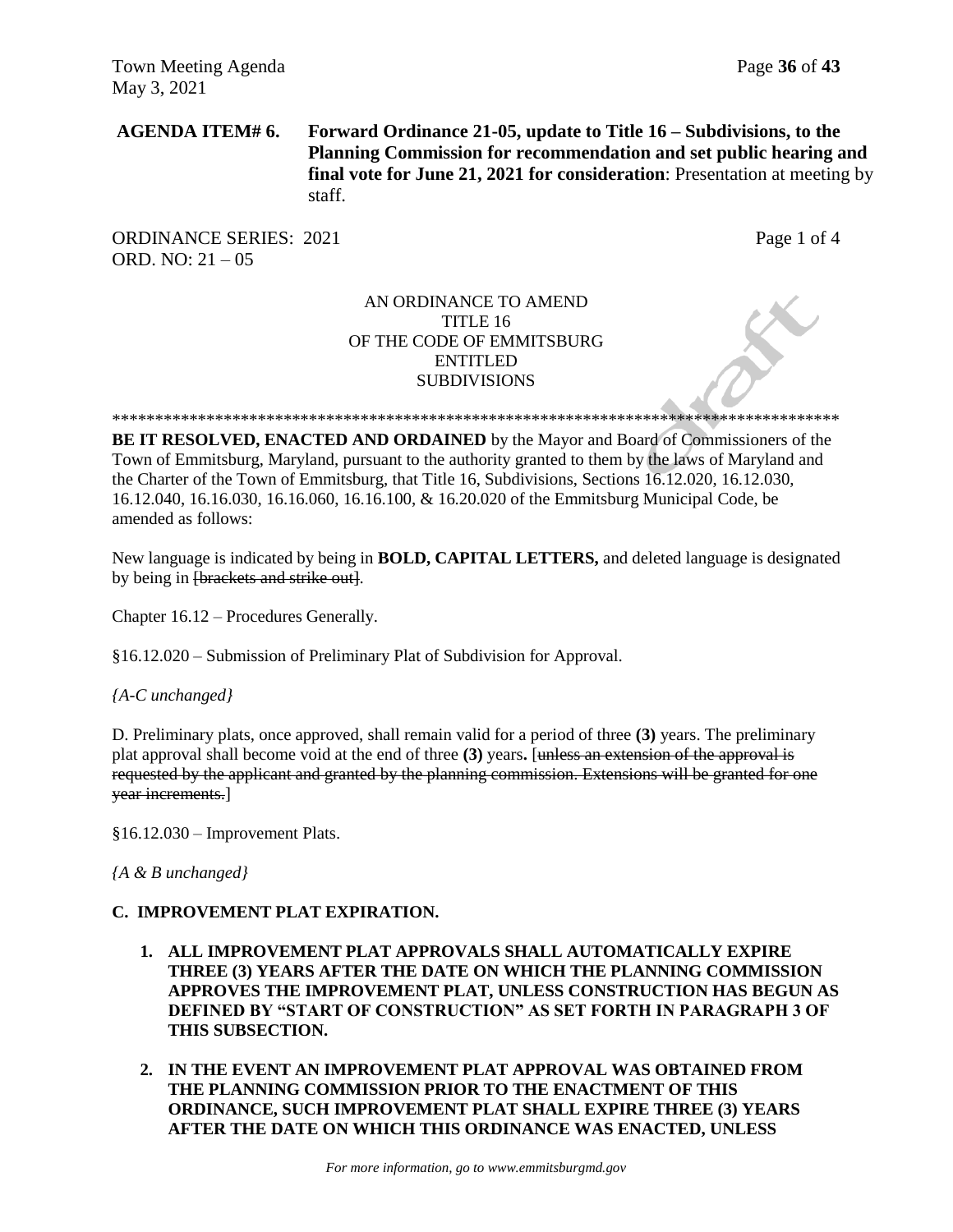### **SUBSTANTIAL CONSTRUCTION OF SITE IMPROVEMENTS PURSUANT TO A VALIDLY ISSUED PERMIT HAS BEGUN AS DEFINED BY "START OF CONSTRUCTION" SET FORTH IN PARAGRAPH 3 OF THIS SUBSECTION.**

### **3. FOR PURPOSES OF THIS SECTION, THE TERM "START OF CONSTRUCTION" SHALL MEAN THE PLACEMENT OF SLAB OR FOOTINGS, PILES, COLUMNS, OR ANY WORK BEYOND THE STAGE OF EXCAVATION.**

§16.12.040 – Approval of Final Plat.

*{A-F unchanged}*

### **G. UNRECORDED FINAL PLATS, ONCE APPROVED, SHALL REMAIN VALID FOR A PERIOD OF THREE (3) YEARS AFTER WHICH THEY SHALL BE VOID IF RECORDATION HAS NOT OCCURRED WITHIN THE THREE (3) YEAR PERIOD FROM THE DATE OF APPROVAL.**

Chapter 16.16 – Design Standards.

§16.16.030 – Street Design Standards.

### A. **GENERAL.**

- 1. The arrangement, character, extent, width, grade, and location of all streets shall conform to a plan for the [most safe] **SAFEST** advantageous development of adjoining areas and the entire neighborhood.
- 2. *{unchanged}*
- **3. SIDEWALK. THE DESIGN MUST MEET THE MINIMUM STANDARDS THAT ARE SET FORTH IN CHAPTER 12.08, WHICH ARE INCORPORATED HEREIN.**

### *{B-F unchanged}*

G. Alleys.

 *{1-5 unchanged}*

### 6. Sidewalk. [Minimum width of five feet (5') along the entire front footage of the property.] **SIDEWALKS SHALL MEET THE REQUIREMENTS SET FORTH IN CHAPTER 12.08, UNLESS EXCEPTED UNDER SECTION 16.16.030.W.**

### *{H-P unchanged}*

Q. Curbs, Gutters and Sidewalks. These shall be provided in all residential subdivisions where the average lot width is two hundred (200) feet or less, and in front of all nonresidential lots except where options listed in subsections (U) and/or (V) of this section are employed[.] **OR EXCEPTED UNDER SECTION 16.16.030.W.** The face of the curb shall be located on the line of the outside edge of the required pavement. The construction of these facilities shall be in conformity with the specifications and standards adopted or may hereafter be adopted by the **T**own.

*{R & S unchanged}*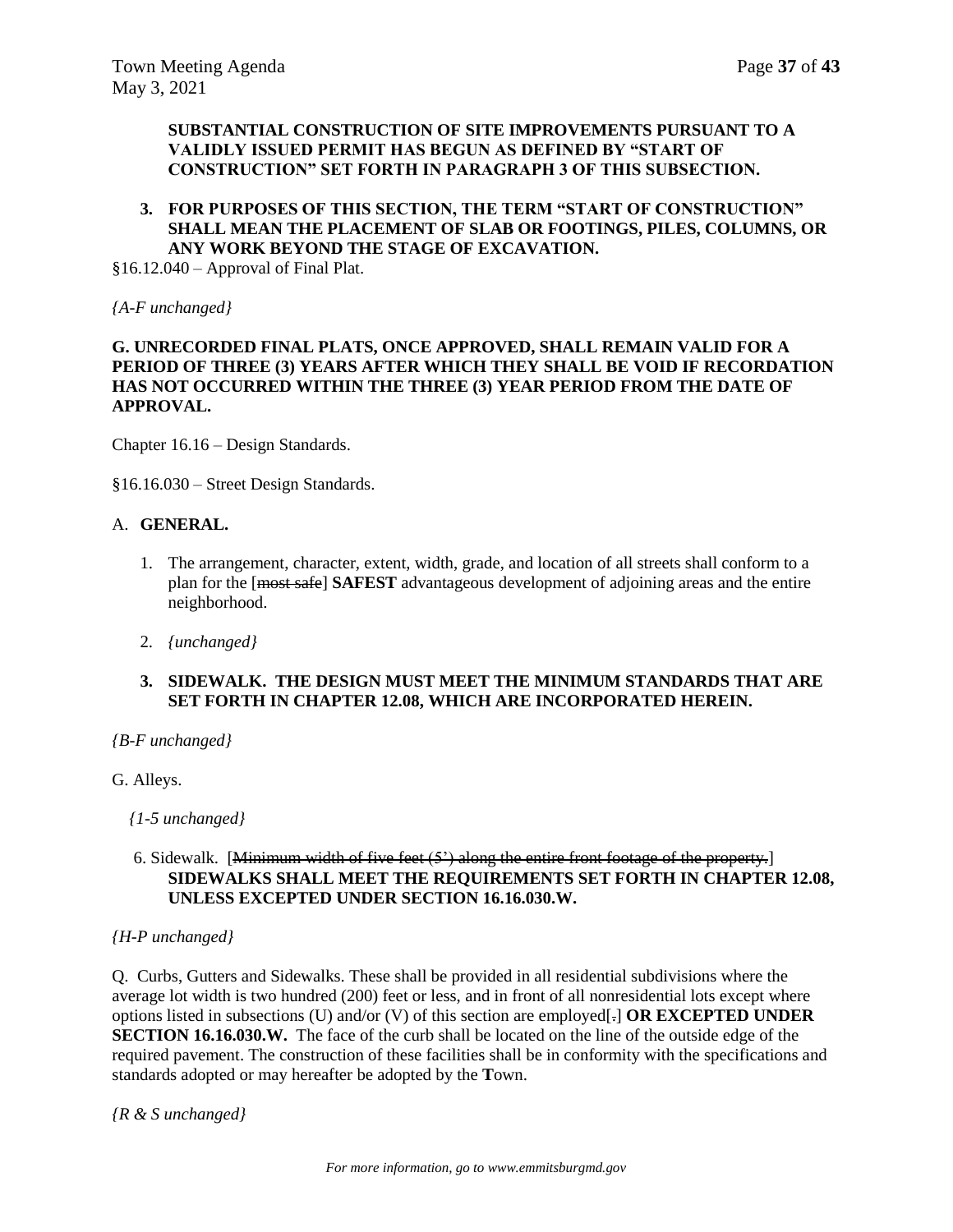- T. Street Standards for New Town House and Multifamily Developments.
	- 1. Rights-of-way (ROW), pavement, curb, sidewalks.

|                      | <b>Public Street</b>                                                              | Private Street*     |
|----------------------|-----------------------------------------------------------------------------------|---------------------|
| $**Row$              | 40 feet                                                                           | None                |
| Pavement             | 24 feet                                                                           | $ 24 \text{ feet} $ |
| $\vert$ Curb $(6'')$ | Yes                                                                               | Yes                 |
|                      | Sidewalk (adjacent to curb) [5 feet] SEE CHAPTER 12.08 [5 feet] SEE CHAPTER 12.08 |                     |

\* Private streets refer to those streets serving rental projects exclusively or serving as parking bays. It is not a town policy to maintain such streets.

\*\* An easement or right-of-way may be required in addition for the placement of public utilities.

### 2. *{unchanged}*

## *{U-V unchanged}*

W. Exceptions – **SIDEWALK,** Curb and Gutter Alternative. In Industrial **PARK (I-P)** subdivisions, the **P**lanning **C**ommission may allow for open section roads, provided the proposed development complies with all other requirements stated in subsection (P) of this section.

§16.16.060 – Easements.

*{A – C unchanged}*

# **D. THE CLOSED END OF ALL PROPOSED CUL-DE-SACS MUST INCLUDE A TWENTY-FOOT BY TEN-FOOT (20' x 10') EASEMENT TO STOCKPILE SNOW FOR WINTER ROAD MAINTENANCE.**

§16.16.100 – Park, Recreation, and Open Space Requirements.

### *{A-F unchanged}*

G. Fee in lieu. The Mayor and Board of Commissioners may impose a **FEE** [twelve hundred dollars (\$1,200.00)] per residential dwelling unit assessment on those developments when in their judgement the creation of additional recreational areas is neither warranted or desirable. **THE FEE IN LIEU AMOUNT SHALL BE ESTABLISHED FROM TIME TO TIME BY POLICY, RESOLUTION, OR ORDINANCE BY THE TOWN.** The assessment shall be due upon acceptance of the final subdivision plat or site plan as applicable. All fees collected shall be deposited into the capital project's fund and used for improving publically owned parks, open space, and recreation facilities.

# *{H unchanged}*

Chapter 16.20 – Improvements.

§16.20.020 – Minimum Requirements.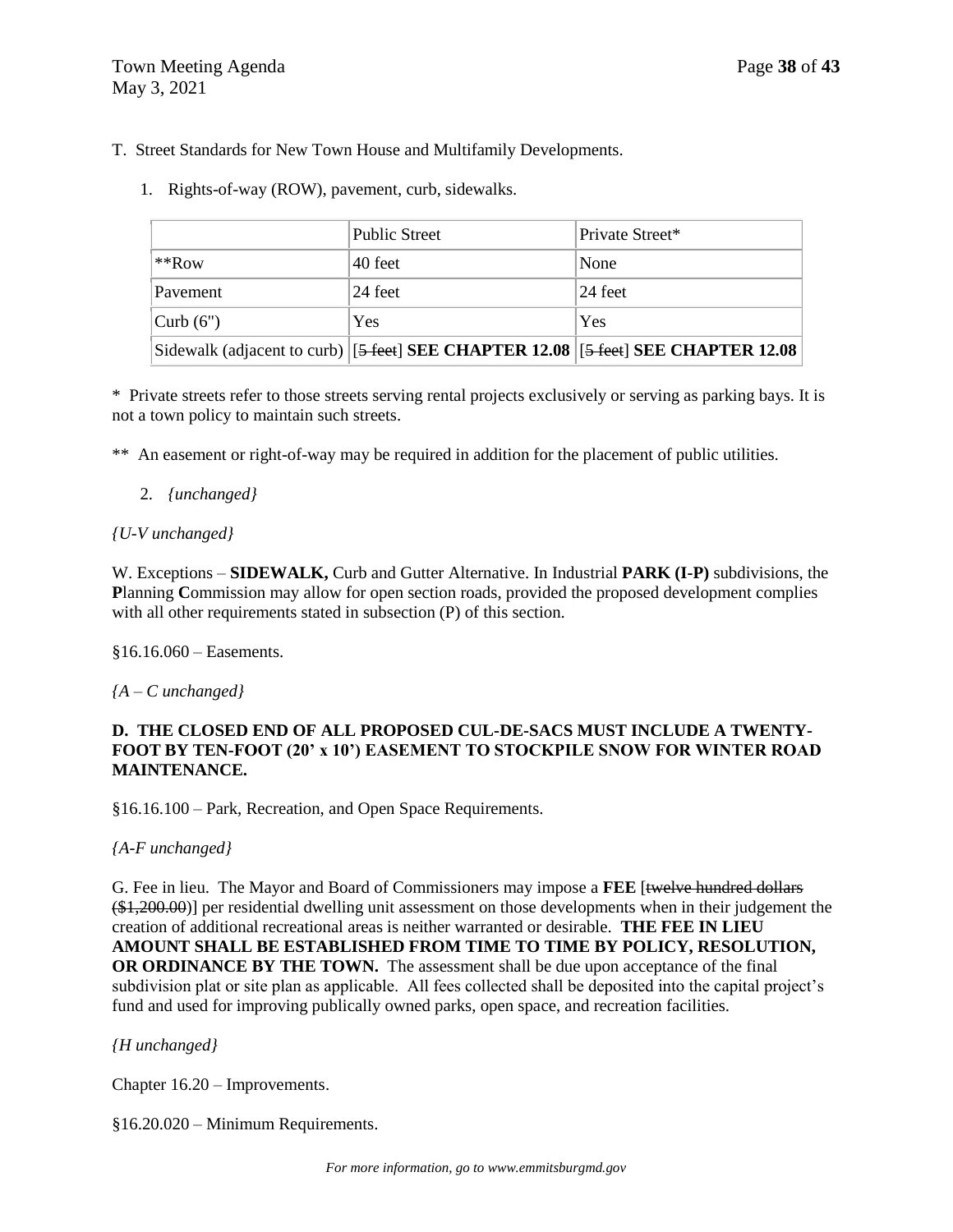## A. General.

- 1. All new streets shall [have] **INCLUDE SIDEWALKS**, curb, and gutter.
	- a) *{unchanged}*
	- b) [All inlet shall be Maryland State Highway Administration type WR single grate, except in sump areas. In sump areas a Maryland State Highway Administration standard WR inlet shall be used at the low point of the sump.] **ALL PRE-CAST CONCRETE STORM DRAINAGE STRUCTURES, MANHOLE FRAMES AND COVERS, AND INLET GRATES TO BE INSTALLED IN CONJUNCTION WITH STORM DRAIN SYSTEMS WITHIN PUBLIC STREET RIGHTS-OF-WAY INTENDED TO BE DEDICATED AND ACCEPTED INTO THE TOWN'S PUBLIC STREET SYSTEM SHALL COMPLY WITH THE MARYLAND STATE HIGHWAY ADMINISTRATION BOOK OF STANDARDS FOR HIGHWAY AND INCIDENTAL STRUCTURES. THE TOWN SHALL HAVE THE RIGHT TO OBTAIN INDEPENDENT VERIFICATION OF ANY, AND/OR ALL OF THE MATERIALS UTILIZED IN THE PRE-CAST MANUFACTURING PROCESS TO ENSURE THAT THEY COMPLY WITH CURRENT SHA SPECIFICATIONS.**

### **c) SIDEWALKS SHALL MEET THE REQUIREMENTS SET FORTH IN CHAPTER 12.08, UNLESS EXCEPTED UNDER SECTION 16.16.030.W.**

*{2 -5 unchanged}*

*{B-O unchanged}*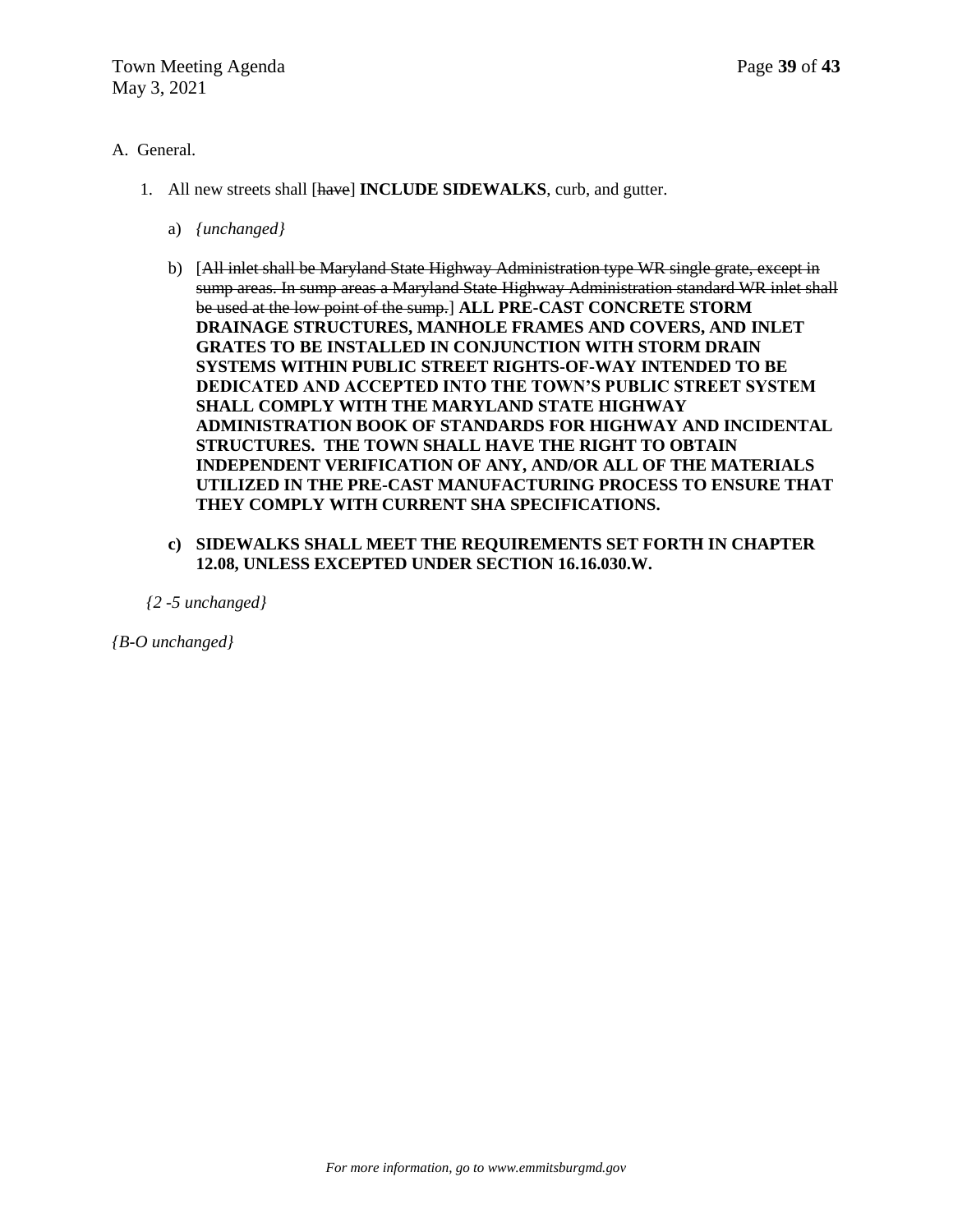**BE IT FURTHER RESOLVED, ENACTED AND ORDAINED** that this Ordinance shall take effect on the date on which the Mayor approves the Ordinance after passing by the Board of Commissioners or on the date on which the Board of Commissioners passes the Ordinance over the veto of the Mayor.

| <b>PASSED</b> this <u>equal</u> day of <u>equal</u> , 2021 |  |  |                                    |  |  |  |
|------------------------------------------------------------|--|--|------------------------------------|--|--|--|
|                                                            |  |  |                                    |  |  |  |
| ATTEST:                                                    |  |  | EMMITSBURG BOARD OF COMMISSIONERS: |  |  |  |
| Timothy O'Donnell, President<br>Madeline Shaw, Town Clerk  |  |  |                                    |  |  |  |
| <b>MAYOR</b><br>APPROVED VETOED                            |  |  |                                    |  |  |  |
| this $\_\_\_\_$ day of $\_\_\_\_\_\_\_$ , 2021.            |  |  |                                    |  |  |  |

\_\_\_\_\_\_\_\_\_\_\_\_\_\_\_\_\_\_\_\_\_\_\_\_ Donald N. Briggs, Mayor

| I hereby certify that the foregoing<br>Ordinance has been posted as<br>required by Chapter 2.04 of the<br>Emmitsburg Municipal Code. |  |
|--------------------------------------------------------------------------------------------------------------------------------------|--|
| Madeline Shaw, Town Clerk<br>Date:                                                                                                   |  |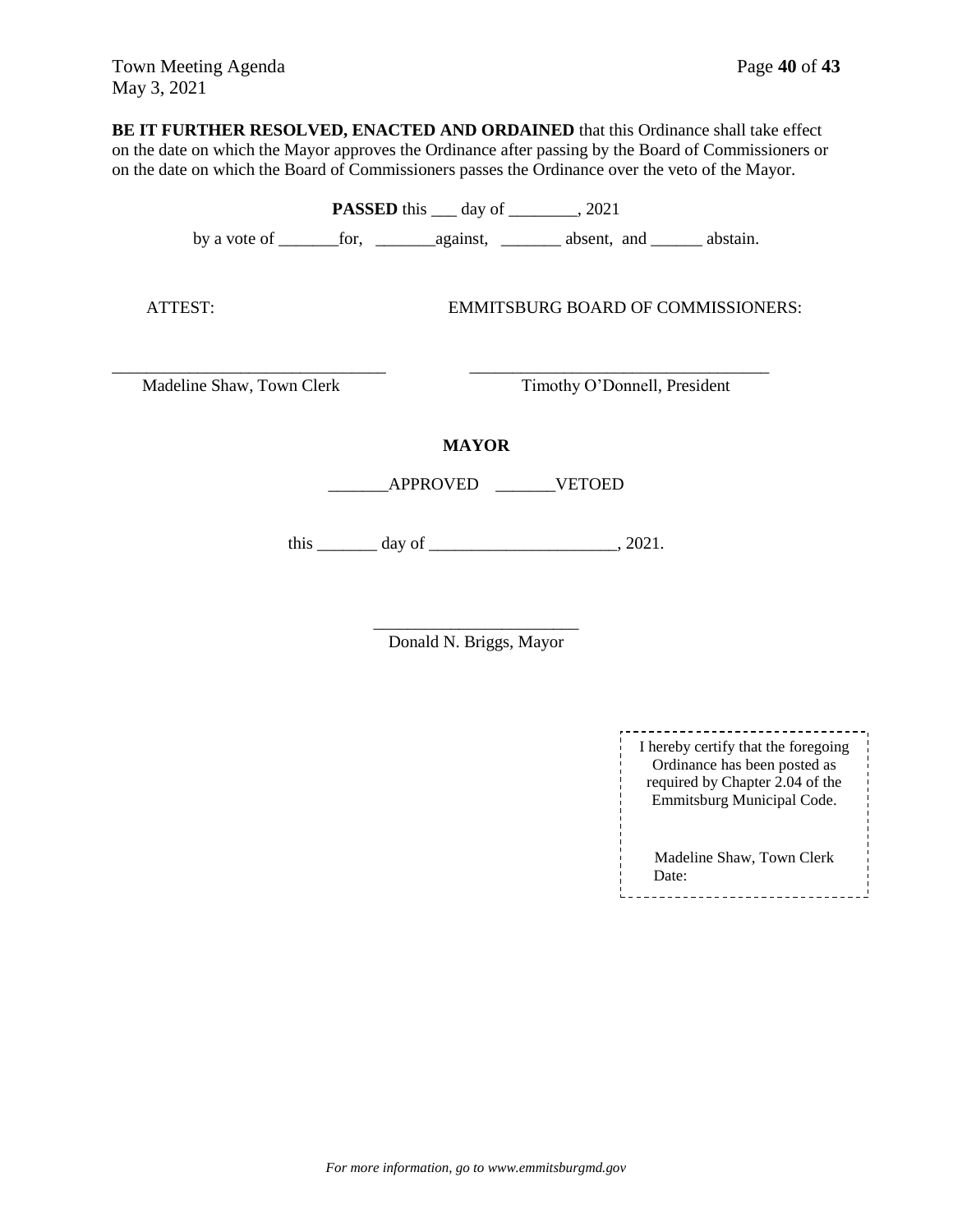**AGENDA ITEM# 7. Forward Ordinance 21-06, update to Title 17 – Zoning, to the Planning Commission for recommendation and set public hearing and final vote for June 21, 2021 for consideration**: Presentation at meeting by staff.

ORDINANCE SERIES: 2021 Page 1 of 2 ORD. NO: 21 – 06

# AN ORDINANCE TO AMEND TITLE 17 OF THE CODE OF EMMITSBURG ENTITLED ZONING

\*\*\*\*\*\*\*\*\*\*\*\*\*\*\*\*\*\*\*\*\*\*\*\*\*\*\*\*\*\*\*\*\*\*\*\*\*\*\*\*\*\*\*\*\*\*\*\*\*\*\*\*\*\*\*\*\*\*\*\*\*\*\*\*\*\*\*\*\*\*\*\*\*\*\*\*\*\*\*\*\*\*\*\*\*

**BE IT RESOLVED, ENACTED AND ORDAINED** by the Mayor and Board of Commissioners of the Town of Emmitsburg, Maryland, pursuant to the authority granted to them by the laws of Maryland and the Charter of the Town of Emmitsburg, that Title 17, Zoning, Sections 17.04.020 & 17.48.050 of the Emmitsburg Municipal Code, be amended as follows:

New language is indicated by being in **BOLD, CAPITAL LETTERS,** and deleted language is designated by being in [brackets and strike out].

Chapter 17.04 – General Provisions.

§17.04.020 – Definitions.

- A. *{unchanged}*
- B. Definitions.

*{"Agriculture" through "Hospital" unchanged}*

"Hotel" means any building containing ten **(10)** or more **FULLY FURNISHED (INCLUDING LINENS)** guest rooms, **SUITES, OR A COMINATION THEREOF ("UNITS"),** where for compensation, lodging, meals or both, [are provided for ten or more guests,] excluding a fraternity or sorority house, school or college dormitory, **OR** tourist home. [<del>, motel or apartment hotel as defined in</del> this chapter.] **EACH UNIT OR SUITE SHALL PROVIDE ITS OWN TOILET, WASHROOM, AND OFF-STREET PARKING FACILITIES. UNITS MAY INCLUDE KITCHEN FACILITIES.**

*{"Institutional" through "Mobile home park or mobile home subdivision" unchanged}*

"Motel" means any **BUILDING CONTAINING LESS THAN TEN (10) FULLY FURNISHED GUEST ROOMS (INCLUDING LINENS) WHERE FOR COMPENSATION, TEMPORARY LODGING IS PROVIDED FOR GUESTS, EXCLUDING A FRATERNITY OR SORORITY HOUSE, SCHOOL OR COLLEGE DORMITORY, OR TORIST HOME.** [group of dwelling units combined or separate, used for the purpose of housing transient guests,] **E**ach unit [of which is provided with] **SHALL PROVIDE** its own toilet, washroom**,** and off-street parking facilities.

*{"Nonconforming use" through "Zoning map" unchanged}*

Chapter 17.48 – Enforcement and Penalties.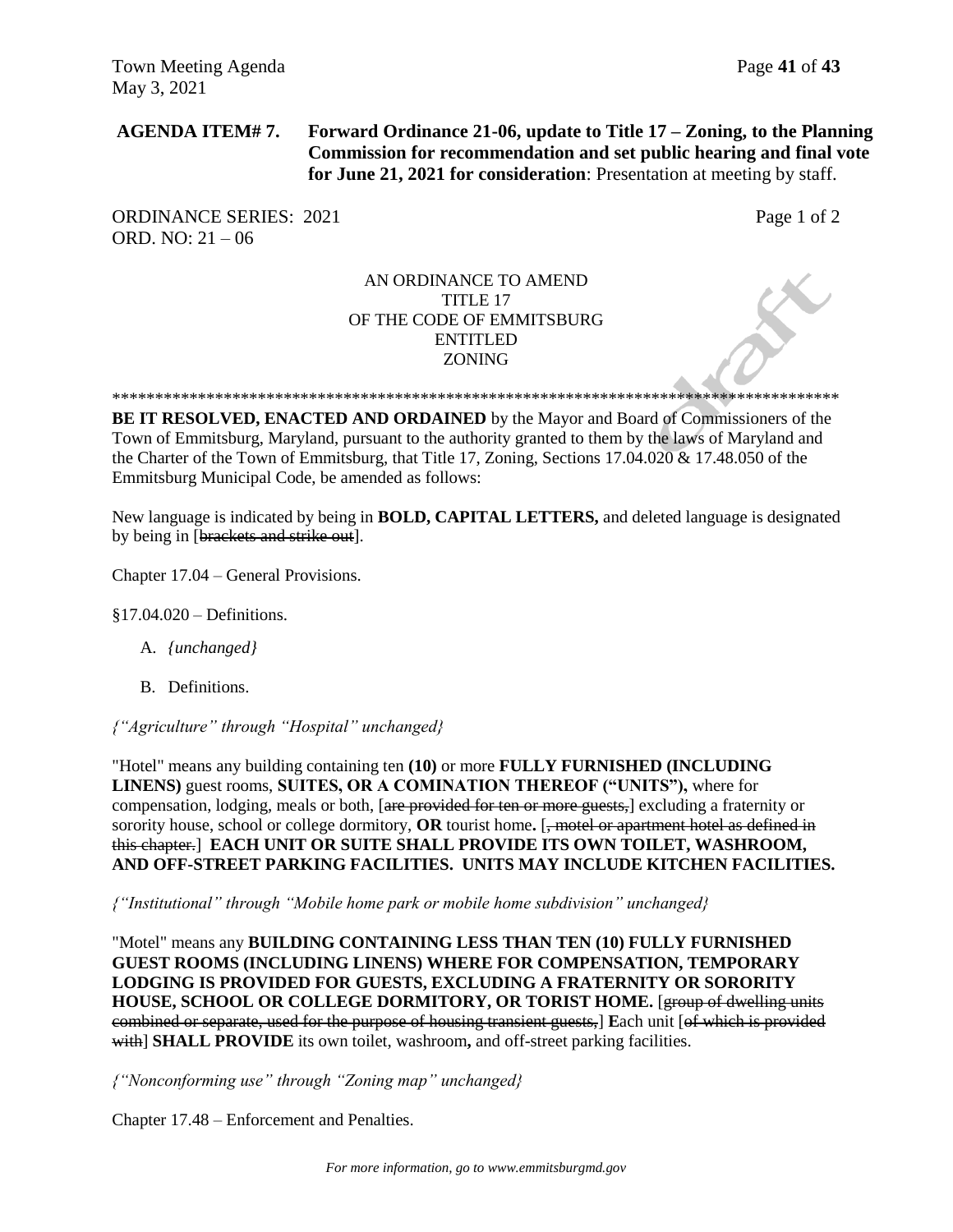§17.48.050 – Site plan requirements.

- A. *{unchanged}*
- B. *{1-7 unchanged}*

# 8. Sidewalks**, UNLESS EXCEPTED UNDER SECTION 16.16.030.W.**;

*{9-13 unchanged}*

C. *{unchanged}*

**BE IT FURTHER RESOLVED, ENACTED AND ORDAINED** that this Ordinance shall take effect on the date on which the Mayor approves the Ordinance after passing by the Board of Commissioners or on the date on which the Board of Commissioners passes the Ordinance over the veto of the Mayor.

|                           | <b>PASSED</b> this ____ day of ________, 2021   |                                           |  |  |
|---------------------------|-------------------------------------------------|-------------------------------------------|--|--|
|                           |                                                 |                                           |  |  |
| ATTEST:                   |                                                 | <b>EMMITSBURG BOARD OF COMMISSIONERS:</b> |  |  |
| Madeline Shaw, Town Clerk |                                                 | Timothy O'Donnell, President              |  |  |
| <b>MAYOR</b>              |                                                 |                                           |  |  |
|                           | APPROVED VETOED                                 |                                           |  |  |
|                           | this $\_\_\_\_$ day of $\_\_\_\_\_\_\_$ , 2021. |                                           |  |  |
|                           |                                                 |                                           |  |  |

Donald N. Briggs, Mayor

| I hereby certify that the foregoing<br>Ordinance has been posted as<br>required by Chapter 2.04 of the<br>Emmitsburg Municipal Code. |  |
|--------------------------------------------------------------------------------------------------------------------------------------|--|
| Madeline Shaw, Town Clerk<br>Date:                                                                                                   |  |